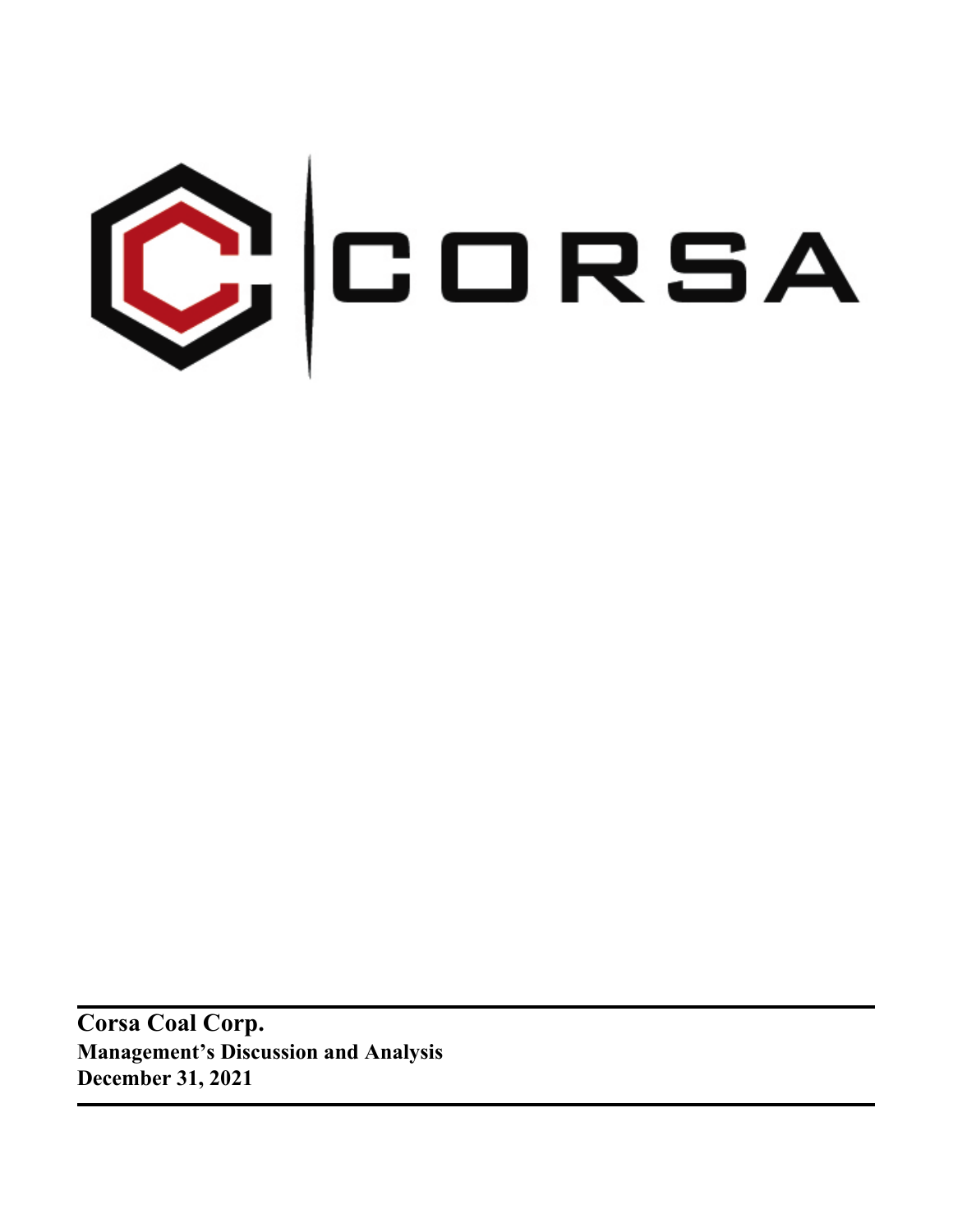## **Corsa Coal Corp. Management's Discussion and Analysis For the three months and year ended December 31, 2021**

The purpose of the Corsa Coal Corp. ("Corsa" or the "Company") Management's Discussion and Analysis ("MD&A") for the three months and year ended December 31, 2021 is to provide a narrative explanation of Corsa's operating and financial results for the period, Corsa's financial condition at the end of the period and Corsa's future prospects. This MD&A is intended to be read in conjunction with the audited consolidated financial statements for the years ended December 31, 2021 and 2020 and the related notes thereto, which have been prepared in accordance with International Financial Reporting Standards ("IFRS"). Unless otherwise indicated, all dollar amounts in this MD&A are expressed in United States dollars, all tonnage amounts are short tons (2,000 pounds per ton) and all amounts are shown in thousands. Pricing and cost per ton information is expressed on a free on board ("FOB") mine site basis. Please refer to "Cautionary Statement Regarding Forward-Looking Statements" and "Cautionary Statement Regarding Certain Measures of Performance." This MD&A is dated as of March 1, 2022.

## **TABLE OF CONTENTS**

|                                                                                                                | Page<br><b>Number</b> |
|----------------------------------------------------------------------------------------------------------------|-----------------------|
| Cautionary Statements.                                                                                         | 3                     |
|                                                                                                                | 4                     |
|                                                                                                                | 5                     |
|                                                                                                                | 6                     |
| Selected Annual Information                                                                                    | 7                     |
|                                                                                                                | 8                     |
|                                                                                                                | 10                    |
|                                                                                                                | 14                    |
| Financial Condition <b>Material Condition</b>                                                                  | 19                    |
|                                                                                                                | 19                    |
|                                                                                                                | 22                    |
|                                                                                                                | 24                    |
|                                                                                                                | 25                    |
|                                                                                                                | 32                    |
|                                                                                                                | 32                    |
|                                                                                                                | 33                    |
|                                                                                                                | 33                    |
|                                                                                                                | 35                    |
| Financial and Other Instruments (1996) (2008) 2014 12:30 and 2014 2015 2016 2017 2018 2019 2019 2019 2019 2019 | 35                    |
|                                                                                                                | 37                    |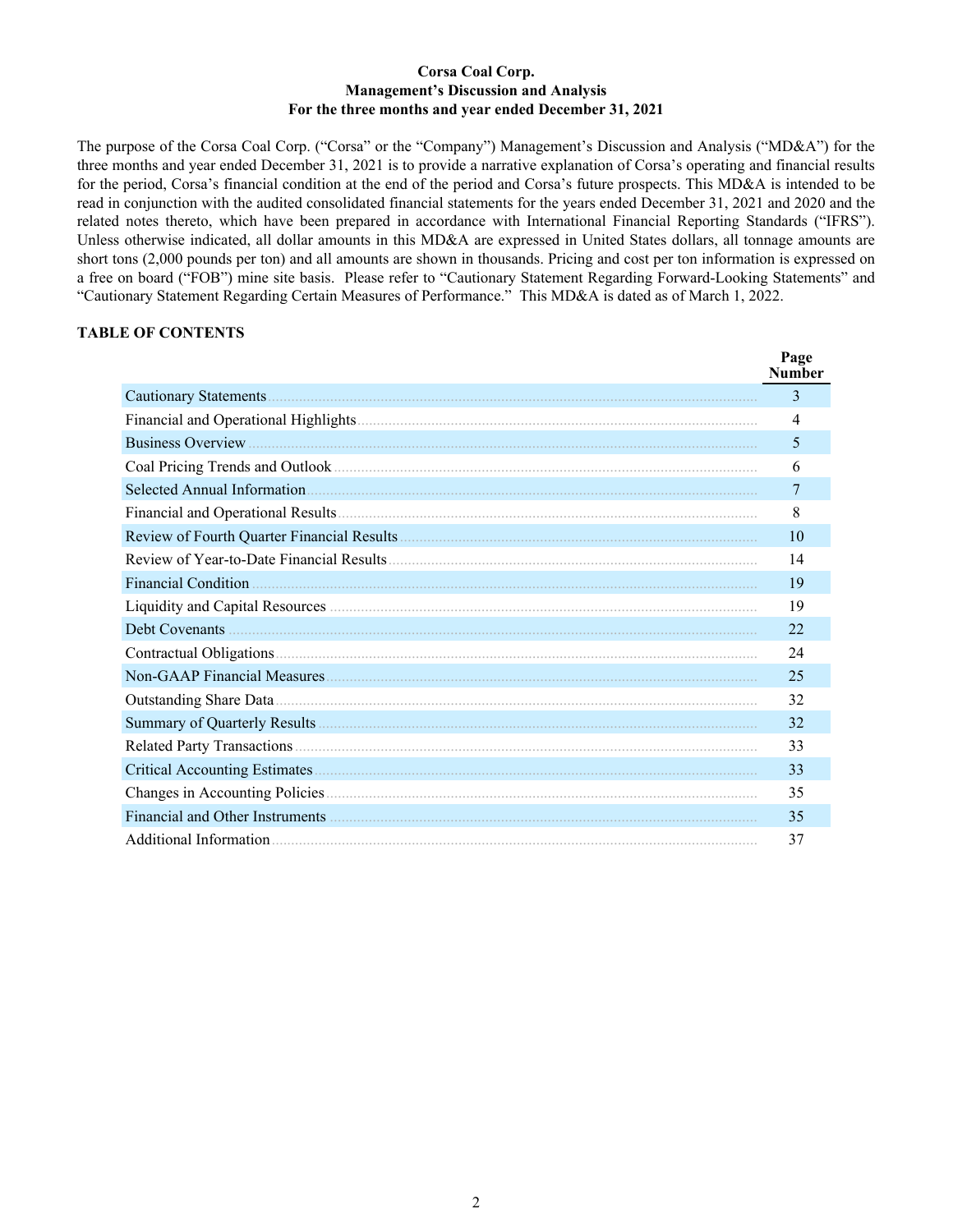#### <span id="page-2-0"></span>**CAUTIONARY STATEMENT REGARDING FORWARD-LOOKING STATEMENTS**

Certain information set forth in this MD&A contains "forward-looking statements" and "forward-looking information" (collectively, "forward looking statements") under applicable securities laws. Except for statements of historical fact, certain information contained herein relating to projected sales, coal prices, coal production, mine development, the capacity and recovery of Corsa's preparation plants, expected cash production costs, geological conditions, future capital expenditures and expectations of market demand for coal, constitutes forward-looking statements which include management's assessment of future plans and operations and are based on current internal expectations, estimates, projections, assumptions and beliefs, which may prove to be incorrect. Some of the forward-looking statements may be identified by words such as "estimates", "expects", "anticipates", "believes", "projects", "plans", "capacity", "hope", "forecast", "anticipate", "could" and similar expressions. These statements are not guarantees of future performance and undue reliance should not be placed on them. Such forward-looking statements necessarily involve known and unknown risks and uncertainties, which may cause Corsa's actual performance and financial results in future periods to differ materially from any projections of future performance or results expressed or implied by such forward-looking statements. These risks and uncertainties include, but are not limited to: liabilities inherent in coal mine development and production; geological, mining and processing technical problems; inability to obtain required mine licenses, mine permits and regulatory approvals or renewals required in connection with the mining and processing of coal; risks that Corsa's preparation plants will not operate at production capacity during the relevant period, unexpected changes in coal quality and specification; variations in the coal mine or preparation plant recovery rates; dependence on third party coal transportation systems; competition for, among other things, capital, acquisitions of reserves, undeveloped lands and skilled personnel; incorrect assessments of the value of acquisitions; changes in commodity prices and exchange rates; changes in the regulations in respect to the use, mining and processing of coal; changes in regulations on refuse disposal; the effects of competition and pricing pressures in the coal market; the oversupply of, or lack of demand for, coal; inability of management to secure coal sales or third party purchase contracts; currency and interest rate fluctuations; various events which could disrupt operations and/or the transportation of coal products, including labor stoppages, severe weather conditions, public health crises and government regulations that are implemented to address them; the demand for and availability of rail, port and other transportation services; the ability to purchase third party coal for processing and delivery under purchase agreements; the ability to resolve litigation and similar matters involving the Company and/or its assets; the ability to pay down indebtedness; and management's ability to anticipate and manage the foregoing factors and risks. The forward-looking statements and information contained in this MD&A are based on certain assumptions regarding, among other things, future prices for coal; future currency and exchange rates; Corsa's ability to generate sufficient cash flow from operations and access capital markets to meet its future obligations; the regulatory framework representing royalties, taxes and environmental matters in the countries in which Corsa conducts business; coal production levels; Corsa's ability to retain qualified staff and equipment in a cost-efficient manner to meet its demand; and Corsa being able to execute its program of operational improvement and initiatives. There can be no assurance that forward-looking statements will prove to be accurate, as actual results and future events could differ materially from those anticipated in such statements. The reader is cautioned not to place undue reliance on forward-looking statements. Corsa does not undertake to update any of the forwardlooking statements contained in this MD&A unless required by law. The statements as to Corsa's capacity to produce coal are no assurance that it will achieve these levels of production or that it will be able to achieve these sales levels.

## **CAUTIONARY STATEMENT REGARDING CERTAIN MEASURES OF PERFORMANCE**

This MD&A presents certain measures, including "EBITDA"; "Adjusted EBITDA"; "realized price per ton sold"; "cash production cost per ton sold"; "cash cost per ton sold"; "cash cost purchased coal per ton sold", and "cash margin per ton sold", that are not recognized measures under IFRS. This data may not be comparable to data presented by other coal producers. For a definition and reconciliation of these measures to the most directly comparable financial information presented in the consolidated financial statements prepared in accordance with IFRS, see "Non-GAAP Financial Measures" starting on page [25](#page-24-0) of this MD&A. The Company believes that these generally accepted industry measures are realistic indicators of operating performance and are useful in performing year-over-year comparisons. However, these non-GAAP measures should be considered together with other data prepared in accordance with IFRS, and these measures, taken by themselves, are not necessarily indicative of operating costs or cash flow measures prepared in accordance with IFRS.

#### **SCIENTIFIC AND TECHNICAL INFORMATION**

All scientific and technical information contained in this MD&A has been reviewed and approved by David E. Yingling, Professional Engineer and the Company's mining engineer, who is a qualified person within the meaning of National Instrument 43-101 – *Standards of Disclosure for Mineral Projects*.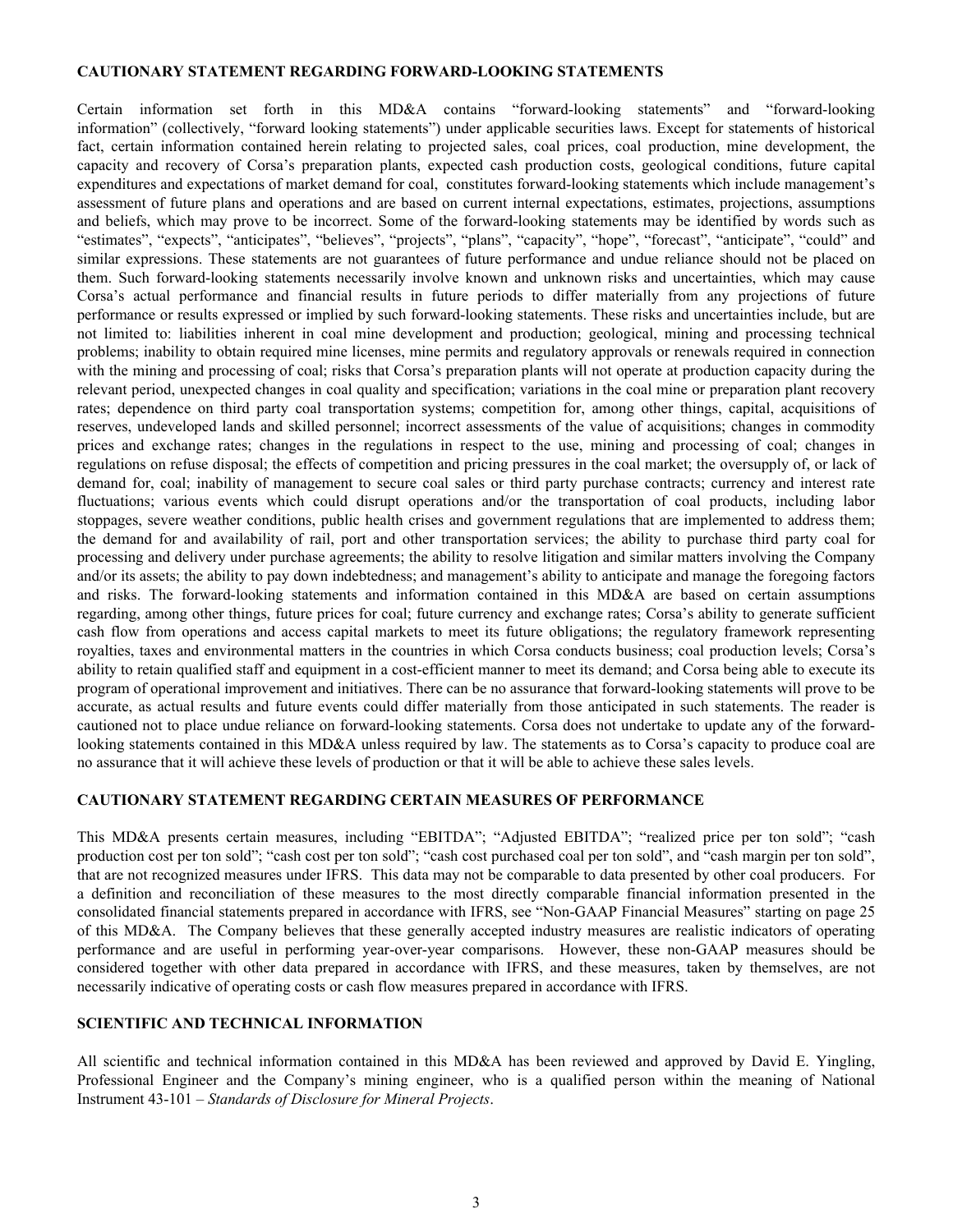#### <span id="page-3-0"></span>**FINANCIAL AND OPERATIONAL HIGHLIGHTS FOR THE THREE MONTHS AND YEAR ENDED DECEMBER 31, 2021**

• Key financial results and operational statistics are shown below:

|                                                                       | Three months ended |          | <b>Years ended</b> |           |  |
|-----------------------------------------------------------------------|--------------------|----------|--------------------|-----------|--|
|                                                                       | December 31,       |          | December 31,       |           |  |
| (in millions except per share, per ton and sales tons)                | 2021               | 2020     | 2021               | 2020      |  |
| Net and comprehensive income (loss)                                   | \$2.8              | \$(13.0) | \$1.4              | \$(63.7)  |  |
| Non-cash asset impairment adjustment (included above)                 | $S-$               | $s-$     | $S-$               | \$(41.7)  |  |
| Diluted earnings (loss) per share                                     | \$0.03             | \$(0.13) | \$0.02             | \$(0.60)  |  |
| Cash provided by (used in) operating activities                       | \$1.0              | \$(0.2)  | \$4.0              | \$10.7    |  |
| Total revenue                                                         | \$40.1             | \$16.8   | \$131.5            | \$128.5   |  |
|                                                                       |                    |          |                    |           |  |
| <b>Non-GAAP Financial Measures</b>                                    |                    |          |                    |           |  |
| Adjusted EBITDA <sup>(1)</sup>                                        | \$2.0              | \$(1.4)  | \$9.0              | \$4.4     |  |
| EBITDA <sup>(1)</sup>                                                 | \$7.0              | \$(9.2)  | \$20.3             | \$(41.8)  |  |
|                                                                       |                    |          |                    |           |  |
| Average realized price per ton of metallurgical coal<br>sold $^{(1)}$ | \$131.64           | \$82.03  | \$105.81           | \$81.77   |  |
| Cash production cost per ton sold $^{(1)}$                            | \$101.65           | \$77.11  | \$87.07            | \$71.24   |  |
|                                                                       |                    |          |                    |           |  |
| Company produced metallurgical coal sales tons                        | 230,315            | 190,412  | 1,058,575          | 1,199,034 |  |
| Purchased metallurgical coal sales tons                               | 47,612             | 3,674    | 79,445             | 172,956   |  |
| Total metallurgical coal sales tons                                   | 277,927            | 194,086  | 1,138,020          | 1,371,990 |  |

• Corsa's average realized price for the fourth quarter 2021 is the approximate equivalent of between \$195 to \$200 per metric ton on an FOB vessel basis<sup>(2)</sup>. For the fourth quarter 2021, Corsa's sales mix included 58% of sales to domestic customers and 42% of sales to international customers.

(1) This is a non-GAAP financial measure. See "Non-GAAP Financial Measures" starting on page [25](#page-24-0) of this MD&A.

Similar to most U.S. metallurgical coal producers, Corsa reports sales and costs per ton on an FOB mine site basis and denominated in short tons. Many international metallurgical coal producers report prices and costs on a delivered-tothe-port basis (or "FOB vessel basis"), thereby including freight costs between the mine and the port. Additionally, Corsa reports sales and costs per short ton, which is approximately 10% lower than a metric ton. For the purposes of this figure, we have used an illustrative freight rate of \$45-\$50 per short ton. Historically, freight rates rise and fall as market prices rise and fall. As a note, most published indices for metallurgical coal report prices on a delivered-to-theport basis and denominated in metric tons.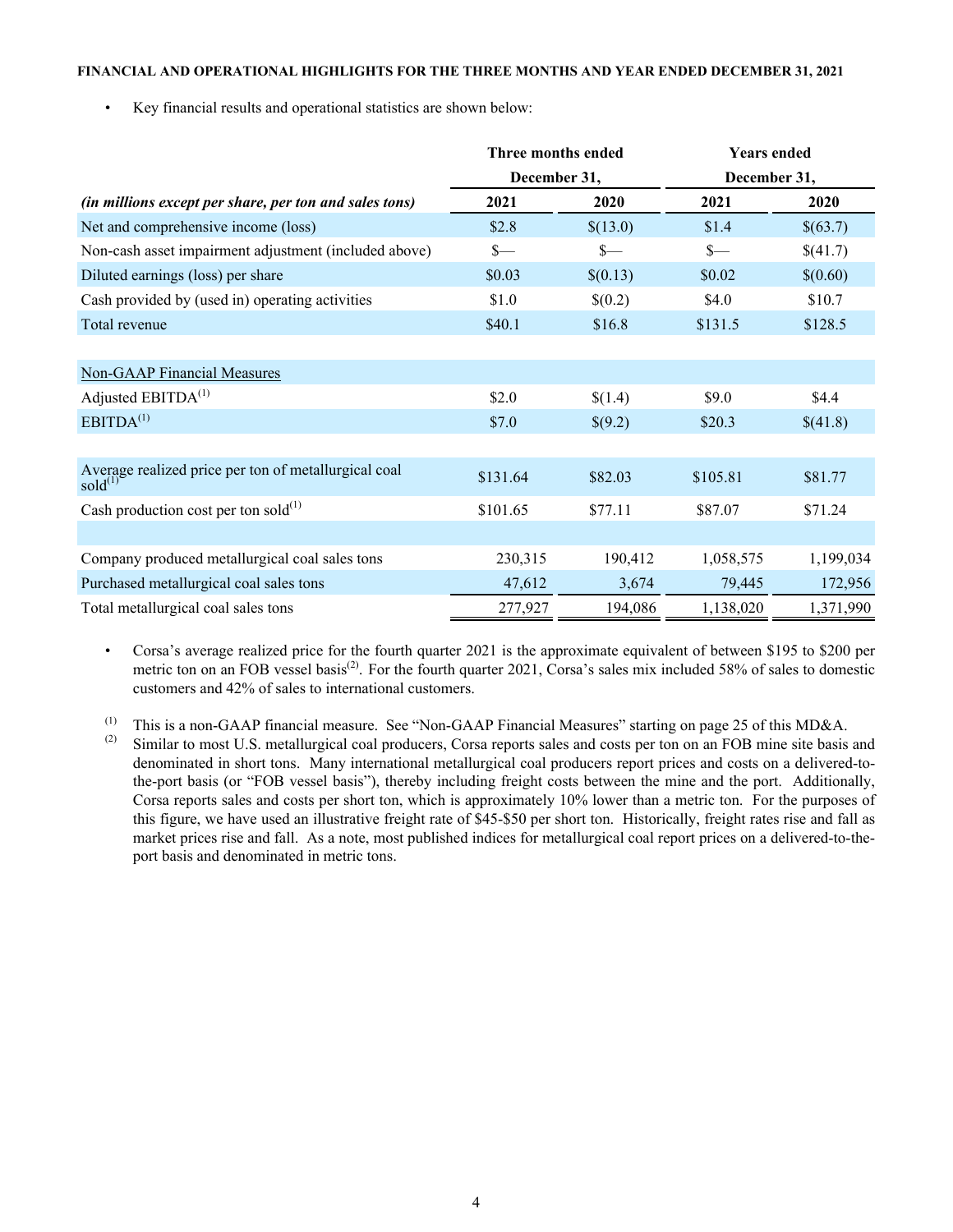#### <span id="page-4-0"></span>**BUSINESS OVERVIEW**

Corsa is one of the leading United States suppliers of premium quality metallurgical coal, an essential ingredient in the production of steel. Corsa's core business is supplying premium quality metallurgical coal to domestic and international steel and coke producers. As of the date of this MD&A, Corsa produces coal from four mines, operates two preparation plants (the Cambria Plant and the Shade Creek Plant) and has approximately 350 employees. Corsa's common shares ("Common Shares") are listed on the TSX Venture Exchange under the symbol "CSO". The Common Shares also trade on the OTCQX Best Market under the symbol "CRSXF".

The Company's coal operations are conducted through its Northern Appalachia Division ("NAPP" or "NAPP Division") based in Somerset, Pennsylvania, U.S.A. The NAPP Division is primarily focused on metallurgical coal production in the states of Pennsylvania and Maryland. Corsa markets and sells its NAPP coal to customers in North America, South America, Asia and Europe.

Corsa's metallurgical coal sales figures are comprised of two types of sales: (i) selling coal that Corsa produces ("Company Produced") and (ii) selling coal that Corsa purchases from third-parties and may provide value added services (storing, washing, blending, loading) to make the coal saleable ("Purchased Coal").

#### **NAPP Division**

#### **Mines**

NAPP currently operates the Casselman mine, an underground mine utilizing the room and pillar mining method; the Acosta mine, an underground mine utilizing the room and pillar mining method; the Horning mine, an underground mine utilizing the room and pillar mining method; and the Schrock Run Extension mine, a surface mine using contour and auger mining methods (collectively, the "NAPP Mines"). The Casselman mine is located in Garrett County, Maryland and the Acosta, Horning, and Schrock Run Extension mines are located in Somerset County, Pennsylvania.

#### **Preparation Plants**

NAPP currently operates two preparation plants, the Cambria Plant and the Shade Creek Plant, and has one idled preparation plant, the Rockwood Plant. The raw metallurgical coal produced from the NAPP Mines is trucked to the preparation plant where it is processed or "washed" using conventional coal processing techniques and stored for shipping. All plants have load out facilities adjacent to a rail line. Coal is usually shipped by rail; however, it can also be shipped by truck. All of the preparation plants are located in Somerset County, Pennsylvania. The Cambria Plant has an operating capacity of 325 tons of raw coal per hour, storage capacity of 130,000 tons of clean coal and 55,000 tons of raw coal and load out facilities adjacent to a CSX rail line. The Shade Creek Plant has an operating capacity of 450 tons of raw coal per hour, storage capacity of 75,000 tons of clean coal and 170,000 tons of raw coal and load out facilities adjacent to a Norfolk Southern rail line. The Rockwood Plant has an operating capacity of 325 tons of raw coal per hour, storage capacity of 24,000 tons of clean coal and 85,000 tons of raw coal and load out facilities adjacent to a CSX rail line.

## **Growth Projects**

NAPP has several significant projects which are in various stages of permitting. Our future spending on development of coal properties will be dependent upon market conditions, achieving acceptable rates of return on investment and financing availability.

| <b>Name</b>        | <b>Type of Mine</b> | <b>Status</b>     |
|--------------------|---------------------|-------------------|
| North Mine Project | Underground         | Permitted         |
| Keyser Project     | Underground         | Permit in Process |
| A Seam Project     | Underground         | Permitted         |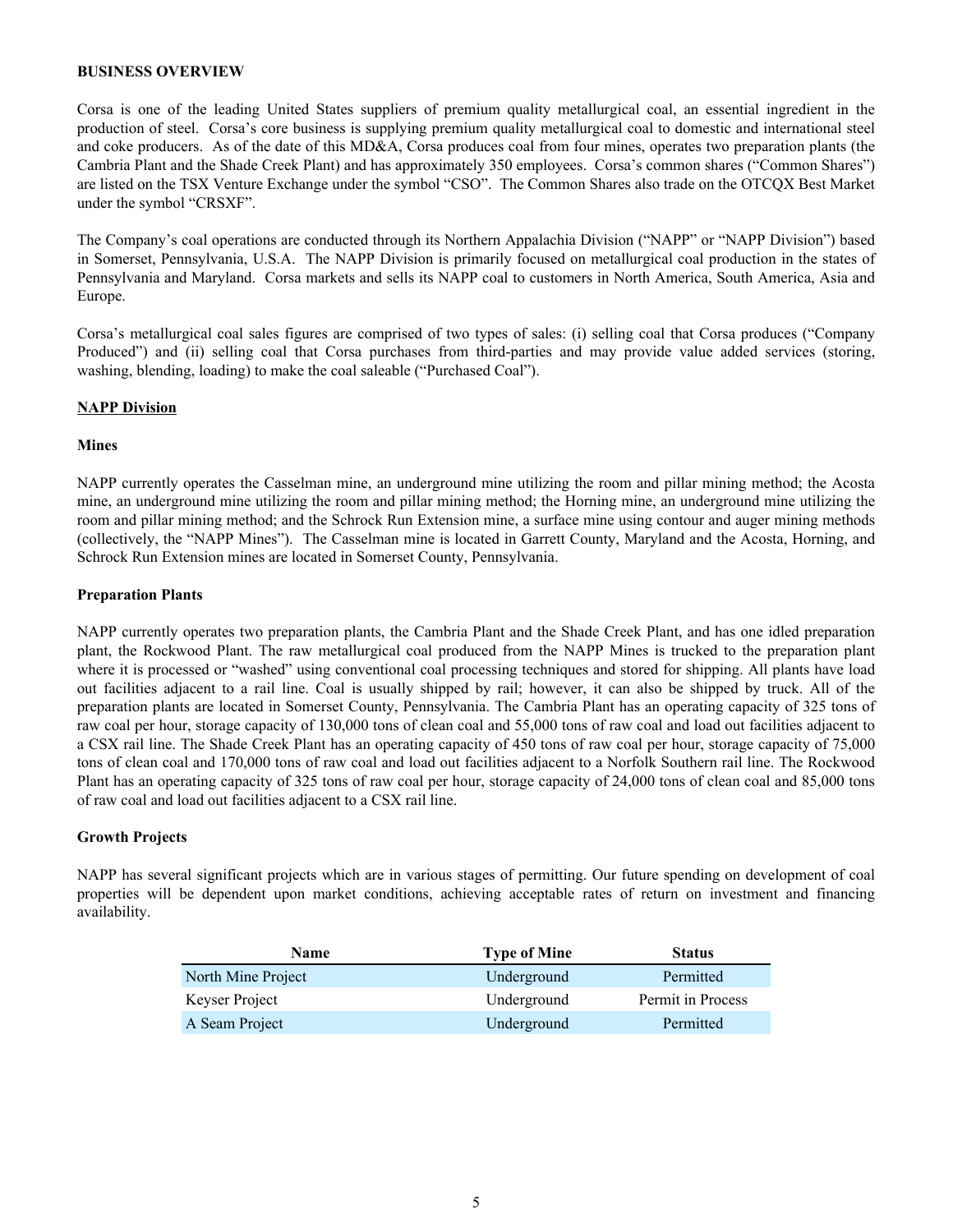#### <span id="page-5-0"></span>**COAL PRICING TRENDS AND OUTLOOK**

Price levels opened the fourth quarter 2021 at \$390.00/metric ton ("mt") delivered-to-the-port ("FOBT") for spot deliveries of Australian premium low volatile metallurgical coal and closed the quarter at \$357.25/mt FOBT. The quarterly average price for the fourth quarter of 2021 was \$368.92/mt FOBT for Australian premium low volatile metallurgical coal, compared to \$263.66/ mt FOBT in the third quarter of 2021, and traded in a range from a high of \$403.00/mt FOBT to a low of \$315.50/mt FOBT.

The World Steel Association reported that through December, global crude steel production increased by 3.6% in 2021 versus 2020 with the U.S. up 18.3%, India up 17.8%, Japan up 14.9%, Brazil up 14.7%, Turkey up 12.7%, Germany up 12.3%, Russia up 6.1%, South Korea up 5.2%, and China down 3.0%. The largest regional increases were recognized in Africa at 26.7%, South America at 17.8%, North America at 19.2%, and European Union at 15.4%. All other regions recorded year-over-year increases. According to the U.S. Energy Information Administration (the "EIA"), U.S. metallurgical coal exports in 2021 totaled 47.2 million tons as compared to 42.1 million tons in 2020, for an increase of 12.1%, and domestic coke plant coal consumption was 17.8 million tons in 2021 as compared to 14.4 million tons in 2020 for an increase of 23.3%. Hot-rolled steel coil prices decreased in the fourth quarter from the highs recorded earlier in the year as production decreased in China due to regulatory controls and market demand for steel products normalized. From the beginning of 2021 through the end of the year, hot-rolled steel coil prices rose 55%, 39% and 13% in the U.S., Northern Europe and China, respectively.

Global steel demand is forecasted to increase by 2.2% in 2022 over 2021 according to the World Steel Association Short Range Outlook released in October 2021. Comparing the expected 2022 global steel demand to the pre-COVID-19 pandemic 2019 steel demand levels indicates an increase of 7.3% with increases in each of the regional areas, driven primarily by growth in China and Turkey. Chinese steel demand in 2022 is expected to remain flat compared to 2021, but will be an increase of 8.6% over 2019. Excluding China, 2022 steel demand from the rest of the world will increase by 4.7% over 2021 and increase by 6.1% over 2019. Regionally, the collective 2022 demand from the United States, Canada and Mexico is forecasted to increase by 5.4% over 2021 and 0.9% over 2019; European Union 2022 demand from the is forecasted to increase by 5.5% over 2021 and 5.7% over 2019; the collective 2022 demand from Asia and Oceania (excluding China) is forecasted to increase by 4.3% over 2021 and 3.7% over 2019; and Central and South America collective 2022 demand is forecasted to increase by 0.9% over 2021 and 4.8% over 2019.

January 2022 spot market pricing for Australian premium low volatile metallurgical coal opened at \$357.75/mt FOBT, closed the month at \$444.50/mt FOBT and traded in a range from a high of \$444.50/mt FOBT to a low of \$357.75/mt FOBT for an average price of \$408.85/mt FOBT. February 2022 spot market pricing opened the month at \$444.50/mt FOBT, at mid-month was \$442.50/mt FOBT and traded in a range from a high of \$445.00/mt FOBT to a low of \$438.75/mt FOBT for an average price of \$442.53/mt FOBT. Through January 2022, the World Steel Association reported that global crude steel production decreased by 6.1% versus 2021 with China down 11.2%, Turkey down 7.8%, Brazil down 4.8%, Japan down 2.1%, India up 4.7%, and the United States up 4.2%. Regionally, Asia and Oceania, which includes China and India, was down 8.2 %, the EU was down 6.8%, South America was down 3.3%, and North America was up 2.5%. Through mid- February 2022, hot-rolled steel coil prices have increased China by 5.7% and Northern Europe by 2.9%, while decreasing in the U.S. by 11.3%.

After opening the first quarter of 2022 at \$357.75/mt FOBT and trading at \$442.50/mt FOBT in mid-February, the forward curve for the balance of the first quarter of 2022 according to the SGX TSI index is trading at \$402.38/mt FOBT with February at \$432.00/mt FOBT and March at \$389.00/mt FOBT. Forward curve pricing for the balance of 2022 is trading at an average of \$299.67/mt FOBT with the first quarter at a high of \$402.38/mt FOBT and the fourth quarter at a low of \$272.00/mt FOBT. The forward curve for 2023 is indicating pricing at an average of \$261.84/mt FOBT. Increased global steel demand and high levels of global steel production are driving the demand and supporting higher prices for metallurgical coal. Trade tensions between China and Australia remain and continue to influence the international metallurgical coal market supply routes and metallurgical coal export pricing dynamics. Domestically, coke plant coal consumption is expected to increase year-over-year and according to the EIA and is forecasted to be 17.8 million tons in 2021 and 20.2 million tons in 2022 as compared to 18.0 million tons in 2019. Metallurgical coal exports from the United State are expected to be 47.2 million tons in 2021, a 12% increase over 2021, and domestic coke plant coal consumption is forecasted to be 20.2 million tons, an increase of 23.3% over 2021.

The end use of our coal by our customers in coke plants and steel making, the combustion of fuel by equipment used in coal production and the transportation of our coal to our customers, are all sources of greenhouse gases ("GHGs"). As well, coal mining itself can release methane, which is considered to be a more potent GHG than CO2, directly into the atmosphere. These emissions from coal consumption, transportation and production are subject to pending and proposed regulation as part of initiatives to address global climate change. As a result, numerous proposals have been made and are likely to continue to be made at the international, national, regional and state levels of government to monitor and limit emissions of GHGs. The market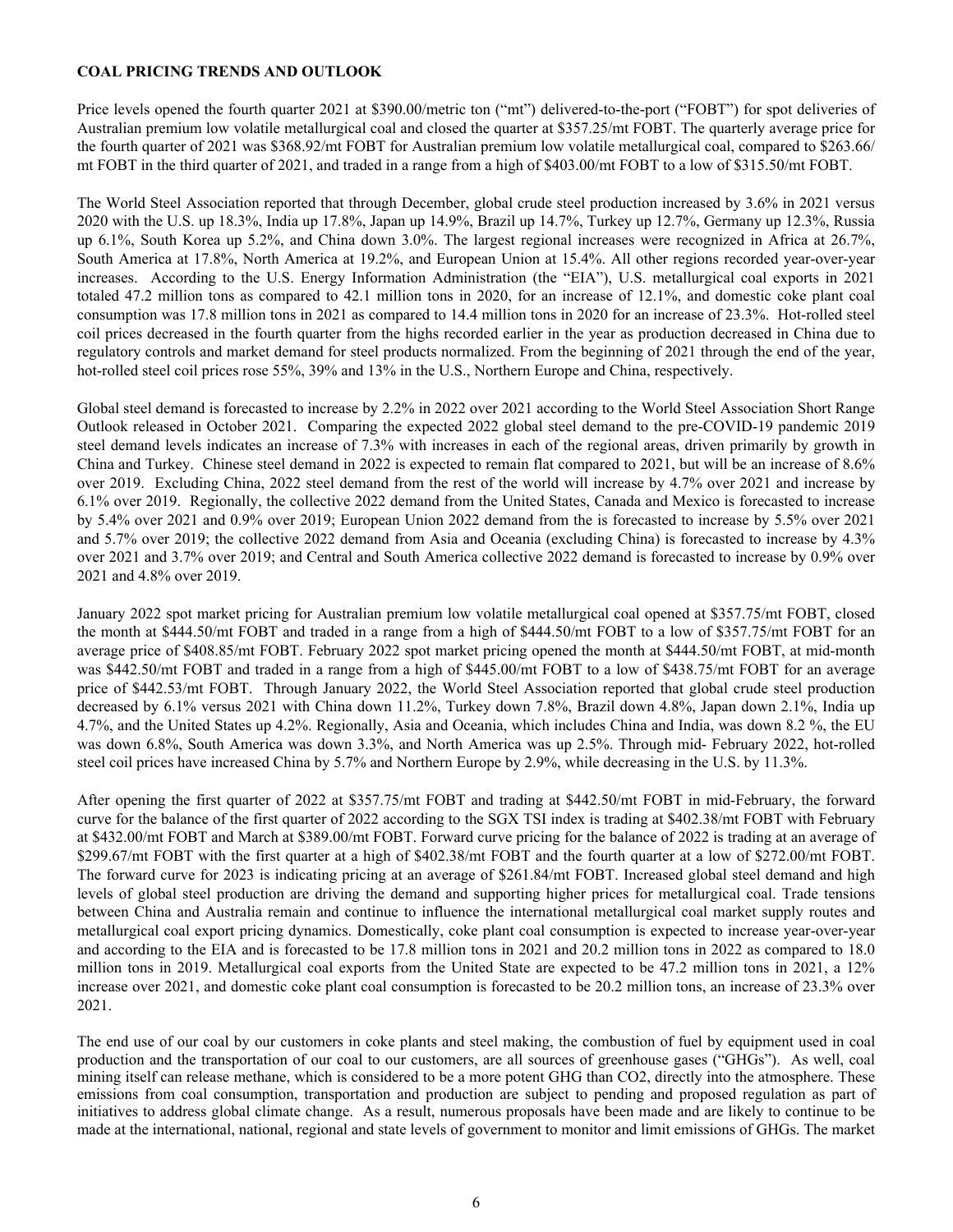<span id="page-6-0"></span>for our coal may be adversely impacted if comprehensive legislation or regulations focusing on GHG emission reductions are adopted, or if our customers are unable to obtain financing for their operations.

See "Risk Factors" in the Company's annual information form dated March 1, 2022 for the year ended December 31, 2021 for an additional discussion regarding certain factors that could impact coal pricing trends and outlook, as well as the Company's ongoing operations.

## **SELECTED ANNUAL INFORMATION**

|                                             | For the years ended December 31, |                 |               |                |              |         |  |
|---------------------------------------------|----------------------------------|-----------------|---------------|----------------|--------------|---------|--|
|                                             |                                  | 2021            |               | 2020           |              | 2019    |  |
| Total revenue - continuing operations       | \$                               | 131,475         | <b>S</b>      | 128,486 \$     |              | 232,069 |  |
| Net and comprehensive income (loss) - total |                                  |                 |               |                |              |         |  |
| Attributable to shareholders                | $\mathbb{S}$                     | $1,550$ \$      |               | $(56, 722)$ \$ |              | (2,720) |  |
| Attributable to non-controlling interest    |                                  | (141)           |               | (7,001)        |              | 2,207   |  |
| Total net and comprehensive income (loss)   | \$                               | 1,409           | <b>S</b>      | $(63,723)$ \$  |              | (513)   |  |
|                                             |                                  |                 |               |                |              |         |  |
| Basic earnings (loss) per share             | \$                               | $0.02 \quad$ \$ |               | $(0.60)$ \$    |              | (0.03)  |  |
| Diluted earnings (loss) per share           | \$                               | 0.02            | - S           | $(0.60)$ \$    |              | (0.03)  |  |
|                                             |                                  |                 |               |                |              |         |  |
| Total assets                                | \$                               | 215,496         | <sup>\$</sup> | 210,152        | - S          | 269,326 |  |
| Total non-current financial liabilities     | \$                               | 126,215         | <sup>S</sup>  | 122,435        | <sup>S</sup> | 85,973  |  |
|                                             |                                  |                 |               |                |              |         |  |
| Dividends per share                         | \$                               |                 | \$            |                | \$           |         |  |

Corsa's 2021 results are reflective of an improved metallurgical coal market environment beginning in the second half of 2021. Metallurgical coal prices declined significantly during 2020, primarily due to the COVID-19 pandemic, resulting in lower total revenue than the preceding year. As a result of the deterioration of the coal market in 2020, management reduced production to limit the number of tons sold under the existing market conditions. Additionally, as a result of the market weakness, the Company incurred an asset impairment charge in 2020 of \$41,684.

For each of the years presented, the consolidated financial statements of the Company and its subsidiaries have been prepared in accordance with IFRS and interpretations approved by the International Accounting Standards Board (the "IASB"). The Company has consistently applied the same accounting policies throughout all periods presented. The Company's presentation currency is the United States dollar.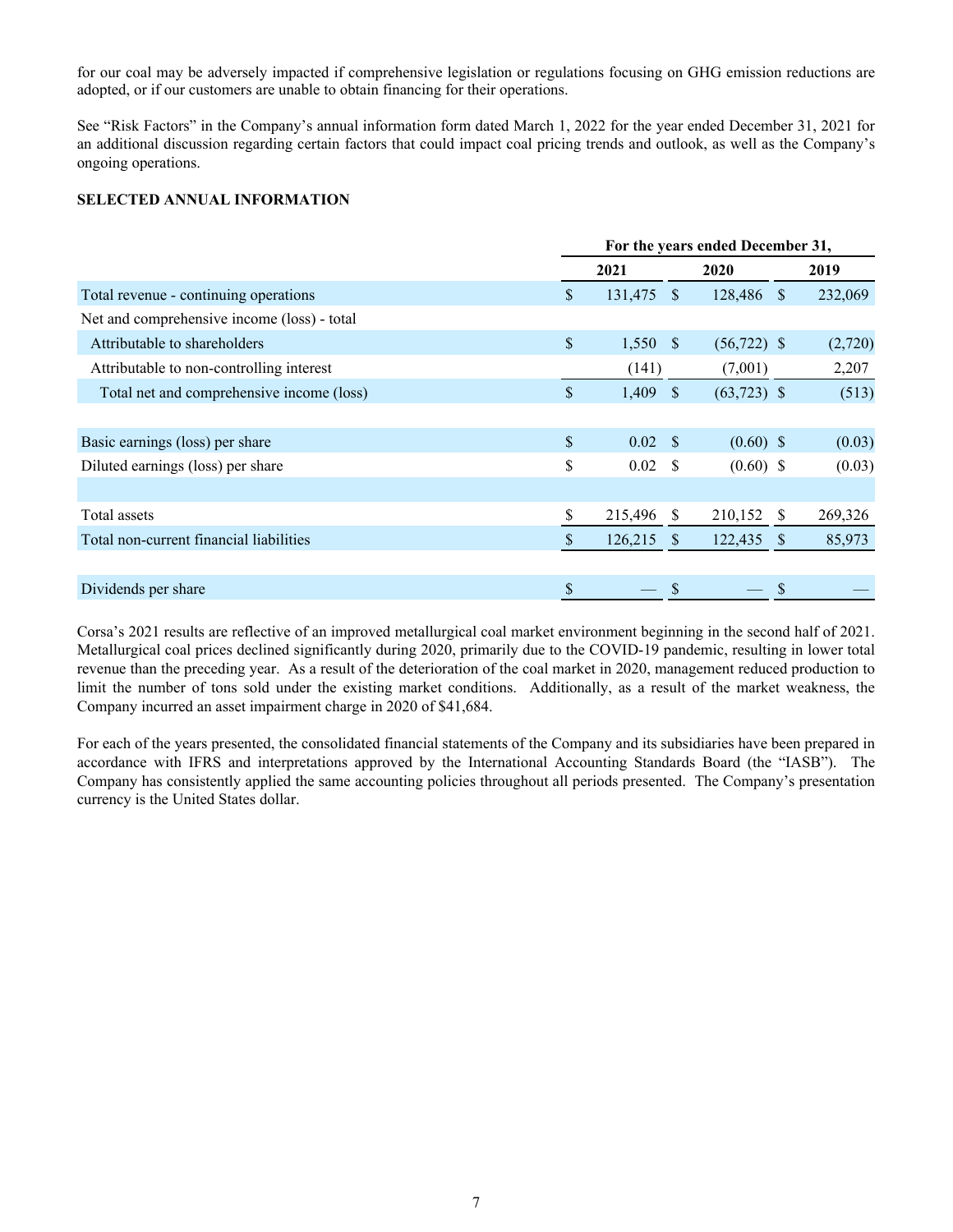# <span id="page-7-0"></span>**FINANCIAL AND OPERATIONAL RESULTS**

|                                             | For the three months ended December 31, |           |               |           |               |         |  |  |
|---------------------------------------------|-----------------------------------------|-----------|---------------|-----------|---------------|---------|--|--|
| (in thousands)                              | 2021<br>2020                            |           |               | Variance  |               |         |  |  |
| Revenue                                     | \$                                      | 40,050    | $\mathsf{\$}$ | 16,835    | $\mathsf{\$}$ | 23,215  |  |  |
| Cost of sales                               |                                         | (36, 128) |               | (26,900)  |               | (9,228) |  |  |
| Cost of sales - asset impairment            |                                         |           |               |           |               |         |  |  |
| Total cost of sales                         |                                         | (36, 128) |               | (26,900)  |               | (9,228) |  |  |
| Gross income (loss)                         |                                         | 3,922     |               | (10,065)  |               | 13,987  |  |  |
|                                             |                                         |           |               |           |               |         |  |  |
| Selling, general and administrative expense |                                         | (3,330)   |               | (2,997)   |               | (333)   |  |  |
| Income (loss) from operations               |                                         | 592       |               | (13,062)  |               | 13,654  |  |  |
|                                             |                                         |           |               |           |               |         |  |  |
| Finance expense                             |                                         | (1, 343)  |               | (1,094)   |               | (249)   |  |  |
| Finance income                              |                                         | 1,429     |               | 786       |               | 643     |  |  |
| Other income                                |                                         | 2,078     |               | 328       |               | 1,750   |  |  |
| Income (loss) before tax                    |                                         | 2,756     |               | (13, 042) |               | 15,798  |  |  |
|                                             |                                         |           |               |           |               |         |  |  |
| Income tax expense                          |                                         |           |               |           |               |         |  |  |
| Net and comprehensive income (loss)         |                                         | 2,756     |               | (13, 042) | \$            | 15,798  |  |  |
|                                             |                                         |           |               |           |               |         |  |  |
| Diluted earnings (loss) per share           | \$                                      | 0.03      | \$            | (0.13)    | \$            | 0.16    |  |  |

|                                             | For the years ended December 31, |            |               |            |          |        |  |  |  |
|---------------------------------------------|----------------------------------|------------|---------------|------------|----------|--------|--|--|--|
| (in thousands)                              |                                  | 2021       |               | 2020       | Variance |        |  |  |  |
| Revenue                                     | \$                               | 131,475    | $\mathcal{S}$ | 128,486    | \$       | 2,989  |  |  |  |
| Cost of sales                               |                                  | (128, 366) |               | (144, 402) |          | 16,036 |  |  |  |
| Cost of sales - asset impairment            |                                  |            |               | (41, 684)  |          | 41,684 |  |  |  |
| Total cost of sales                         |                                  | (128, 366) |               | (186,086)  |          | 57,720 |  |  |  |
| Gross income (loss)                         |                                  | 3,109      |               | (57,600)   |          | 60,709 |  |  |  |
|                                             |                                  |            |               |            |          |        |  |  |  |
| Selling, general and administrative expense |                                  | (9, 853)   |               | (10,057)   |          | 204    |  |  |  |
| Loss from operations                        |                                  | (6,744)    |               | (67, 657)  |          | 60,913 |  |  |  |
|                                             |                                  |            |               |            |          |        |  |  |  |
| Finance expense                             |                                  | (5,595)    |               | (5,170)    |          | (425)  |  |  |  |
| Finance income                              |                                  | 2,752      |               | 812        |          | 1,940  |  |  |  |
| Other income                                |                                  | 10,996     |               | 8,381      |          | 2,615  |  |  |  |
| Income (loss) before tax                    |                                  | 1,409      |               | (63, 634)  |          | 65,043 |  |  |  |
|                                             |                                  |            |               |            |          |        |  |  |  |
| Income tax expense                          |                                  |            |               | 89         |          | (89)   |  |  |  |
| Net and comprehensive income (loss)         |                                  | 1,409      | \$            | (63, 723)  | \$       | 65,132 |  |  |  |
|                                             |                                  |            |               |            |          |        |  |  |  |
| Diluted earnings (loss) per share           | \$                               | 0.02       | \$            | (0.60)     | \$       | 0.62   |  |  |  |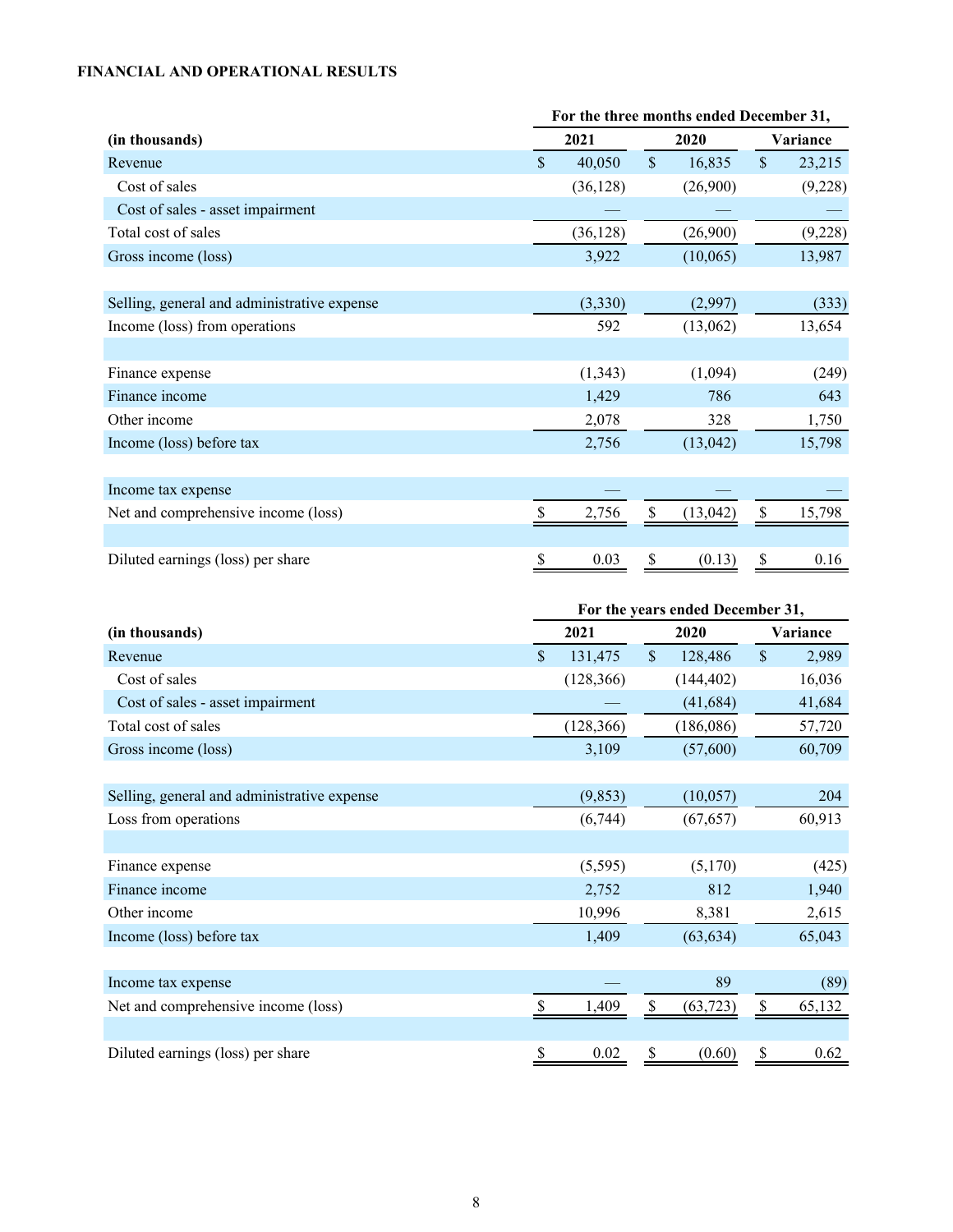# **Operations Summary**

| For the three months ended                    |               |            |                           |              | For the years ended |              |               |              |              |                 |               |          |
|-----------------------------------------------|---------------|------------|---------------------------|--------------|---------------------|--------------|---------------|--------------|--------------|-----------------|---------------|----------|
|                                               |               |            |                           | December 31, |                     |              |               | December 31, |              |                 |               |          |
| (in thousands)                                |               | 2021       |                           | 2020         |                     | Variance     |               | 2021         |              | 2020            |               | Variance |
| Coal sold - tons                              |               |            |                           |              |                     |              |               |              |              |                 |               |          |
| NAPP - metallurgical coal                     |               | 278        |                           | 194          |                     | 84           |               | 1,138        |              | 1,372           |               | (234)    |
|                                               |               |            |                           |              |                     |              |               |              |              |                 |               |          |
| Realized price per ton sold $^{(1)}$          |               |            |                           |              |                     |              |               |              |              |                 |               |          |
| NAPP - metallurgical coal                     | $\mathcal{S}$ | 131.64     | <sup>S</sup>              | 82.03        | $\mathbb{S}$        | 49.61        | \$            | 105.81       | S            | 81.77           | $\mathbf{s}$  | 24.04    |
| Cash production cost per ton sold $^{(1)(2)}$ |               |            |                           |              |                     |              |               |              |              |                 |               |          |
| NAPP - metallurgical coal                     | \$            | 101.65     | $\mathcal{S}$             | 77.11        | \$                  | $(24.54)$ \$ |               | 87.07        | $\mathbb{S}$ | 71.24           | \$            | (15.83)  |
|                                               |               |            |                           |              |                     |              |               |              |              |                 |               |          |
| Cash cost per ton sold $^{(1)(3)}$            |               |            |                           |              |                     |              |               |              |              |                 |               |          |
| NAPP - metallurgical coal                     | $\mathsf{\$}$ | 113.61     | $\sqrt{\ }$               | 76.77        | \$                  | $(36.84)$ \$ |               | 90.50        | $\sqrt{3}$   | 72.35           | $\mathcal{S}$ | (18.15)  |
| Cash margin per ton sold $^{(1)}$             |               |            |                           |              |                     |              |               |              |              |                 |               |          |
| NAPP - metallurgical coal                     | \$            | 18.03      | \$                        | 5.26         | $\mathcal{S}$       | 12.77        | \$            | 15.31        | \$           | 9.42            | \$            | 5.89     |
|                                               |               |            |                           |              |                     |              |               |              |              |                 |               |          |
| EBITDA <sup>(1)</sup>                         |               |            |                           |              |                     |              |               |              |              |                 |               |          |
| <b>NAPP</b>                                   | $\mathbb{S}$  | 8,276      | -\$                       | $(8,116)$ \$ |                     | 16,392       | $\mathcal{S}$ | 24,517       |              | $$ (38,256)$ \, |               | 62,773   |
| Corporate                                     |               | (1,239)    |                           | (1, 133)     |                     | (106)        |               | (4,170)      |              | (3,556)         |               | (614)    |
| Total                                         | $\mathbb{S}$  | $7,037$ \$ |                           | $(9,249)$ \$ |                     | $16,286$ \$  |               | 20,347       |              |                 |               | 62,159   |
| Adjusted EBITDA <sup>(1)</sup>                |               |            |                           |              |                     |              |               |              |              |                 |               |          |
| <b>NAPP</b>                                   | \$            | 2,981      | $\mathcal{S}$             | $(775)$ \$   |                     | 3,756        | \$            | 12,128       | $\mathbb{S}$ | 6,954           | <sup>S</sup>  | 5,174    |
| Corporate                                     |               | (985)      |                           | (656)        |                     | (329)        |               | (3,165)      |              | (2, 564)        |               | (601)    |
| Total                                         | \$            | 1,996      | $\boldsymbol{\mathsf{S}}$ | $(1,431)$ \$ |                     | 3,427        | $\mathcal{S}$ | 8,963        | \$           | 4,390           | $\mathbb{S}$  | 4,573    |

(1) This is a non-GAAP financial measure. See "Non-GAAP Financial Measures" starting on page [25](#page-24-0) of this MD&A.<br>(2) Cash production cost per top sold excludes purchased coal. This pop-GAAP financial measure is defined in m

Cash production cost per ton sold excludes purchased coal. This non-GAAP financial measure is defined in more detail in "Non-GAAP Financial Measures" starting on page [25](#page-24-0) of this MD&A.

(3) Cash cost per ton sold includes purchased coal. This non-GAAP Financial measure is defined in more detail in "Non-GAAP Financial Measures" starting on page [25](#page-24-0) of this MD&A.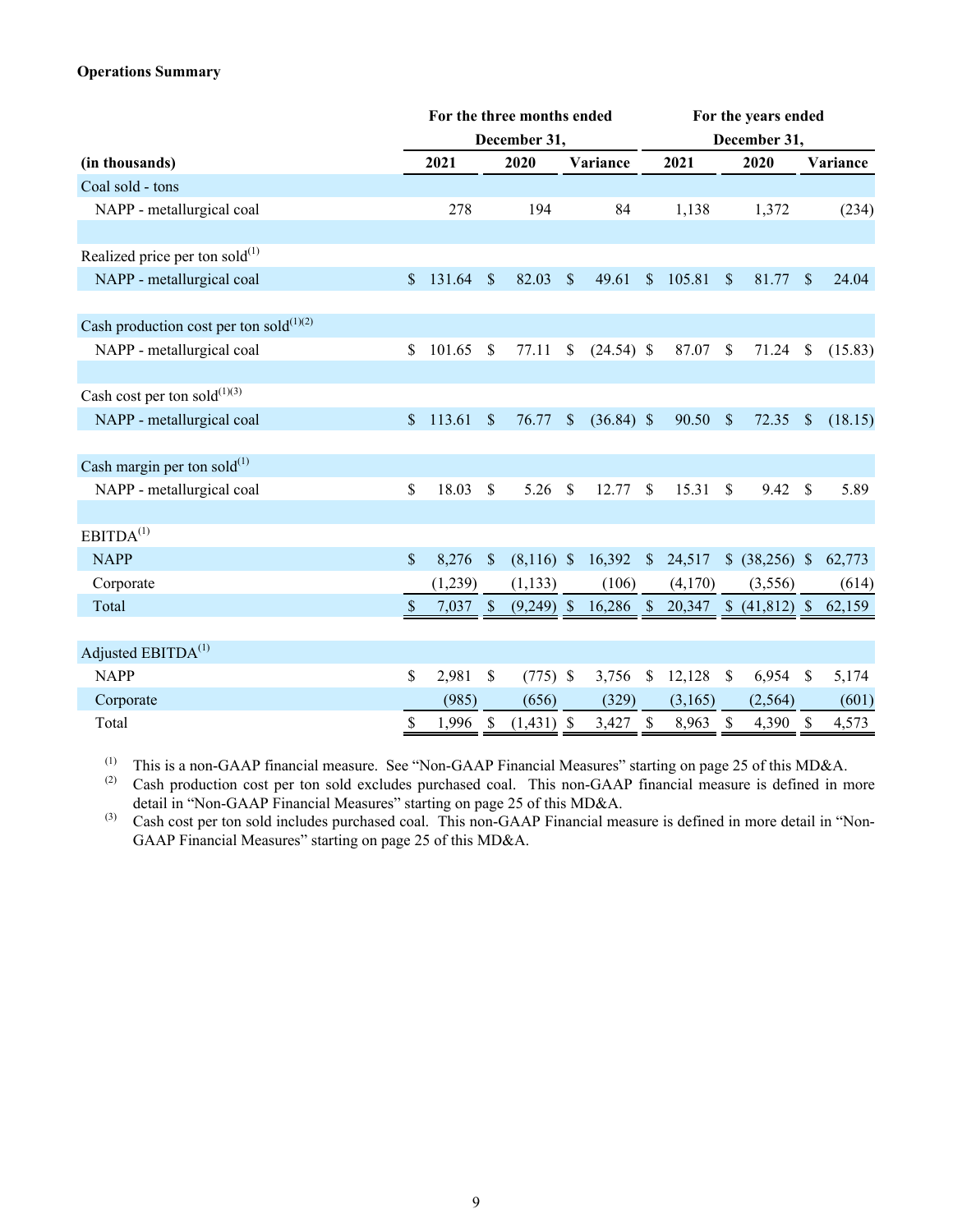# <span id="page-9-0"></span>**REVIEW OF FOURTH QUARTER FINANCIAL RESULTS**

|                                             | For the three months ended December 31, 2021 |             |           |          |   |                     |  |  |
|---------------------------------------------|----------------------------------------------|-------------|-----------|----------|---|---------------------|--|--|
| (in thousands)                              |                                              | <b>NAPP</b> | Corporate |          |   | <b>Consolidated</b> |  |  |
| Revenue                                     |                                              | 40,050      | \$        |          | S | 40,050              |  |  |
| Cost of sales                               |                                              | (36, 128)   |           |          |   | (36, 128)           |  |  |
| Gross income                                |                                              | 3,922       |           |          |   | 3,922               |  |  |
| Selling, general and administrative expense |                                              | (2,177)     |           | (1,153)  |   | (3,330)             |  |  |
| Income (loss) from operations               |                                              | 1,745       |           | (1,153)  |   | 592                 |  |  |
| Finance expense                             |                                              | (921)       |           | (422)    |   | (1,343)             |  |  |
| Finance income                              |                                              | 1,428       |           |          |   | 1,429               |  |  |
| Other income                                |                                              | 2,078       |           |          |   | 2,078               |  |  |
| Income (loss) before tax                    |                                              | 4,330       |           | (1,574)  |   | 2,756               |  |  |
| Income tax expense                          |                                              |             |           |          |   |                     |  |  |
| Net and comprehensive income (loss)         |                                              | 4,330       |           | (1, 574) | S | 2,756               |  |  |

# **For the three months ended December 31, 2020**

| (in thousands)                              |              | <b>NAPP</b> | Corporate | Consolidated |           |  |
|---------------------------------------------|--------------|-------------|-----------|--------------|-----------|--|
| Revenue                                     | $\mathbb{S}$ | 16,835      | \$        | S            | 16,835    |  |
| Cost of sales                               |              | (26,900)    |           |              | (26,900)  |  |
| Cost of sales - asset impairment            |              |             |           |              |           |  |
| Total cost of sales                         |              | (26,900)    |           |              | (26,900)  |  |
| Gross loss                                  |              | (10,065)    |           |              | (10,065)  |  |
| Selling, general and administrative expense |              | (1,885)     | (1,112)   |              | (2,997)   |  |
| Loss from operations                        |              | (11,950)    | (1,112)   |              | (13,062)  |  |
| Finance expense                             |              | (795)       | (299)     |              | (1,094)   |  |
| Finance income                              |              | 786         |           |              | 786       |  |
| Other income                                |              | 328         |           |              | 328       |  |
| Loss before tax                             |              | (11, 631)   | (1,411)   |              | (13, 042) |  |
| Income tax expense (benefit)                |              |             |           |              |           |  |
| Net and comprehensive loss                  |              | (11, 631)   | (1,411)   |              | (13, 042) |  |

# **Dollar variance for the three months ended**

|                                             | December 31, 2021 versus 2020 |         |           |       |                           |         |  |  |  |  |
|---------------------------------------------|-------------------------------|---------|-----------|-------|---------------------------|---------|--|--|--|--|
| (in thousands)                              | <b>NAPP</b>                   |         | Corporate |       | Consolidated              |         |  |  |  |  |
| Revenue                                     | \$<br>23,215                  |         | \$        |       | S                         | 23,215  |  |  |  |  |
| Cost of sales                               |                               | (9,228) |           |       |                           | (9,228) |  |  |  |  |
| Cost of sales - asset impairment            |                               |         |           |       |                           |         |  |  |  |  |
| Total cost of sales                         |                               | (9,228) |           |       |                           | (9,228) |  |  |  |  |
| Gross income (loss)                         |                               | 13,987  |           |       |                           | 13,987  |  |  |  |  |
| Selling, general and administrative expense |                               | (292)   |           | (41)  |                           | (333)   |  |  |  |  |
| Income (loss) from operations               |                               | 13,695  |           | (41)  |                           | 13,654  |  |  |  |  |
| Finance expense                             |                               | (126)   |           | (123) |                           | (249)   |  |  |  |  |
| Finance income                              |                               | 642     |           |       |                           | 643     |  |  |  |  |
| Other income                                |                               | 1,750   |           |       |                           | 1,750   |  |  |  |  |
| Income (loss) before tax                    |                               | 15,961  |           | (163) |                           | 15,798  |  |  |  |  |
| Income tax expense                          |                               |         |           |       |                           |         |  |  |  |  |
| Net and comprehensive income (loss)         |                               | 15,961  | \$        | (163) | $\boldsymbol{\mathsf{S}}$ | 15,798  |  |  |  |  |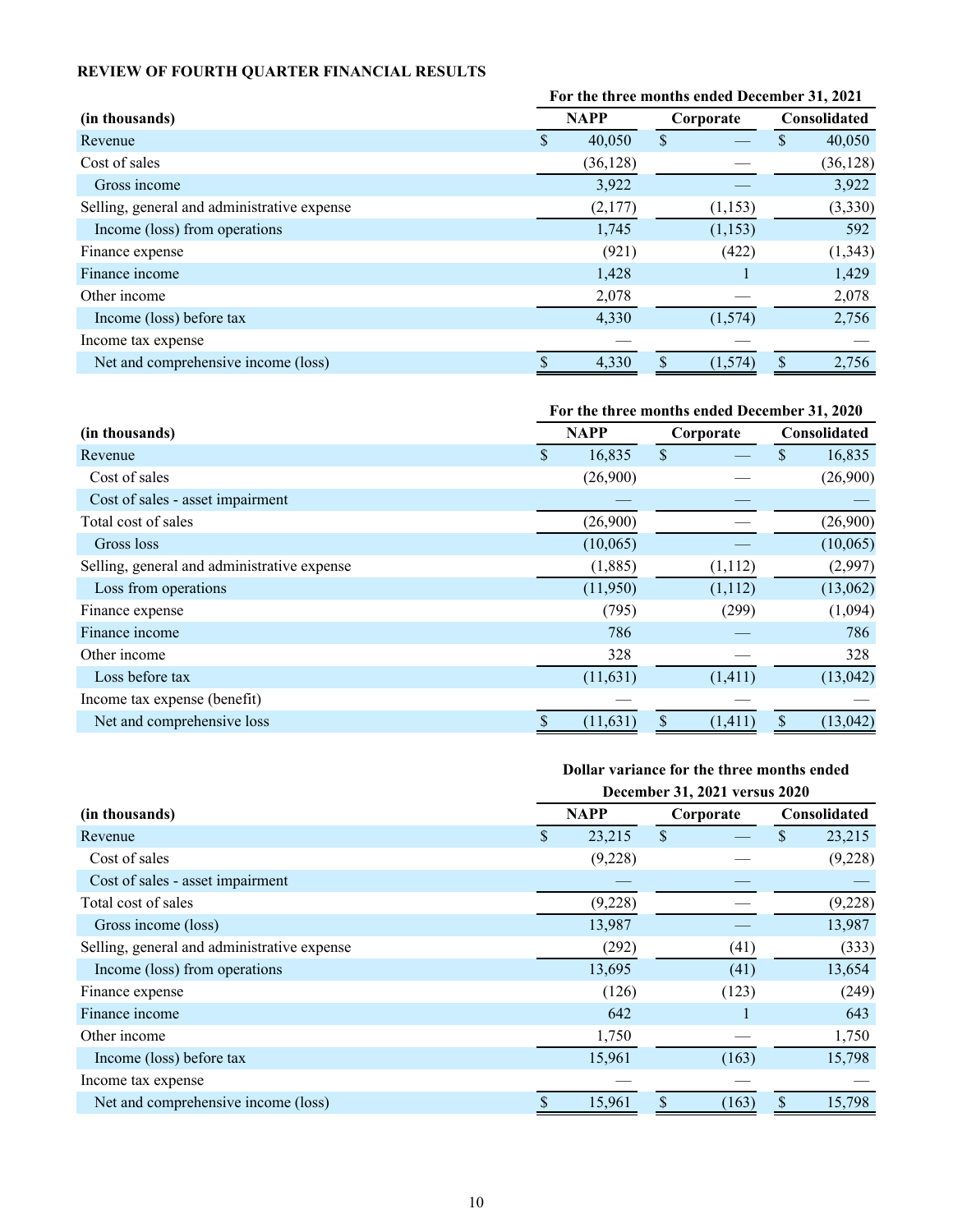## **Operating Segments**

Corsa's two distinct segments are NAPP and Corporate. The financial results of the continuing operating segments for the three months ended December 31, 2021 and 2020 are as follows:

#### **NAPP Division**

*Revenue - NAPP Division*

|                                                   | For the three months ended December 31, |        |   |        |          |        |  |  |  |
|---------------------------------------------------|-----------------------------------------|--------|---|--------|----------|--------|--|--|--|
| (in thousands)                                    |                                         | 2021   |   | 2020   | Variance |        |  |  |  |
| Metallurgical coal revenue (at preparation plant) | S                                       | 36,596 | S | 15.914 | \$       | 20,682 |  |  |  |
| Thermal coal revenue (at preparation plant)       |                                         | 212    |   | 227    |          | (15)   |  |  |  |
| Transportation revenue                            |                                         | 2,356  |   | 401    |          | 1,955  |  |  |  |
| Tolling revenue                                   |                                         | 594    |   | 95     |          | 499    |  |  |  |
| Limestone revenue                                 |                                         | 292    |   | 198    |          | 94     |  |  |  |
|                                                   |                                         | 40,050 |   | 16,835 |          | 23.215 |  |  |  |

- Metallurgical coal revenue, net of transportation charges, increased \$20,682 as a result of increased sales prices which caused revenue to increase by \$13,791, and higher sales volumes which increased revenue by \$6,891. Metallurgical coal sold was 278 and 194 tons for the three months ended December 31, 2021 and 2020, respectively, representing an increase of 84 tons. Realized price per ton sold increased \$49.61 due to the improved metallurgical coal market as economies restarted after COVID-19 and the demand for steel increased with a limited supply of metallurgical coal.
- Revenue associated with the transportation of coal to the loading terminal or customer increased \$1,955 as a result of increased sales to customers where the Company provides the freight.
- Tolling revenue increased primarily due to additional volumes processed for third-parties.

## *Cost of sales - NAPP Division*

Cost of sales consists of the following:

|                                                                 | For the three months ended December 31, |      |        |    |           |  |  |
|-----------------------------------------------------------------|-----------------------------------------|------|--------|----|-----------|--|--|
| (in thousands)                                                  | 2021                                    | 2020 |        |    | Variance  |  |  |
| Mining and processing costs                                     | \$<br>22,043                            | \$   | 13,933 | \$ | 8,110     |  |  |
| Purchased coal costs                                            | 8,116                                   |      | 243    |    | 7,873     |  |  |
| Royalty expense                                                 | 1,636                                   |      | 945    |    | 691       |  |  |
| Amortization expense                                            | 3,682                                   |      | 3,335  |    | 347       |  |  |
| Transportation costs from preparation plant to customer         | 2,356                                   |      | 401    |    | 1,955     |  |  |
| Idle mine expense                                               | 284                                     |      | 153    |    | 131       |  |  |
| Tolling costs                                                   | 442                                     |      | 119    |    | 323       |  |  |
| Limestone costs                                                 | 201                                     |      | 141    |    | 60        |  |  |
| Change in estimate of reclamation and water treatment provision | (3,310)                                 |      | 7,513  |    | (10, 823) |  |  |
| Write-off of advance royalties and other assets                 |                                         |      |        |    |           |  |  |
| Other costs                                                     | 678                                     |      | 117    |    | 561       |  |  |
| Total cost of sales                                             | 36,128                                  |      | 26,900 |    | 9,228     |  |  |

• Mining and processing costs increased primarily due to the shortage of skilled labor and increased absenteeism attributable to COVID-19, both of which caused delays in the efficient production of coal. Additionally, challenging geological conditions continued to be encountered at two of the underground mines which reduced productivity and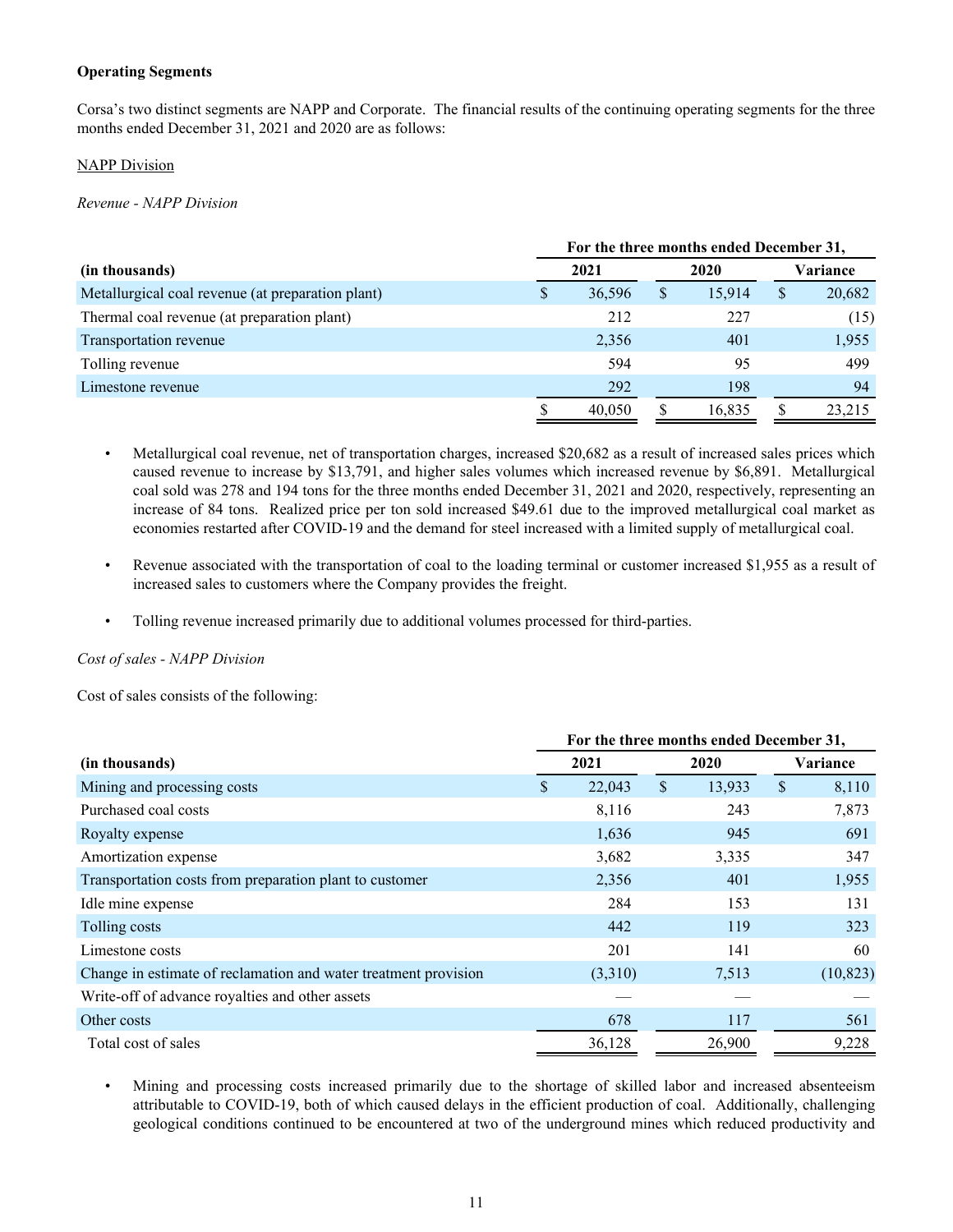increased roof control and repair and maintenance expenses. Mining and processing costs also increased as a result of additional volumes sold in the three months ended December 31, 2021 compared to the 2020 period.

- Purchased coal costs increased primarily due to the increased cost of purchased coal due to the market increases as well as increased volumes of metallurgical coal purchased during the three months ended December 31, 2021 compared to the 2020 period which was primarily due to the increased demand for metallurgical coal.
- Royalty expense increased primarily due to the increased sales price and volumes of coal sold during the three months ended December 31, 2021 compared to the 2020 period.
- Transportation costs increased as a result of increased sales to customers where the Company provides the freight.
- Change in estimate of reclamation and water treatment provision decreased as the result of changes in the underlying assumptions utilized to measure the liability.
- Other costs increased due to various items, none of which were individually material.

## *Selling, general and administrative expense - NAPP Division*

Selling, general and administrative expense consists of the following:

|                                  | For the three months ended December 31, |       |              |       |              |          |  |
|----------------------------------|-----------------------------------------|-------|--------------|-------|--------------|----------|--|
| (in thousands)                   |                                         | 2021  |              | 2020  |              | Variance |  |
| Salaries and other compensations | D                                       | 1,158 | <sup>S</sup> | 990   | <sup>S</sup> | 168      |  |
| Employee benefits                |                                         | 283   |              | 263   |              | 20       |  |
| Selling expense                  |                                         | 186   |              | 90    |              | 96       |  |
| Professional fees                |                                         | 185   |              | 239   |              | (54)     |  |
| Office expenses and insurance    |                                         | 274   |              | 245   |              | 29       |  |
| Other                            |                                         | 91    |              | 58    |              | 33       |  |
|                                  |                                         | 2.177 |              | 1,885 |              | 292      |  |

Selling, general and administrative expense related to the NAPP Division increased primarily due to various wage increases which were implemented subsequent to the year ended December 31, 2020.

*Finance (income) expense, net - NAPP Division*

|                                                          | For the three months ended December 31, |          |   |       |    |          |  |
|----------------------------------------------------------|-----------------------------------------|----------|---|-------|----|----------|--|
| (in thousands)                                           |                                         | 2021     |   | 2020  |    | Variance |  |
| Change in market value of restricted investments expense |                                         | (1, 428) | S | (945) | \$ | (483)    |  |
| Bond premium expense                                     |                                         | 517      |   | 490   |    | 27       |  |
| Accretion on reclamation and water treatment provision   |                                         | 140      |   | 283   |    | (143)    |  |
| Interest expense                                         |                                         | 264      |   | 180   |    | 84       |  |
| Interest income                                          |                                         |          |   |       |    |          |  |
|                                                          |                                         | (507)    |   |       |    | (516)    |  |

• Finance expense, net, decreased primarily due to the change in market value of the water treatment trust fund accounts. The value of these trust funds are marked to market on a monthly basis and increased market gains were recognized in the three months ended December 31, 2021 compared to the 2020 period.

• Accretion on reclamation and water treatment provision decreased primarily due to the reduced risk-free interest rate utilized to value the liability in the three months ended December 31, 2021 compared to the 2020 period.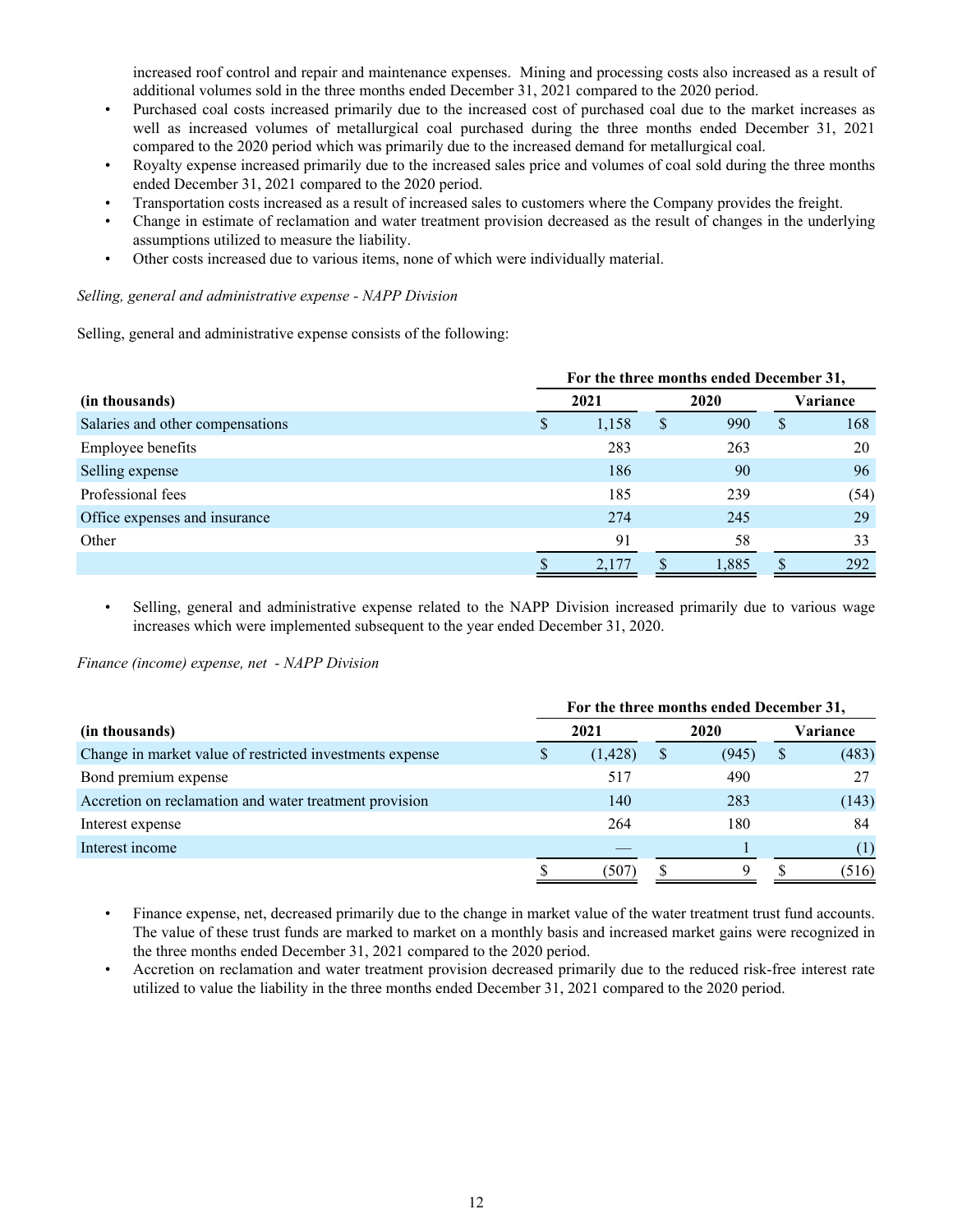#### *Other income - NAPP Division*

|                                              |    | For the three months ended December 31, |  |      |    |          |  |
|----------------------------------------------|----|-----------------------------------------|--|------|----|----------|--|
| (in thousands)                               |    | 2021                                    |  | 2020 |    | Variance |  |
| Gain on property dispositions                | Y. | 1,750                                   |  | 60   | \$ | 1,690    |  |
| Filter cake sales and refuse disposal income |    | 277                                     |  | 216  |    | 61       |  |
| Royalty income                               |    | 34                                      |  | 30   |    |          |  |
| Other                                        |    | 17                                      |  | 22   |    | (5)      |  |
|                                              |    | 2,078                                   |  | 328  |    | 1.750    |  |

*•* Other income increased in the three months ended December 31, 2021 compared to the 2020 period primarily due to an increase in the sale of surplus equipment.

## Corporate Division

*Selling, general and administrative expense - Corporate Division*

Selling, general and administrative expense consists of the following:

|                                  |  | For the three months ended December 31, |   |       |    |          |  |
|----------------------------------|--|-----------------------------------------|---|-------|----|----------|--|
| (in thousands)                   |  | 2021                                    |   | 2020  |    | Variance |  |
| Salaries and other compensations |  | 733                                     | S | 468   | \$ | 265      |  |
| Employee benefits                |  | 44                                      |   | 23    |    | 21       |  |
| Professional fees                |  | 283                                     |   | 511   |    | (228)    |  |
| Office expenses and insurance    |  | 84                                      |   | 86    |    | (2)      |  |
| Other                            |  | $\mathbf Q$                             |   | 24    |    | (15)     |  |
|                                  |  | 1,153                                   |   | l.112 |    | 41       |  |

• Selling, general and administrative expenses increased primarily due to increased staffing levels and increased director fees paid to members of the Special Committee. These increases were partially offset by reduced legal fees associated with the independent investigation related to a matter involving a former sales agent of the Company.

*Finance expense, net - Corporate Division*

|                                                |   | For the three months ended December 31, |  |      |    |          |  |  |
|------------------------------------------------|---|-----------------------------------------|--|------|----|----------|--|--|
| (in thousands)                                 |   | 2021                                    |  | 2020 |    | Variance |  |  |
| Interest expense                               | S | 335                                     |  | 278  | \$ |          |  |  |
| Amortization of discount on loan payable       |   | 46                                      |  | 14   |    | 32       |  |  |
| Amortization of Revolving Credit Facility fees |   | 41                                      |  | 10   |    | 31       |  |  |
| Foreign exchange loss (gain)                   |   | (1)                                     |  | 12   |    | (13)     |  |  |
| Interest income                                |   |                                         |  | (15) |    |          |  |  |
|                                                |   | 421                                     |  | 299  |    |          |  |  |

• Interest expense increased primarily due to obtaining the Main Street Facility in December 2020.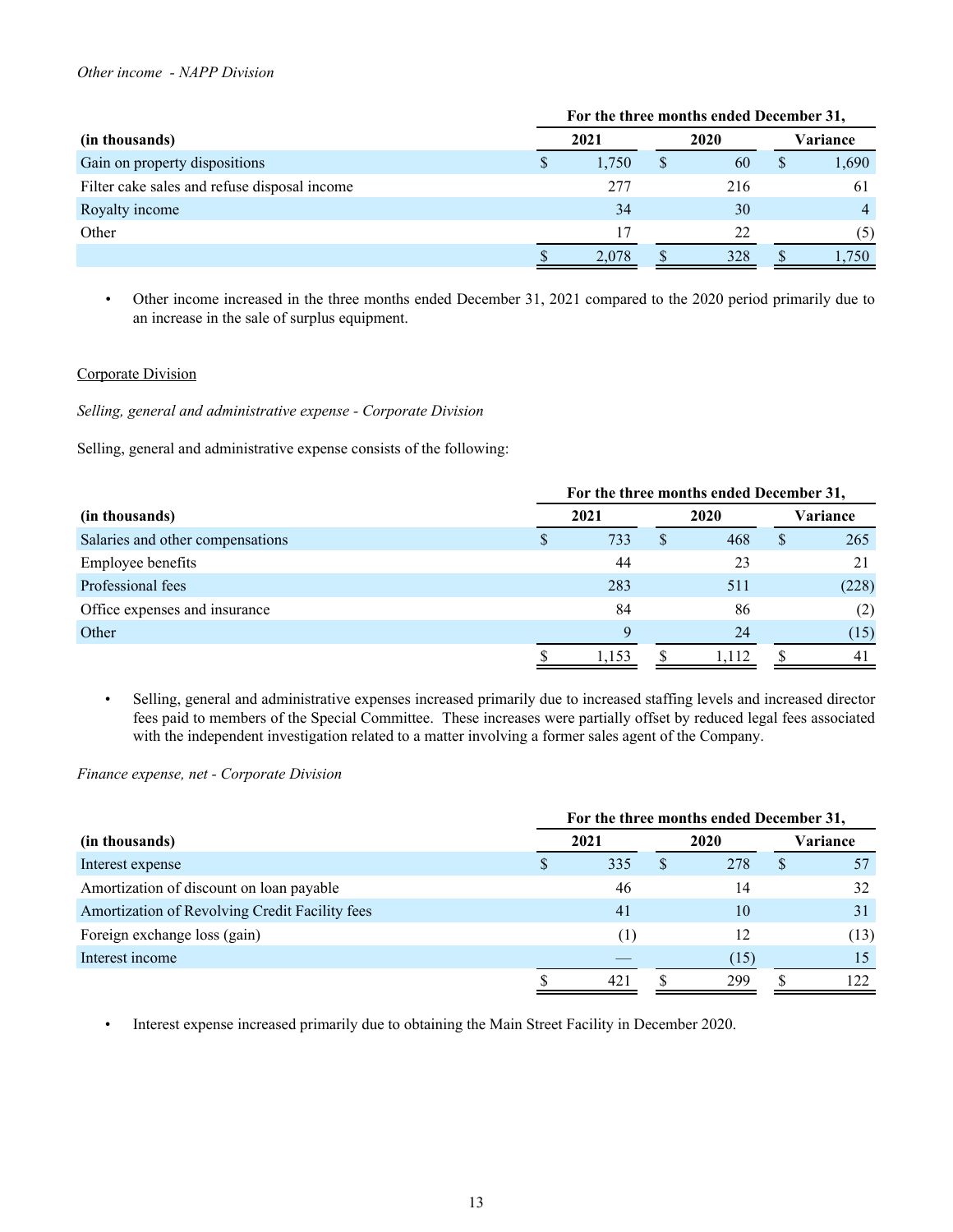# <span id="page-13-0"></span>**REVIEW OF YEAR-TO-DATE FINANCIAL RESULTS**

|                                             | For the year ended December 31, 2021 |             |           |          |              |            |  |
|---------------------------------------------|--------------------------------------|-------------|-----------|----------|--------------|------------|--|
| (in thousands)                              |                                      | <b>NAPP</b> | Corporate |          | Consolidated |            |  |
| Revenue                                     | S                                    | 131,475     | \$        |          | \$           | 131,475    |  |
| Cost of sales                               |                                      | (128, 366)  |           |          |              | (128, 366) |  |
| Gross loss                                  |                                      | 3,109       |           |          |              | 3,109      |  |
| Selling, general and administrative expense |                                      | (5,945)     |           | (3,908)  |              | (9, 853)   |  |
| Loss from operations                        |                                      | (2, 836)    |           | (3,908)  |              | (6,744)    |  |
| Finance expense                             |                                      | (3,762)     |           | (1, 833) |              | (5,595)    |  |
| Finance income                              |                                      | 2,748       |           | 4        |              | 2,752      |  |
| Other income                                |                                      | 10,898      |           | 98       |              | 10,996     |  |
| Income (loss) before tax                    |                                      | 7,048       |           | (5,639)  |              | 1,409      |  |
| Income tax expense                          |                                      |             |           |          |              |            |  |
| Net and comprehensive income (loss)         |                                      | 7,048       |           | (5,639)  | \$.          | 1,409      |  |

|                                             |     | For the year ended December 31, 2020 |              |          |                     |            |  |
|---------------------------------------------|-----|--------------------------------------|--------------|----------|---------------------|------------|--|
| (in thousands)                              |     | <b>NAPP</b>                          | Corporate    |          | <b>Consolidated</b> |            |  |
| Revenue                                     | \$. | 128,486                              | $\mathbb{S}$ |          | \$                  | 128,486    |  |
| Cost of sales                               |     | (144, 402)                           |              |          |                     | (144, 402) |  |
| Cost of sales - asset impairment            |     | (41, 684)                            |              |          |                     | (41, 684)  |  |
| Total cost of sales                         |     | (186,086)                            |              |          |                     | (186,086)  |  |
| Gross loss                                  |     | (57,600)                             |              |          |                     | (57,600)   |  |
| Selling, general and administrative expense |     | (6, 445)                             |              | (3,612)  |                     | (10, 057)  |  |
| Loss from operations                        |     | (64, 045)                            |              | (3,612)  |                     | (67, 657)  |  |
| Finance expense                             |     | (3,704)                              |              | (1,466)  |                     | (5,170)    |  |
| Finance income                              |     | 812                                  |              |          |                     | 812        |  |
| Other income                                |     | 8,133                                |              | 248      |                     | 8,381      |  |
| Loss before tax                             |     | (58, 804)                            |              | (4, 830) |                     | (63, 634)  |  |
| Income tax expense (benefit)                |     |                                      |              | 89       |                     | 89         |  |
| Net and comprehensive loss                  |     | (58, 804)                            |              | (4,919)  | \$                  | (63, 723)  |  |

## **Dollar variance for the year ended December 31, 2021 versus 2020**

|                                             | December 31, 2021 versus 2020 |             |           |              |  |  |  |  |
|---------------------------------------------|-------------------------------|-------------|-----------|--------------|--|--|--|--|
| (in thousands)                              |                               | <b>NAPP</b> | Corporate | Consolidated |  |  |  |  |
| Revenue                                     | \$                            | 2,989       | \$        | 2,989<br>\$  |  |  |  |  |
| Cost of sales                               |                               | 16,036      |           | 16,036       |  |  |  |  |
| Cost of sales - asset impairment            |                               | 41,684      |           | 41,684       |  |  |  |  |
| Total cost of sales                         |                               | 57,720      |           | 57,720       |  |  |  |  |
| Gross income (loss)                         |                               | 60,709      |           | 60,709       |  |  |  |  |
| Selling, general and administrative expense |                               | 500         | (296)     | 204          |  |  |  |  |
| Income (loss) from operations               |                               | 61,209      | (296)     | 60,913       |  |  |  |  |
| Finance income (expense)                    |                               | (58)        | (367)     | (425)        |  |  |  |  |
| Finance income                              |                               | 1,936       | 4         | 1,940        |  |  |  |  |
| Other income (loss)                         |                               | 2,765       | (150)     | 2,615        |  |  |  |  |
| Income (loss) before tax                    |                               | 65,852      | (809)     | 65,043       |  |  |  |  |
| Income tax expense                          |                               |             | (89)      | (89)         |  |  |  |  |
| Net and comprehensive income (loss)         |                               | 65,852      | (720)     | \$<br>65,132 |  |  |  |  |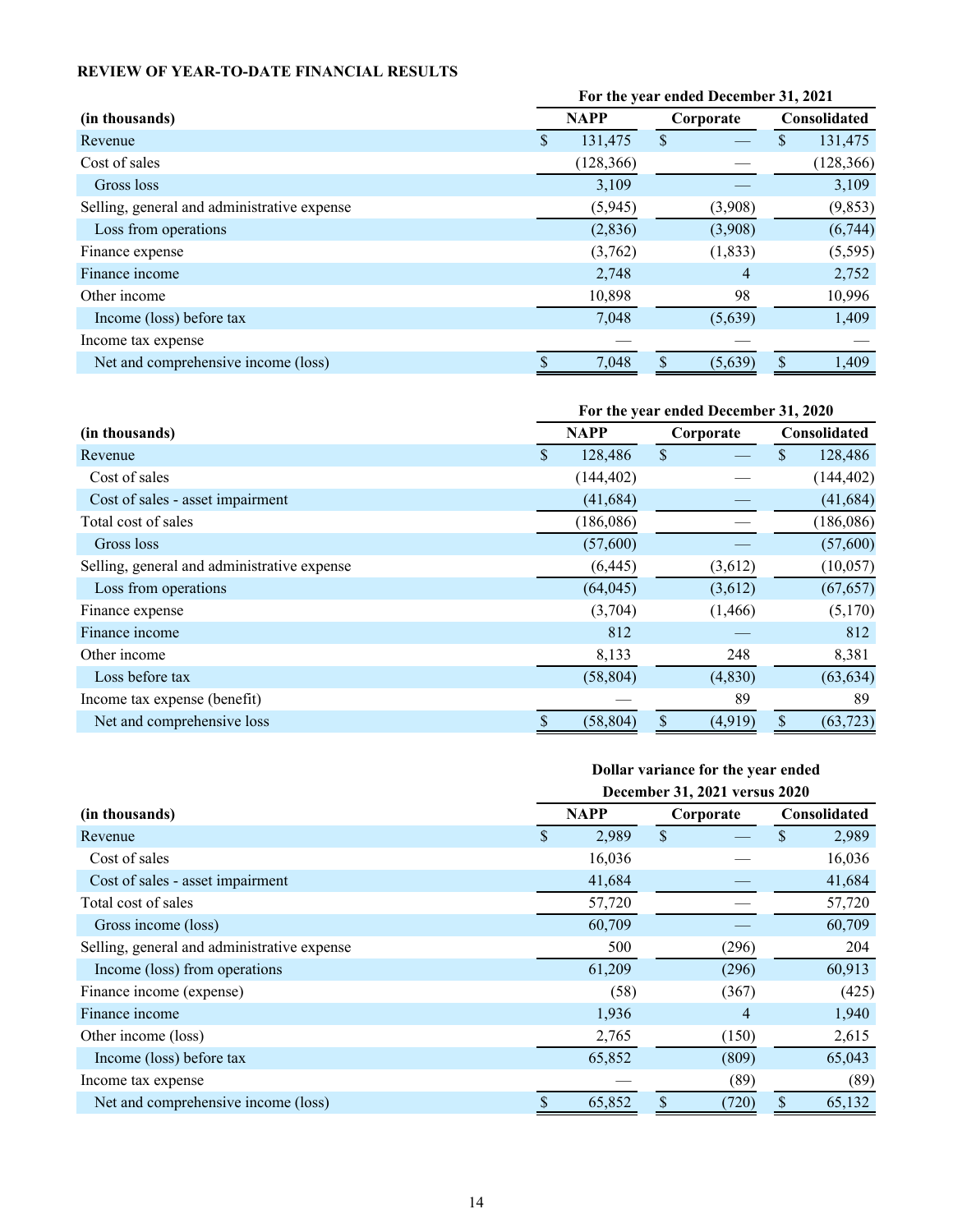## **Operating Segments**

Corsa's two distinct segments are NAPP and Corporate. The financial results of the continuing operating segments for the years ended December 31, 2021 and 2020 are as follows:

# NAPP Division

*Revenue - NAPP Division*

|                                                   |   | For the years ended December 31, |   |         |    |          |  |  |  |
|---------------------------------------------------|---|----------------------------------|---|---------|----|----------|--|--|--|
| (in thousands)                                    |   | 2021                             |   | 2020    |    | Variance |  |  |  |
| Metallurgical coal revenue (at preparation plant) | S | 120,409                          | S | 112,191 | \$ | 8,218    |  |  |  |
| Thermal coal revenue (at preparation plant)       |   | 1,803                            |   | 816     |    | 987      |  |  |  |
| Transportation revenue                            |   | 6,650                            |   | 13,236  |    | (6,586)  |  |  |  |
| Tolling revenue                                   |   | 1,543                            |   | 1,345   |    | 198      |  |  |  |
| Limestone revenue                                 |   | 1,070                            |   | 898     |    | 172      |  |  |  |
|                                                   |   | 131.475                          |   | 128,486 | \$ | 2,989    |  |  |  |

- Metallurgical coal revenue, net of transportation charges, increased \$8,218 as a result of increased sales prices which caused revenue to increase by \$27,353 partially offset by reduced sales volumes, which decreased revenue by \$19,135. Metallurgical coal sold was 1,138 and 1,372 tons for the years ended December 31, 2021 and 2020, respectively, a decrease of 234 tons. Realized price per ton sold increased \$24.04 due to the improved metallurgical coal market as economies restarted after COVID-19 and the demand for steel increased with a limited supply of metallurgical coal.
- Thermal coal revenue increased as a result of the Company purchasing thermal coal and reselling the coal to customers.
- Revenue associated with the transportation of coal to the loading terminal or customer decreased \$6,586 as a result of lower volumes of coal sold to customers where the Company provides the freight.

*Cost of sales - NAPP Division*

Cost of sales consists of the following:

|                                                                 | For the years ended December 31,, |         |              |         |    |           |  |
|-----------------------------------------------------------------|-----------------------------------|---------|--------------|---------|----|-----------|--|
| (in thousands)                                                  |                                   | 2021    |              | 2020    |    | Variance  |  |
| Mining and processing costs                                     | \$                                | 86,728  | $\mathbb{S}$ | 80,080  | \$ | 6,648     |  |
| Purchased coal costs                                            |                                   | 12,118  |              | 13,856  |    | (1,738)   |  |
| Royalty expense                                                 |                                   | 5,858   |              | 6,149   |    | (291)     |  |
| Amortization expense                                            |                                   | 16,408  |              | 19,825  |    | (3, 417)  |  |
| Transportation costs from preparation plant to customer         |                                   | 6,650   |              | 13,236  |    | (6,586)   |  |
| Idle mine expense                                               |                                   | 777     |              | 447     |    | 330       |  |
| Tolling costs                                                   |                                   | 960     |              | 912     |    | 48        |  |
| Limestone costs                                                 |                                   | 909     |              | 457     |    | 452       |  |
| Change in estimate of reclamation and water treatment provision |                                   | (3,310) |              | 7,791   |    | (11, 101) |  |
| Write-off of advance royalties and other assets                 |                                   |         |              | 484     |    | (484)     |  |
| Other costs                                                     |                                   | 1,268   |              | 1,165   |    | 103       |  |
| Cost of sales                                                   |                                   | 128,366 |              | 144,402 |    | (16,036)  |  |
| Cost of sales - asset impairment                                |                                   |         |              | 41,684  |    | (41, 684) |  |
| Total cost of sales                                             | S                                 | 128,366 |              | 186,086 | \$ | (57, 720) |  |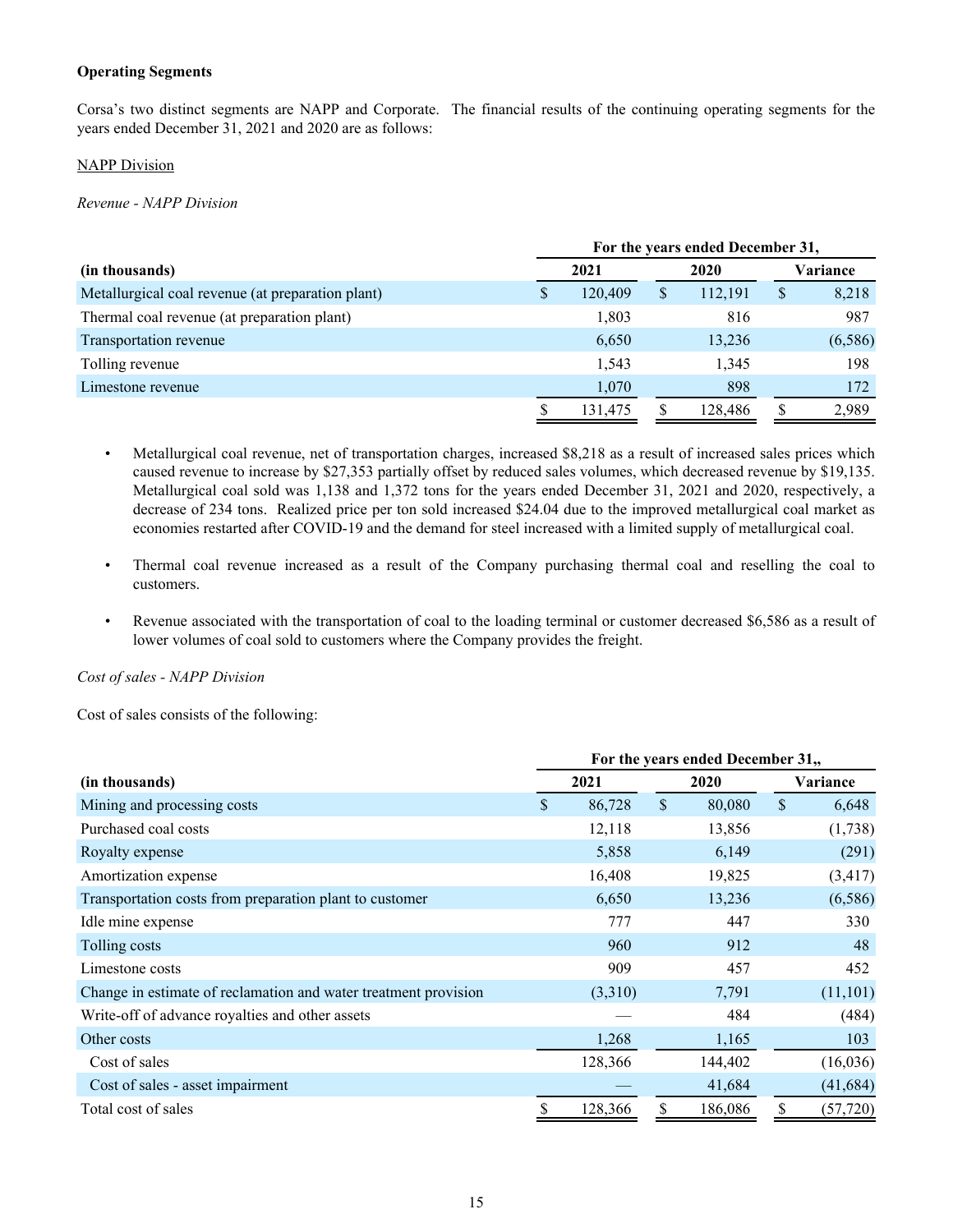- Mining and processing costs increased primarily due to the shortage of skilled labor and increased absenteeism attributable to COVID-19, both of which caused delays in the efficient production of coal. Additionally, challenging geological conditions continued to be encountered at two of the underground mines which reduced productivity and increased roof control and repair and maintenance expenses. These increases were partially offset by a reduction in tons sold for the year ended December 31, 2021 compared to the 2020 period.
- Purchased coal costs decreased primarily due to reduced volumes of metallurgical coal purchased during the year ended December 31, 2021 compared to the 2020 period and was partially offset by increased costs of purchased coal due to an improved metallurgical coal market.
- Amortization expense decreased due primarily to the reduction in the produced volumes sold during the year ended December 31, 2021 compared to the 2020 period.
- Transportation costs decreased as a result of the Company shipping less metallurgical coal tons to customers where the Company is required to incur the freight costs for the year ended December 31, 2021 compared to the 2020 period.
- Limestone costs increased primarily due to increased production as a result of higher demand.
- Change in estimate of reclamation and water treatment provision decreased as the result of changes in the underlying assumptions utilized to measure the liability.
- Write-off of advance royalties decreased as a result of terminating lease agreements where the Company has no plans to mine the coal on the previously leased areas in the 2020 period.
- The Company recognized an asset impairment charge during the year ended December 31, 2020 due to the identification of a triggering event as a result of the deterioration of both the domestic and export metallurgical coal markets, driven by the COVID-19 pandemic.

## *Selling, general and administrative expense - NAPP Division*

Selling, general and administrative expense consists of the following:

|                                  |   | For the years ended December 31, |    |       |    |          |  |  |
|----------------------------------|---|----------------------------------|----|-------|----|----------|--|--|
| (in thousands)                   |   | 2021                             |    | 2020  |    | Variance |  |  |
| Salaries and other compensations | S | 2,795                            | \$ | 2,957 | \$ | (162)    |  |  |
| <b>Employee benefits</b>         |   | 909                              |    | 944   |    | (35)     |  |  |
| Selling expense                  |   | 535                              |    | 424   |    | 111      |  |  |
| Professional fees                |   | 522                              |    | 910   |    | (388)    |  |  |
| Office expenses and insurance    |   | 918                              |    | 971   |    | (53)     |  |  |
| Other                            |   | 266                              |    | 239   |    | 27       |  |  |
|                                  |   | 5,945                            |    | 6.445 |    | (500)    |  |  |

• Selling, general and administrative expense related to the NAPP Division decreased primarily due to reduced legal and professional services as well as reduced staffing levels in the year ended December 31, 2021 compared to the 2020 period.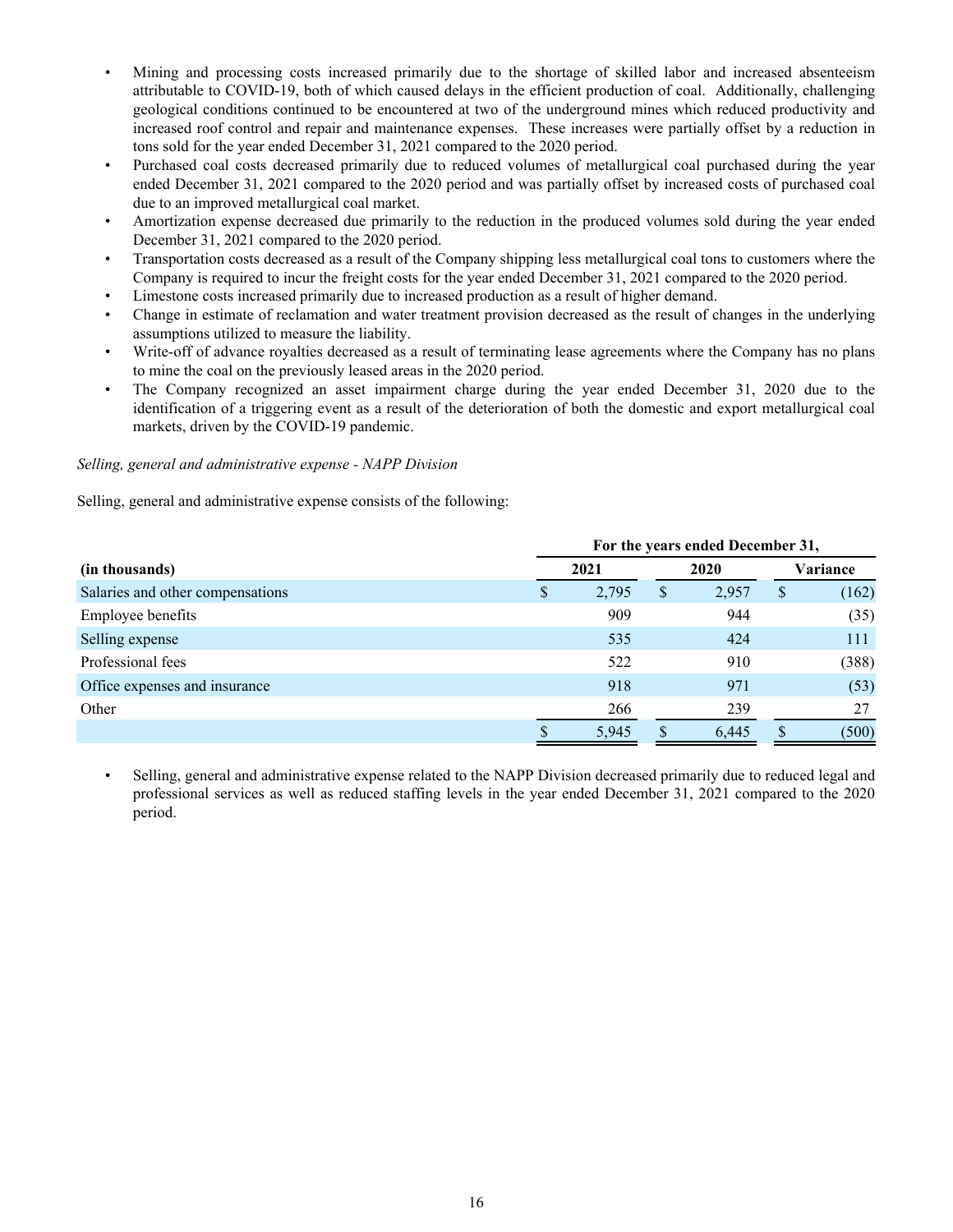#### *Finance expense (income), net - NAPP Division*

|                                                          | For the years ended December 31, |         |   |       |    |          |  |
|----------------------------------------------------------|----------------------------------|---------|---|-------|----|----------|--|
| (in thousands)                                           |                                  | 2021    |   | 2020  |    | Variance |  |
| Change in market value of restricted investments expense | Φ                                | (2,748) | S | (786) | \$ | (1,962)  |  |
| Bond premium expense                                     |                                  | 2,147   |   | 1,854 |    | 293      |  |
| Accretion on reclamation and water treatment provision   |                                  | 554     |   | 1,126 |    | (572)    |  |
| Interest expense                                         |                                  | 1,061   |   | 723   |    | 338      |  |
| Interest income                                          |                                  |         |   | (26)  |    | 26       |  |
| Other                                                    |                                  |         |   |       |    | (1)      |  |
|                                                          |                                  | 1.014   |   | 2,892 |    | (1, 878) |  |

• Finance expense, net, decreased primarily due to the change in market value of the water treatment trust fund accounts. The value of these trust funds are marked to market on a monthly basis and increased market gains were recognized in the year ended December 31, 2021 compared to the 2020 period.

• Bond premium expense increased primarily due to increased rates on the reclamation bonds paid during the year ended December 31, 2021 compared to the 2020 period.

• Accretion on reclamation and water treatment provision decreased primarily due to the reduced risk-free interest rate utilized to value the liability in the year ended December 31, 2021 compared to the 2020 period.

• Interest expense increased due primarily to supply chain financing arrangements to shorten the collection cycle on trade receivables during the year ended December 31, 2021 compared to the 2020 period.

## *Other income - NAPP Division*

|                                              | For the years ended December 31, |        |   |       |   |          |  |  |  |  |  |  |
|----------------------------------------------|----------------------------------|--------|---|-------|---|----------|--|--|--|--|--|--|
| (in thousands)                               |                                  | 2021   |   | 2020  |   | Variance |  |  |  |  |  |  |
| Employee retention credit                    | <sup>S</sup>                     | 6,769  | S |       | S | 6,769    |  |  |  |  |  |  |
| PPP loan grant income                        |                                  | 1,126  |   | 6,978 |   | (5,852)  |  |  |  |  |  |  |
| Filter cake sales and refuse disposal income |                                  | 933    |   | 528   |   | 405      |  |  |  |  |  |  |
| Gain on property dispositions                |                                  | 1,982  |   | 60    |   | 1,922    |  |  |  |  |  |  |
| Royalty income                               |                                  | 128    |   | 250   |   | (122)    |  |  |  |  |  |  |
| Other                                        |                                  | (40)   |   | 317   |   | (357)    |  |  |  |  |  |  |
|                                              |                                  | 10,898 |   | 8,133 |   | 2,765    |  |  |  |  |  |  |

*•* The Taxpayer Certainty and Disaster Tax Relief Act of 2020, enacted December 27, 2020, made a number of changes to the employee retention tax credits previously made available under the CARES Act, including modifying and extending the ERC for 2021. The ERC was also expanded and extended under the Consolidated Appropriations Act of 2020 and the American Rescue Plan Act of 2021. As a result of the new legislation, eligible employers can now claim a refundable tax credit against the employer share of Social Security tax equal to 70% of the qualified wages they pay to employees after December 31, 2020, through September 30, 2021. Qualified wages are limited to \$10,000 per employee per calendar quarter in 2021. Thus, the maximum ERC amount available is \$7,000 per employee per calendar quarter, for a total of \$21,000 in 2021.

Employers were eligible if they operated a trade or business during 2021 and experienced either: (1) a full or partial suspension of the operation of their trade or business during this period because of governmental orders or (2) a decline in gross receipts in a calendar quarter in 2021 where the gross receipts of that calendar quarter are less than 80% of the gross receipts in the same calendar quarter in 2019.

The Company's subsidiary, Wilson Creek Energy, LLC ("WCE"), is eligible for employee retention credits in the amount of \$6,769 for the year ended December 31, 2021.

• The Company utilized the proceeds from the U.S. Small Business Administration's Paycheck Protection Program (the "Paycheck Protection Program") loans as contemplated under the loan program and received full forgiveness in the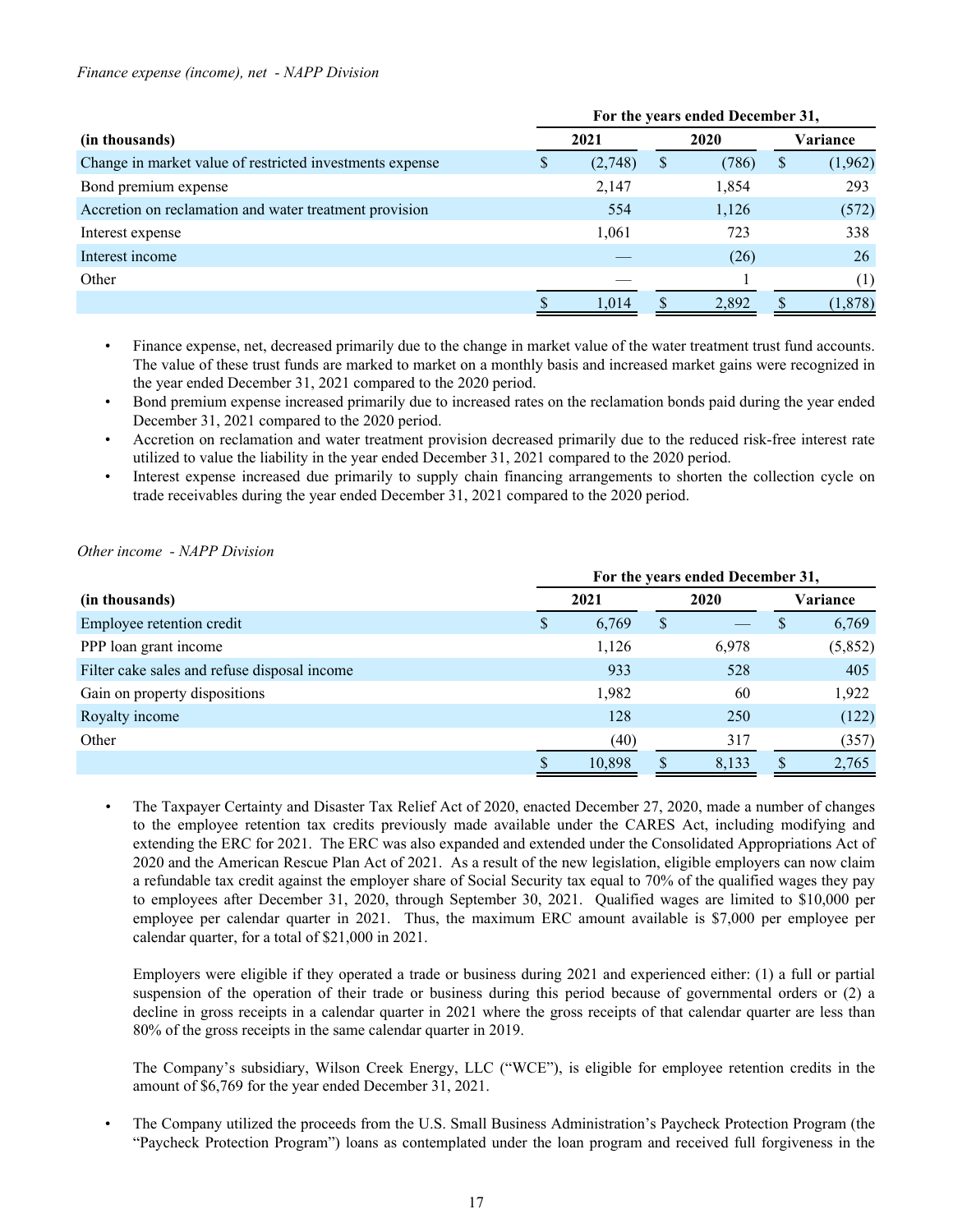year ended December 31, 2021. The Company previously recognized grant income of \$6,978 in the year ended December 31, 2020 and the remaining grant income was recognized in the year ended December 31, 2021.

• Gain on property dispositions increased due to the sale of surplus equipment in the year ended December 31, 2021.

# Corporate Division

*Selling, general and administrative expense - Corporate Division*

Selling, general and administrative expense consists of the following:

|                                  |   | For the years ended December 31, |   |       |              |          |  |  |  |  |  |  |  |
|----------------------------------|---|----------------------------------|---|-------|--------------|----------|--|--|--|--|--|--|--|
| (in thousands)                   |   | 2021                             |   | 2020  |              | Variance |  |  |  |  |  |  |  |
| Salaries and other compensations | S | 2,078                            | S | 1,635 | <sup>S</sup> | 443      |  |  |  |  |  |  |  |
| <b>Employee benefits</b>         |   | 130                              |   | 110   |              | 20       |  |  |  |  |  |  |  |
| Professional fees                |   | 1,353                            |   | 1,426 |              | (73)     |  |  |  |  |  |  |  |
| Office expenses and insurance    |   | 314                              |   | 403   |              | (89)     |  |  |  |  |  |  |  |
| Other                            |   | 33                               |   | 38    |              | (5)      |  |  |  |  |  |  |  |
|                                  |   | 3,908                            |   | 3,612 |              | 296      |  |  |  |  |  |  |  |

• Selling, general and administrative expenses increased primarily due to increased director fees paid to members of the Special Committee and increased staffing levels partially offset by reduced legal fees associated with the independent investigation related to a matter involving a former sales agent of the Company and reduced bank fees.

#### *Finance expense, net - Corporate Division*

|                                                | For the years ended December 31, |       |    |       |   |          |  |  |  |  |  |  |
|------------------------------------------------|----------------------------------|-------|----|-------|---|----------|--|--|--|--|--|--|
| (in thousands)                                 |                                  | 2021  |    |       |   | Variance |  |  |  |  |  |  |
| Interest expense                               |                                  | 1,469 | \$ | 1,274 | S | 195      |  |  |  |  |  |  |
| Amortization of discount on loan payable       |                                  | 178   |    | 40    |   | 138      |  |  |  |  |  |  |
| Amortization of Revolving Credit Facility fees |                                  | 186   |    | 143   |   | 43       |  |  |  |  |  |  |
| Foreign exchange loss (gain)                   |                                  | (3)   |    | 24    |   | (27)     |  |  |  |  |  |  |
| Interest income                                |                                  | (1)   |    |       |   | (1)      |  |  |  |  |  |  |
| Other                                          |                                  |       |    | (15)  |   | 15       |  |  |  |  |  |  |
|                                                |                                  | 1,829 |    | 1,466 |   | 363      |  |  |  |  |  |  |

• Interest expense and amortization of discount on loan payable increased primarily due to obtaining the Main Street Facility in December 2020.

*Other income - Corporate Division*

|                           |  | For the years ended December 31, |  |      |          |       |  |  |  |  |  |  |  |
|---------------------------|--|----------------------------------|--|------|----------|-------|--|--|--|--|--|--|--|
| (in thousands)            |  | 2021                             |  | 2020 | Variance |       |  |  |  |  |  |  |  |
| Employee retention credit |  | 98                               |  |      |          | 98    |  |  |  |  |  |  |  |
| PPP loan grant income     |  |                                  |  | 249  |          | (249) |  |  |  |  |  |  |  |
| Other                     |  |                                  |  |      |          |       |  |  |  |  |  |  |  |
|                           |  | 98                               |  | 248  |          | 150)  |  |  |  |  |  |  |  |

• The Company's subsidiary, Wilson Creek Holdings, Inc., is eligible for employee retention credits in the amount of \$98 for the year ended December 31, 2021.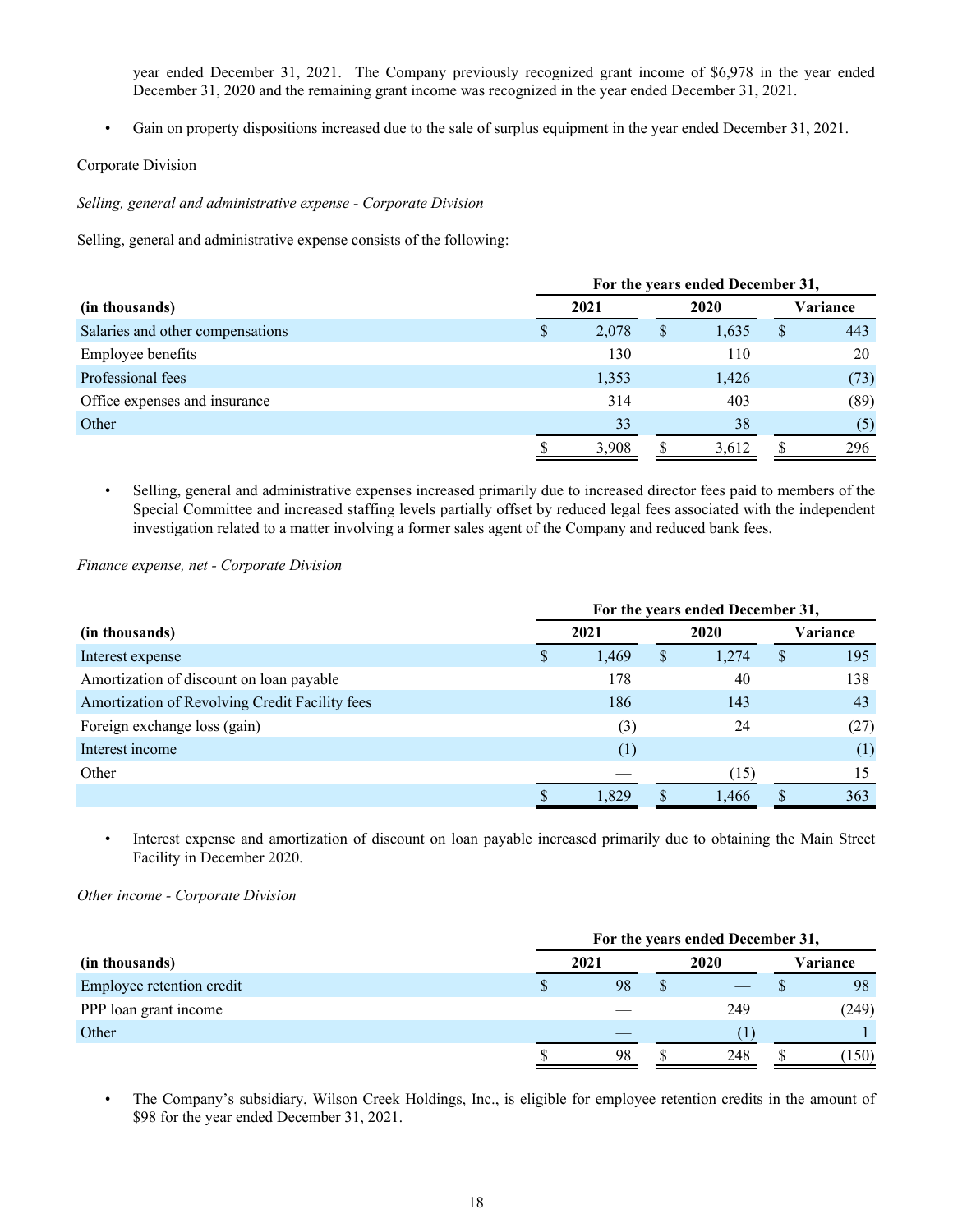<span id="page-18-0"></span>• The Company utilized the proceeds from the Paycheck Protection Program loans as contemplated under the loan program and received full forgiveness in the year ended December 31, 2021. The Company previously recognized grant income of \$249 in the year ended December 31, 2020.

## **FINANCIAL CONDITION**

|                          | December 31,              |         |                           | December 31, |     |          |
|--------------------------|---------------------------|---------|---------------------------|--------------|-----|----------|
| (in thousands)           |                           | 2021    |                           | 2020         |     | Variance |
| Current assets           | \$                        | 46,810  | \$                        | 42,514       | \$  | 4,296    |
| Non-current assets       |                           | 168,686 |                           | 167,638      |     | 1,048    |
| Total assets             |                           | 215,496 | \$.                       | 210,152      | \$. | 5,344    |
|                          |                           |         |                           |              |     |          |
| Current liabilities      | $\boldsymbol{\mathsf{S}}$ | 32,584  | $\boldsymbol{\mathsf{S}}$ | 20,416       | \$  | 12,168   |
| Non-current liabilities  |                           | 93,631  |                           | 102,019      |     | (8,388)  |
| <b>Total liabilities</b> |                           | 126,215 |                           | 122,435      | \$. | 3,780    |
|                          |                           |         |                           |              |     |          |
| Total equity             |                           | 89,281  |                           | 87,717       | \$. | 1,564    |
|                          |                           |         |                           |              |     |          |

• Current assets increased primarily due to an increase in accounts receivable, due to timing of customer shipments and an increase in sales prices, and as a result of the recognition of the employee retention credit receivable. These increases were partially offset by a reduction in cash.

- Non-current assets increased due primarily to higher maintenance capital expenditures, an increase in restricted cash and investments due to market gains and additional contributions and an increase in mineral properties as a result of the recognition of the reclamation asset adjustments. These increases were partially offset by the amortization of property, plant and equipment.
- Current liabilities increased due to general timing of accounts payable, increased freight payables due to timing of export shipments and an increase in the current portion of the reclamation and water treatment provision. These increases were partially offset by a reduction in the current portion of loan payables.
- Non-current liabilities decreased primarily due to debt repayments related to the loan payable and lease liabilities, and reclamation and water treatment payments.
- Total equity increased as a result of the net and comprehensive income that occurred during the year and the impact of stock-based compensation.

# **LIQUIDITY AND CAPITAL RESOURCES**

Our historical sources of cash have been coal sales to customers, limestone sales, processing fees earned, borrowings on the Credit Facilities (as defined below) since August 16, 2019, borrowings under the U.S. Small Business Administration's Paycheck Protection Program in April 2020, borrowings on the Main Street Facility (as defined below) in December 2020 and proceeds received from the issuance of securities. Our primary uses of cash have been for funding existing operations, capital expenditures, reclamation and water treatment obligations, water treatment trust funding, debt service costs and professional fees. We expect to fund maintenance capital, debt service, bonding collateral increases and liquidity requirements with cash on hand, projected cash flow from operations and borrowings on the Revolving Credit Facility (as defined below). Our future spending on growth capital expenditures and development of coal properties will be dependent upon market conditions, achieving acceptable rates of return on investment and financing availability.

If cash flows from operations are less than required, the Company may need to incur additional debt or issue additional equity. From time-to-time the Company may need to access the long-term and short-term capital markets to obtain financing. Although the Company believes it can currently finance its operations on acceptable terms and conditions, the Company's access to, and the availability of, financing on acceptable terms and conditions in the future will be affected by many factors, including the liquidity of the overall capital markets, the current state of the global economy and restrictions in the Company's existing debt agreements and any other future debt agreements. There can be no assurance that the Company will have or continue to have access to the capital markets on acceptable terms.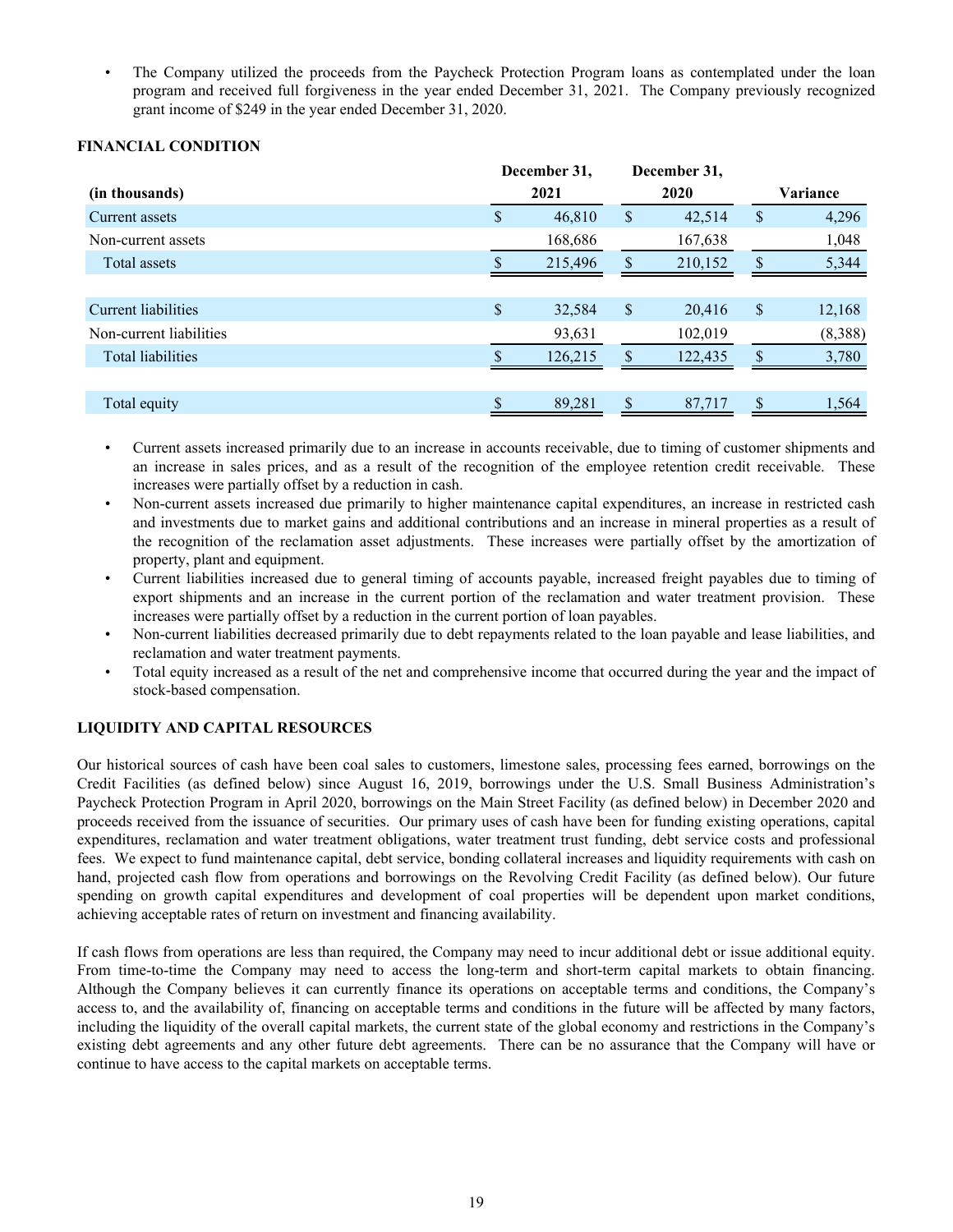|                                               | December 31, |               | December 31, |                |
|-----------------------------------------------|--------------|---------------|--------------|----------------|
| (in thousands)                                | 2021         |               | 2020         | Variance       |
| Cash                                          | 12,714       | \$            | 24,480       | \$<br>(11,766) |
|                                               |              |               |              |                |
| Working capital                               | \$<br>14,226 | \$            | 22,098       | \$<br>(7, 872) |
|                                               |              |               |              |                |
| Revolving Credit Facility unused availability | 4,110        | \$            | 3,390        | \$<br>720      |
|                                               |              |               |              |                |
| <b>Total Debt</b>                             |              |               |              |                |
| Lease liabilities                             | \$<br>3,135  | \$            | 4,181        | \$<br>(1,046)  |
| <b>Revolving Credit Facility</b>              |              |               |              |                |
| Loan payable - $36th$ Street Facility         | 4,142        |               | 8,282        | (4,140)        |
| Loan payable - Main Street Facility           | 25,249       |               | 24,306       | 943            |
| Paycheck Protection Program loans payable     |              |               | 1,126        | (1, 126)       |
|                                               | \$<br>32,526 | $\mathsf{\$}$ | 37,895       | \$<br>(5,369)  |

# Working Capital

Working capital decreased primarily due to a decrease in cash as a result of utilizing cash on hand and cash provided by operations to service debt, funding capital expenditures, make additional required deposits to restricted cash and investments and an increase in trade payables and accrued liabilities as a result of general timing of payables and increased freight payables due to the timing of an export vessel. These decreases were partially offset by an increase in trade and other receivables due to the timing of shipments and an increase in the average sales price for metallurgical coal and the recognition of the employee retention credit.

As a result of the various covenants related to the Main Street Facility and the Credit Facilities, the Company intends to manage maintenance and growth capital expenditures in order to service the Main Street Facility and Credit Facilities and comply with their financial covenants.

The Main Street Facility contains covenants that would restrict the ability to pay dividends, make distributions as well as restrictions on the ability of certain of the Company's subsidiaries, as borrowers under the facility, to transfer funds to the Company, although Corsa does not anticipate the need to receive funds from its U.S. subsidiaries for the purposes of liquidity management.

## Total Debt

Debt decreased as a result of scheduled debt service payments related to the loan payable in connection with the 36th Street Facility and lease liabilities as well as the full forgiveness of the PPP loans. An additional principal payment of \$1,190 was required to be made in the year ended December 31, 2021 as a result of the annual equipment appraisal covenant. The loan payable in connection with the Main Street Facility increased as a result of deferring interest payments in the 2021 period and capitalizing those interest payments to the principal balance of the loan.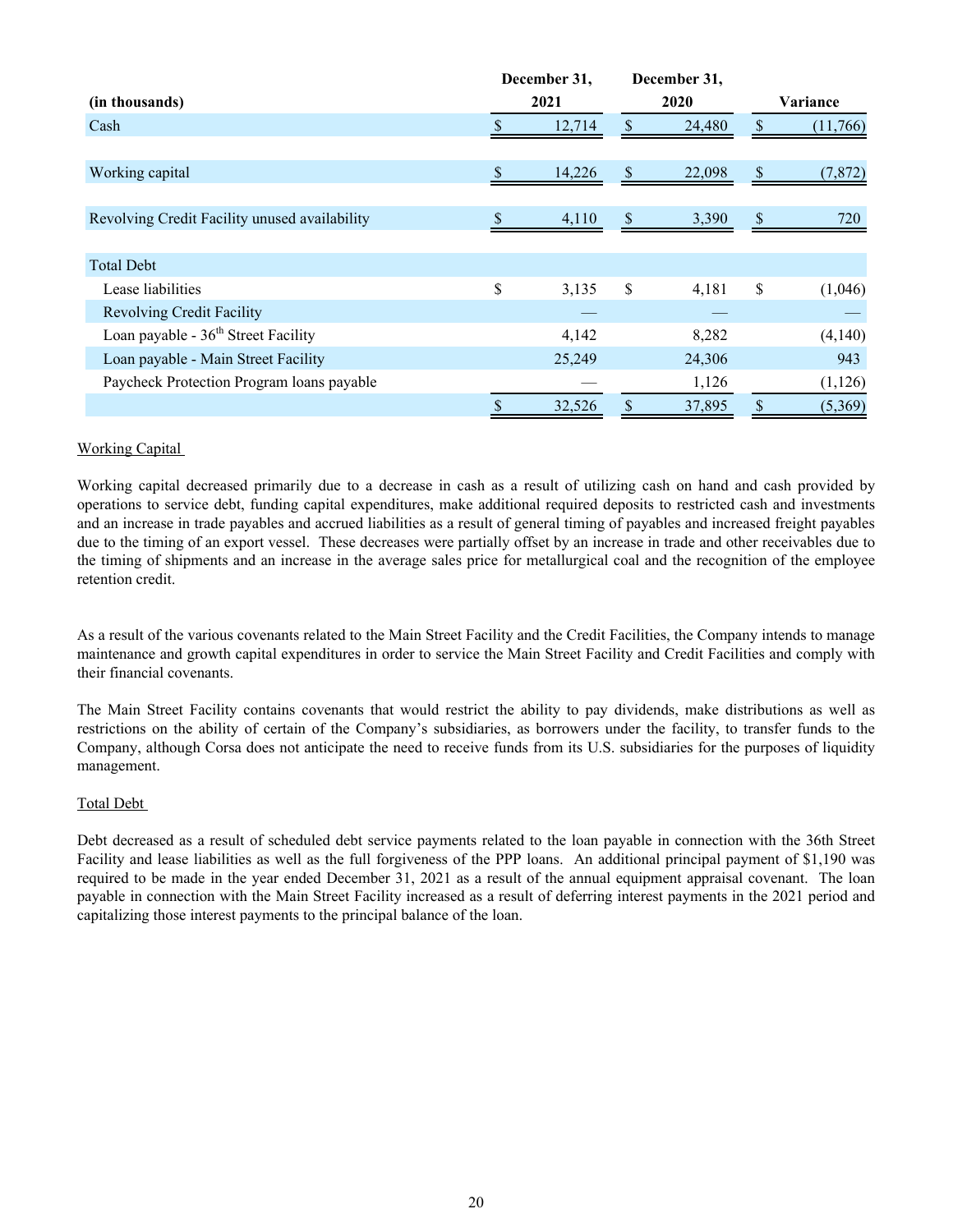# **Cash Flows from Continuing Operations**

|                                            | For the three months ended |          |              |          |              |            |      | For the years ended |   |          |   |            |  |  |  |
|--------------------------------------------|----------------------------|----------|--------------|----------|--------------|------------|------|---------------------|---|----------|---|------------|--|--|--|
|                                            |                            |          | December 31, |          | December 31, |            |      |                     |   |          |   |            |  |  |  |
|                                            | 2021                       |          |              | 2020     |              | Change     | 2021 |                     |   | 2020     |   | Change     |  |  |  |
| Cash Flows:                                |                            |          |              |          |              |            |      |                     |   |          |   |            |  |  |  |
| Provided by (used in) operating activities | S.                         | 979      | S            | (188)    | S            | 1,167      | S    | 3,955               | S | 10,694   | S | (6,739)    |  |  |  |
| Used in investing activities               |                            | (4, 459) |              | (1,396)  |              | (3,063)    |      | (10, 113)           |   | (4,914)  |   | (5,199)    |  |  |  |
| (Used in) provided by financing activities |                            | (1, 163) |              | 23,276   |              | (24, 439)  |      | (5,608)             |   | 14,404   |   | (20, 012)  |  |  |  |
| (Decrease) increase in cash                |                            | (4, 643) |              | 21,692   |              | (26, 335)  |      | (11,766)            |   | 20,184   |   | (31,950)   |  |  |  |
| Cash at beginning of period                |                            | 17,357   |              | 2,788    |              | 14,569     |      | 24,480              |   | 4,296    |   | 20,184     |  |  |  |
| Cash at end of period                      |                            | \$12,714 |              | \$24,480 |              | \$(11,766) | S.   | 12,714              |   | \$24,480 |   | \$(11,766) |  |  |  |

- Cash flow from operating activities increased during the three months ended December 31, 2021 compared to the 2020 period primarily due to the improved metallurgical coal market partially offset by changes in working capital items and increased spending on reclamation and water treatment activities.
- Cash flow from operating activities decreased for the year ended December 31, 2021 compared to the 2020 period primarily due to working capital items partially offset by higher revenues from the improved metallurgical coal market.
- Cash used in investing activities for the three months and year ended December 31, 2021 compared to the 2020 periods increased primarily due to increased maintenance capital expenditures partially offset by proceeds received on the sale of surplus equipment.
- Cash used in financing activities increased primarily due to scheduled debt service payments and an additional principal payment under the 36th Street Facility. The three months and year ended December 31, 2020 period also included proceeds from borrowings under the Main Street Facility.

## *Contingent Liability - Sales Agent Matter*

In September 2020, the Company learned that an overseas third-party sales agent had been charged in an overseas jurisdiction in connection with allegedly unlawful benefits given to a representative of an overseas customer in relation to the sale of coal from operations of U.S. subsidiaries of the Company. A special committee of the Board of Directors of the Company (the "Special Committee") was promptly constituted, and the Special Committee engaged outside legal counsel to conduct an independent investigation as to whether any employees of the Company or any of its subsidiaries were aware of, or involved in, the alleged conduct and whether any such knowledge or involvement may have given rise to a violation of anti-corruption laws by the Company or any of its subsidiaries. On the basis of findings resulting from such investigation, the Company has taken corrective action to minimize risk. Furthermore, the Company reported the matter to the U.S. Department of Justice and the Royal Canadian Mounted Police, which are conducting investigations. The Company and its subsidiaries are cooperating with these investigations.

At this time, no charges have been brought against the Company, any of its subsidiaries, or any current employees thereof in any jurisdiction in respect of this matter. However, on November 3, 2021, a former employee, whom the Company had previously terminated, pleaded guilty to conspiracy to violate the Foreign Corrupt Practices Act during the period from late 2016 to 2020. The charges and guilty plea proceedings are publicly available. The risks associated with any charges that may be brought against the Company, or any of its subsidiaries or any related processes are uncertain. However, such risks may include resulting fines and penalties, as well as the disgorgement of profits on revenues received from the overseas customer. A range of potential exposure to the Company and its subsidiaries is uncertain and is not presently determinable.

The Company and its subsidiaries are committed to the highest standards of integrity and diligence in their business dealings and to the ethical and legally compliant business conduct by their employees and representatives. Potentially unlawful business conduct is in direct conflict with corporate and compliance policies. The Company and its subsidiaries will continue to cooperate with authorities with a view to a prompt and appropriate resolution.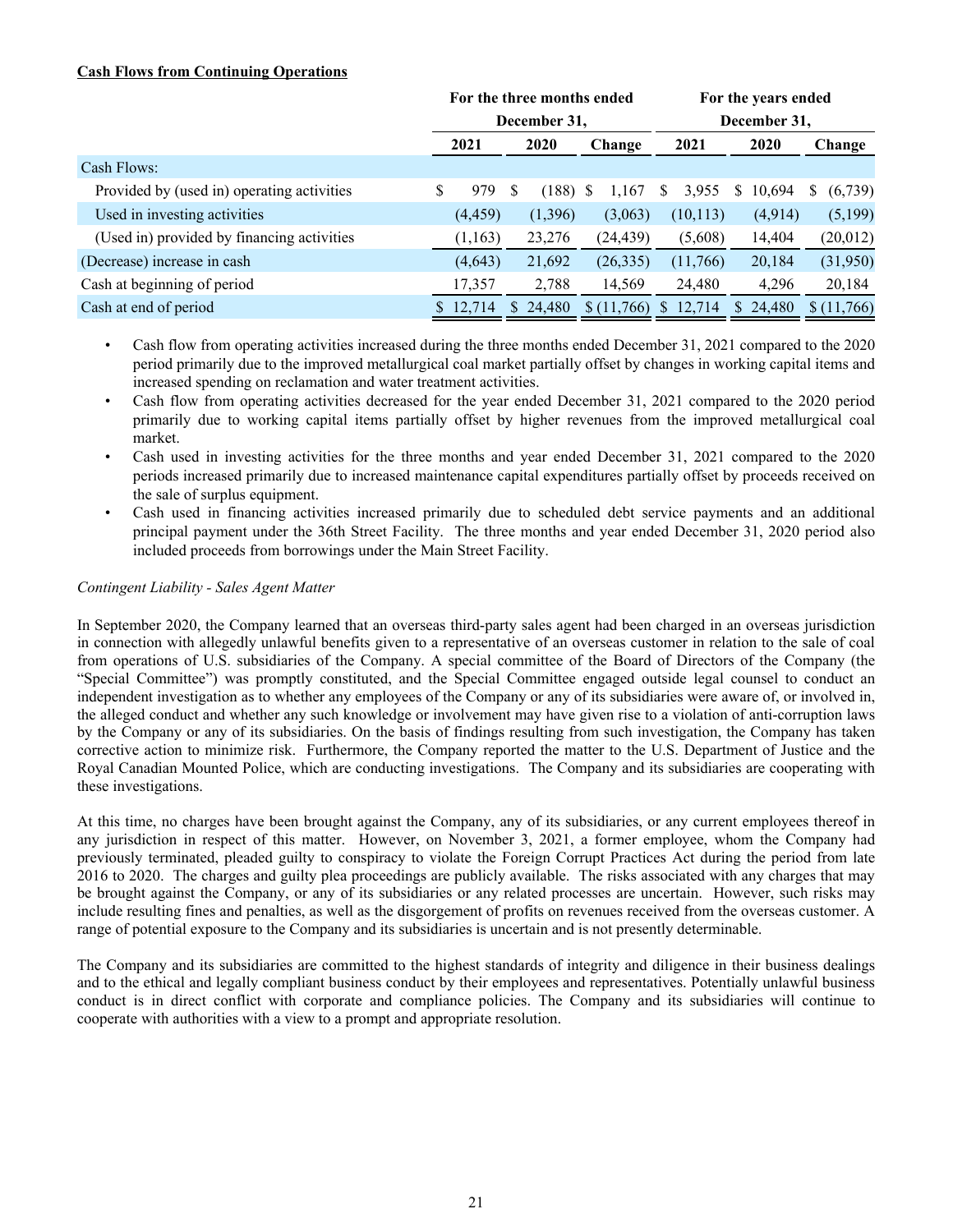# <span id="page-21-0"></span>**Capital Expenditures**

The equipment and development added to property, plant and equipment and the cash flow impact (adjusting the increase to property plant and equipment for non-cash transactions) for the year ended December 31, 2021 were as follows:

|                                  | Increase to | <b>Cash Flow</b> |
|----------------------------------|-------------|------------------|
|                                  | PP&E        | Impact           |
| Maintenance capital expenditures |             |                  |
| Deep mines                       | \$<br>5,591 | \$<br>5,329      |
| Surface mines                    | 1,370       | 1,370            |
| Plant                            | 1,154       | 1,154            |
| Administrative                   |             |                  |
|                                  | 8,115       | 7,853            |
| Growth capital expenditures      |             |                  |
| Deep mines                       | 114         | 85               |
| Surface mines                    | 856         | 754              |
| Plant                            |             |                  |
|                                  | 970         | 839              |
|                                  |             |                  |
| Total capital expenditures       | \$<br>9,085 | \$<br>8,692      |

Corsa's capital expenditures for the year ended December 31, 2021 were primarily focused on maintenance capital to replace mining equipment and growth capital to open a new surface mine pit. Corsa's future spending on property, plant and equipment at its operations and development of coal properties will be dependent upon market conditions, achieving acceptable rates of return on investment, compliance with financial covenants and financing availability. For disclosure regarding Corsa's purchase order firm commitments, relating to the procurement of replacement mining equipment to maintain Corsa's capacity, see "Contractual Obligations".

## **DEBT COVENANTS**

Corsa has certain covenants it is required to meet under its Main Street Facility and Credit Facilities. Certain measures included in the covenant calculations are not readily identifiable from Corsa's consolidated statements of operations and comprehensive income (loss) or consolidated balance sheets. These measures are considered to be non-GAAP financial measures and, as such, a further description of the covenant calculations is included below. Corsa was in compliance with all covenants at December 31, 2021.

## **Main Street Facility**

The covenants required to be met under the facility (the "Main Street Facility") available under the five-year credit agreement dated December 14, 2020 between KeyBank, as lender, and certain wholly-owned subsidiaries of the Company, as borrowers, are described below. Such measurements are made with reference to the consolidated results of Corsa.

- Liquidity, as defined as the sum of unrestricted cash and cash equivalents, above \$6,250.
- Capital expenditures of not more than \$11,000 on an annual basis.
- If liquidity, at any time, is less than \$6,250, then a trailing twelve month Minimum Fixed Charge Coverage Ratio<sup>(1)</sup> of not less than 1.10 to 1.00 (measured monthly).
- (1) Minimum Fixed Charge Coverage Ratio is measured as  $EBITDA<sup>(2)</sup>$  less the sum of: (i) capital expenditures, (ii) taxes paid,(iii) dividends and distributions, (iv) water treatment and reclamation payments and (v) water treatment trust funding, divided by the sum of (a) interest expense paid in cash *plus* (b) scheduled principal payments on indebtedness.
- (2) EBITDA is defined as the sum of consolidated net and comprehensive income (or loss) *plus* (i) interest expense, (ii) provision for taxes based on income or profits (net of any income tax refunds), (iii) depletion, depreciation and impairment charges, (iv) amortization expense, (v) non-cash stock-based compensation expense, (vi) losses (or minus gains) for such period from the early extinguishment of indebtedness, (vii) transaction expenses, (viii) non-recurring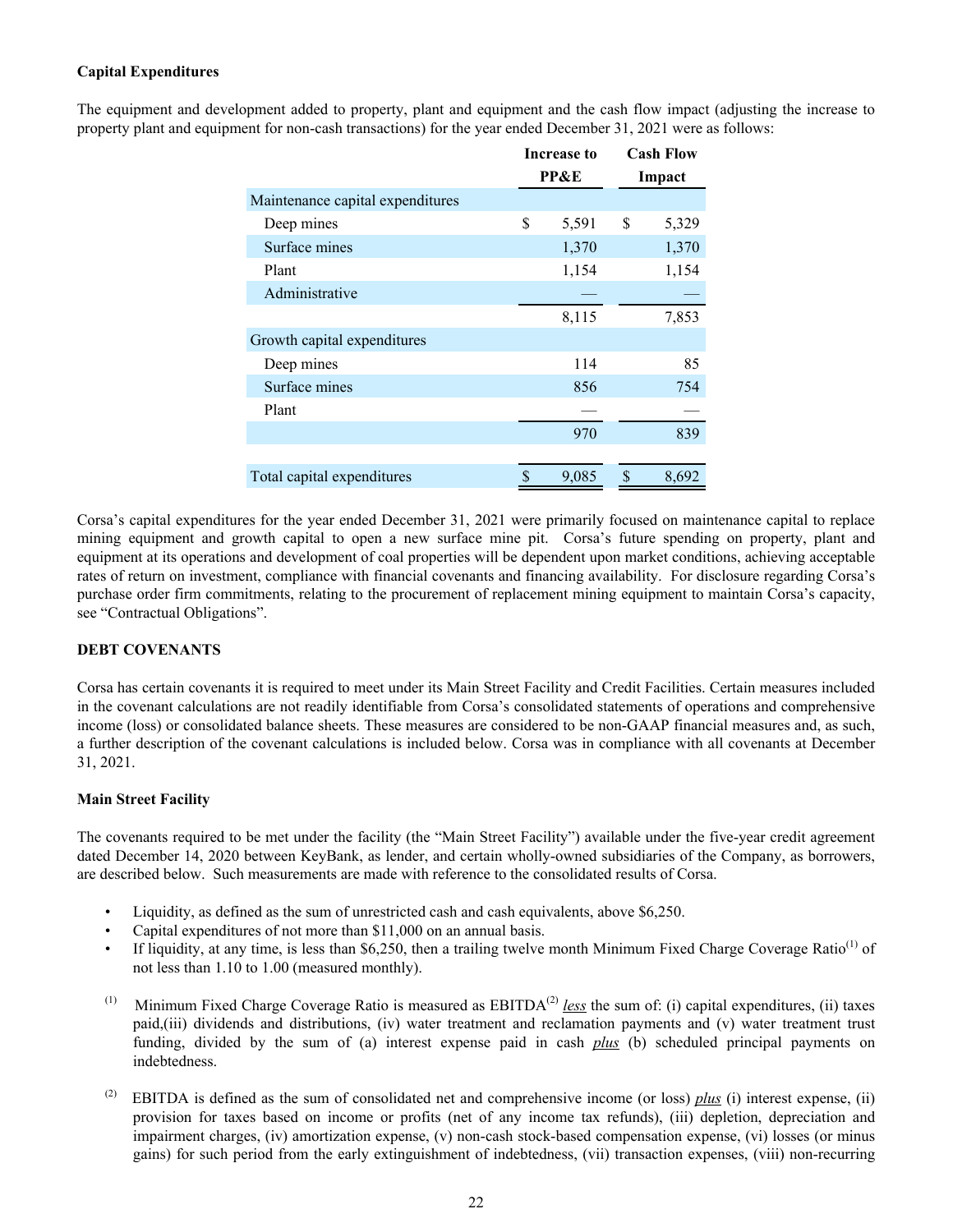transaction expenses, (ix) non-cash costs (or minus non-cash income) related to a change in estimate of water treatment or reclamation provision, (x) expense (or minus income) related to the change in market value of restricted cash, (xi) accretion expense related to asset retirement obligations and (xii) any other non-cash charges (or minus income) which have been subtracted in calculating net and comprehensive income from continuing operations.

## **Revolving Credit Facility**

The covenants required to be met under the three-year credit and security agreement dated August 16, 2019, as amended on December 18, 2020 between KeyBank, as lender, and certain wholly-owned subsidiaries of the Company, as borrowers (the "Revolving Credit Facility"), are described below. Such measurements are made with reference to the consolidated results of Corsa.

- Liquidity, as defined as the sum of unrestricted cash and cash equivalents, above \$6,250.
- Capital Expenditures of not more than \$11,000 on an annual basis.
- If liquidity, at any time, is less than \$6,250, then a trailing twelve month Minimum Fixed Charge Coverage Ratio<sup>(1)</sup> of not less than 1.10 to 1.00 (measured monthly).
- (1) Minimum Fixed Charge Coverage Ratio is measured as defined under the Main Street Facility above.

# **Loan Payable - 36th Street Facility**

The covenants required to be met under the lease financing agreement dated August 16, 2019, as amended on December 21, 2020 between Key Equipment Finance, as lessor and assignor, Wilson Creek Holdings, Inc. ("WCH"), as lessee, and the Company along with all of the subsidiaries of WCH, as guarantors (the "36<sup>th</sup> Street Facility"), and together with the Revolving Credit Facility, (the "Credit Facilities") include the same covenants as described above related to the Main Street Facility and the Revolving Credit Facility. The additional covenants, described below, have been waived so long as the Main Street Facility shall remain in effect.

- Total debt<sup>(1)</sup> to EBITDA ratio of not more than 1.50 to 1.00 (waived so long as the Main Street Facility is still in effect).
- Total adjusted debt<sup>(2)</sup> to EBITDA ratio of not more than 1.20 to 1.00 (waived so long as the Main Street Facility is still in effect).
- (1) Total debt is defined as (a) the outstanding principal amount of all obligations, (b) all purchase money indebtedness, (c) all lease obligations, (d) any indebtedness incurred to finance the acquisition or construction of any fixed assets, (e) the present value of future rental payments under all operating leases and (f) all direct obligations arising under letters of credit, bankers' acceptances, bank guarantees, surety bonds and similar instruments.
- (2) Total adjusted debt is defined as total debt less any outstanding on the Revolving Credit Facility.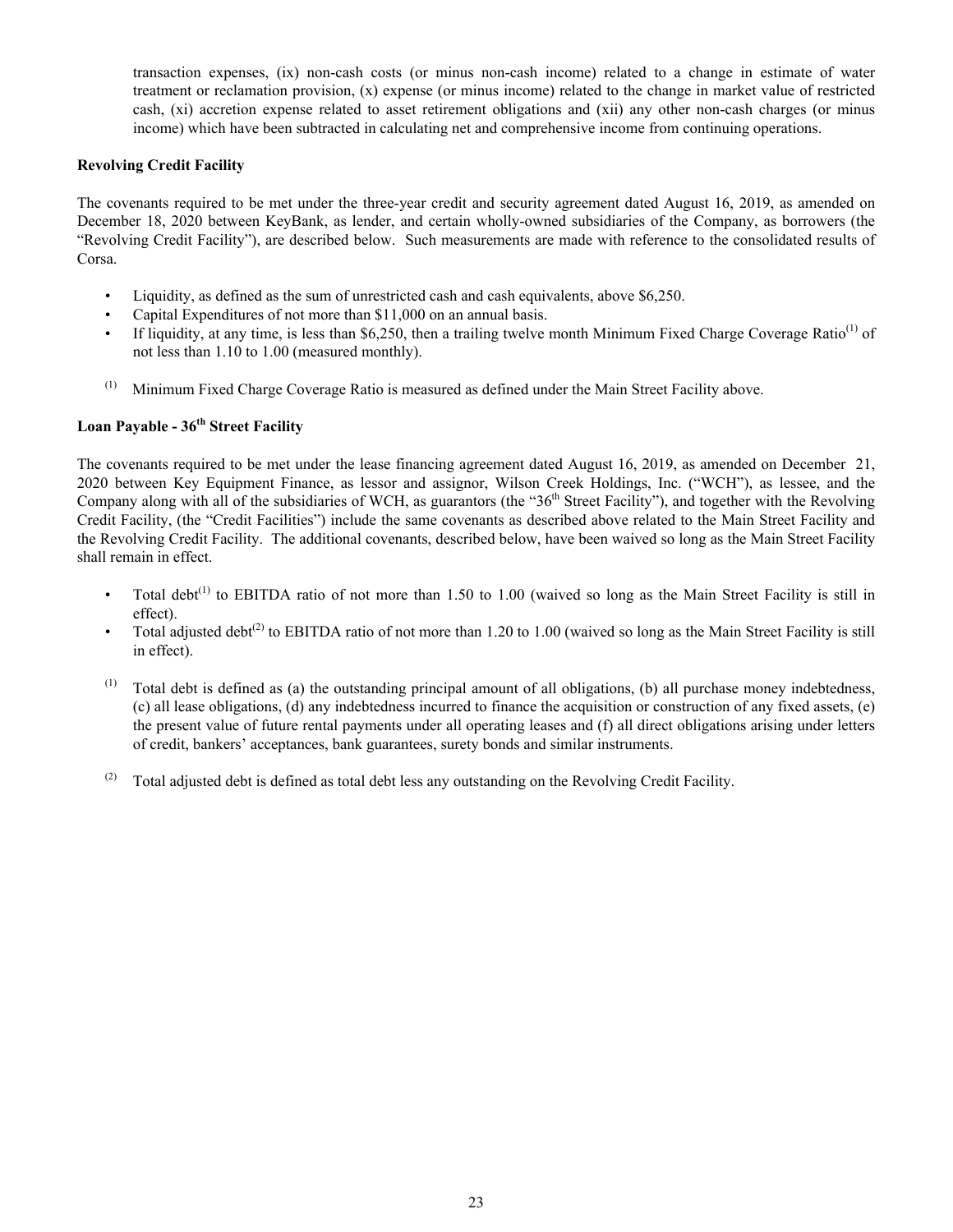# <span id="page-23-0"></span>**CONTRACTUAL OBLIGATIONS**

The purchase order firm commitments primarily relate to the procurement of replacement mining equipment to maintain Corsa's capacity. These expenditures are expected to be funded from cash on hand, cash flows from operations or borrowings on the Revolving Credit Facility.

|                                                   |              | Carrying |                         |                  |        |              |                        |         |               |         |
|---------------------------------------------------|--------------|----------|-------------------------|------------------|--------|--------------|------------------------|---------|---------------|---------|
|                                                   |              | Value at |                         |                  |        |              | Payments due by period |         |               |         |
|                                                   |              | Dec. 31, |                         | <b>Less Than</b> |        |              | 1 to                   | 4 to    |               | After 5 |
|                                                   |              | 2021     | <b>Total</b>            |                  | 1 Year |              | 3 Years                | 5 Years |               | Years   |
| Accounts payable and accrued liabilities          | $\mathbb{S}$ | 22,838   | 22,838<br>$\mathcal{S}$ | \$.              | 22,838 | $\mathbf{s}$ |                        | \$      | <sup>\$</sup> |         |
| Lease liabilities                                 |              | 3,135    | 3,135                   |                  | 1,255  |              | 1,622                  | 258     |               |         |
| <b>Revolving Credit Facility</b>                  |              |          |                         |                  |        |              |                        |         |               |         |
| Loan payable - 36th Street Facility               |              | 4,142    | 4,197                   |                  | 3,319  |              | 878                    |         |               |         |
| Loan payable - Main Street Facility               |              | 25,249   | 25,780                  |                  |        |              | 3,867                  | 21,913  |               |         |
| Other liabilities                                 |              | 6,325    | 6,325                   |                  | 1,070  |              | 2,022                  | 2,022   |               | 1,211   |
| Asset retirement obligations - reclamation        |              | 40,497   | 40,497                  |                  | 2,966  |              | 4,555                  | 6,421   |               | 26,555  |
| Asset retirement obligations - water<br>treatment |              | 24,029   | 24,029                  |                  | 1,179  |              | 2,386                  | 2,405   |               | 18,059  |
| Purchase order firm commitments                   |              |          | 736                     |                  | 736    |              |                        |         |               |         |
| Minimum royalty commitments                       |              |          | 1,923                   |                  | 641    |              | 1,282                  |         |               |         |
| Reclamation bond restricted cash deposits         |              |          | 8,812                   |                  | 1,500  |              | 3,000                  | 3,000   |               | 1,312   |
| Total                                             |              | 126,215  | \$138,272               |                  | 35,504 |              | 19,612                 | 36,019  |               | 47,137  |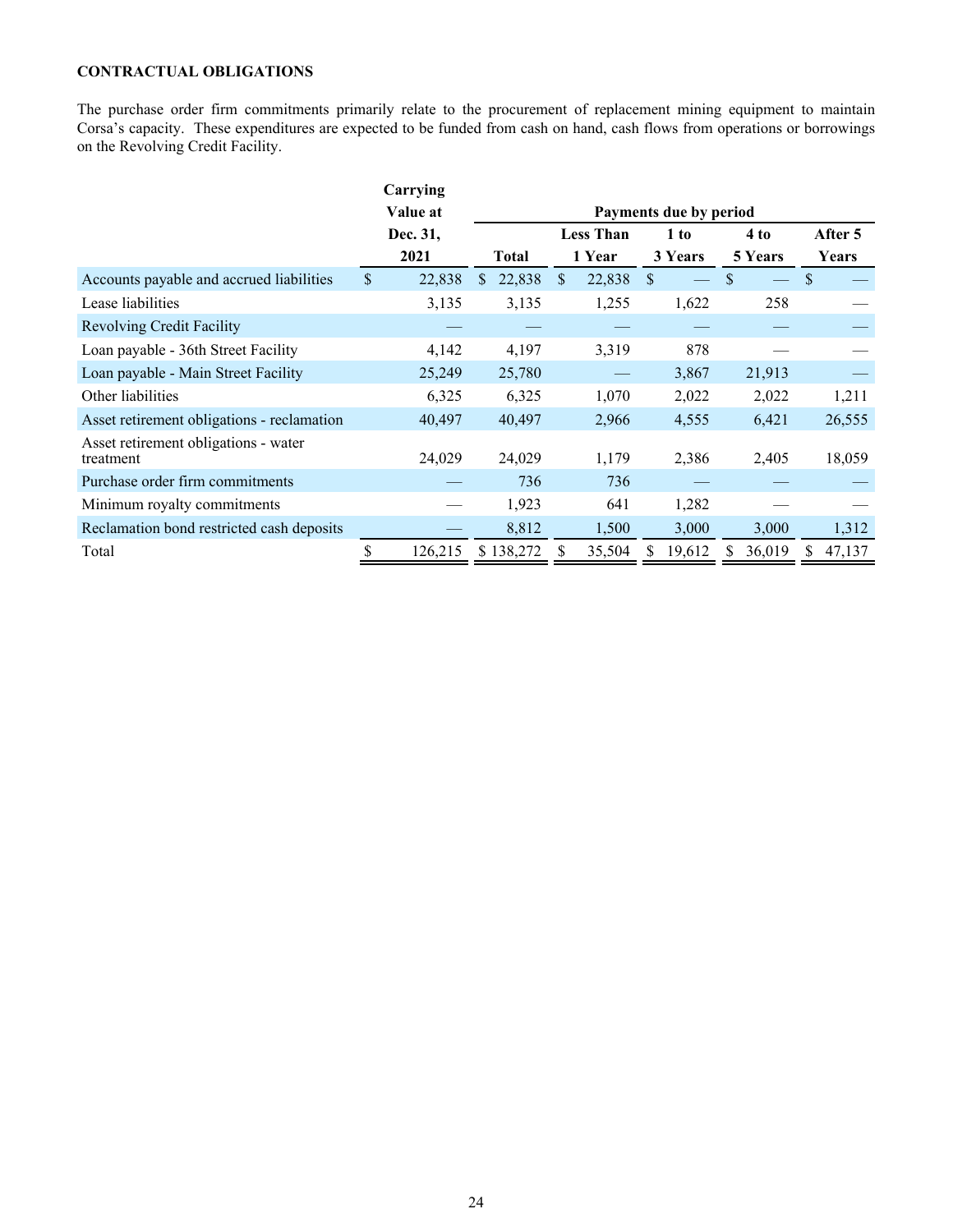## <span id="page-24-0"></span>**NON-GAAP FINANCIAL MEASURES**

The Company has included certain non-GAAP financial measures throughout this MD&A. These performance measures are employed by the Company to measure its performance internally and to assist in business decision-making as well as providing key performance information to senior management. The Company believes that, in addition to the conventional measures prepared in accordance with IFRS, certain investors and other stakeholders also use these non-GAAP financial measures to evaluate the Company's performance; however, these non-GAAP financial measures do not have any standardized meaning and therefore may not be comparable to similar measures presented by other issuers. Accordingly, these non-GAAP financial measures are intended to provide additional information and should not be considered in isolation or as a substitute for measures of performance prepared in accordance with IFRS.

Historically, the Company's business model included a Sales and Trading platform where the Company purchased and then sold coal on a clean or finished goods basis from suppliers outside of the Company's main operating area. This Sales and Trading platform is no longer a part of the Company's business model as of January 1, 2021 and therefore the Company has simplified the reporting of coal purchased and sold and revised the non-GAAP financial measure's description (i.e., cash cost purchased coal per ton sold). This measure is presented separately due to the purchases being derived from market prices and the Company believes that providing a breakdown of the cost of coal that the Company produces provides a meaningful metric to investors as this non-GAAP financial measure is utilized in evaluating the operational effectiveness of the Company's mines.

Management uses the following non-GAAP financial measures:

- **EBITDA** earnings before deductions for interest, taxes, depreciation and amortization;
- **• Adjusted EBITDA** EBITDA adjusted for change in estimate of reclamation and water treatment provision for nonoperating properties, impairment and write-off of mineral properties and advance royalties, gain (loss) on sale of assets and other costs, stock-based compensation, non-cash finance expenses and other non-cash adjustments. Adjusted EBITDA is used as a supplemental financial measure by management and by external users of our financial statements to assess our performance as compared to the performance of other companies in the coal industry, without regard to financing methods, historical cost basis or capital structure; the ability of our assets to generate sufficient cash flow; and our ability to incur and service debt and fund capital expenditures;
- **Realized price per ton sold** revenue from coal sales less transportation costs from the mine site to the loading terminal divided by tons of coal sold. Management evaluates our operations based on the volume of coal we can safely produce or purchase and sell in compliance with regulatory standards, and the prices we receive for our coal. Our sales volume and sales prices are largely dependent upon the terms of our contracts, for which prices generally are set based on an index. We evaluate the price we receive for our coal on an average realized price on an FOB mine site per short ton basis;
- **• Cash production cost per ton sold** cash production costs of sales excluding purchased coal costs, all included within cost of sales, divided by tons of produced coal sold. Cash production cost is based on cost of sales and includes items such as manpower, royalties, fuel, and other similar production related items, pursuant to IFRS, but relate directly to the costs incurred to produce coal and sell it on an FOB mine site basis. Cash production cost per ton sold is used as a supplemental financial measure by management and by external users to assess our operating performance as compared to the operating performance of other companies in the coal industry. Purchased coal is excluded as the purchased coal costs are based on market prices of coal purchased and not the cost to produce the coal;
- **• Cash cost purchased coal per ton sold** purchased coal costs divided by tons of purchased coal sold. Management uses this measure to assess coal purchases against the market price at which this coal will be sold;
- **• Cash cost per ton sold** cash production costs of sales, included within cost of sales, divided by total tons sold. Management uses cash cost per ton sold to assess our overall financial performance on a per ton basis to include the Company's production and purchased coal cost in total; and
- **• Cash margin per ton sold** calculated difference between realized price per ton sold and cash cost per ton sold. Cash margin per ton sold is used by management and external users to assess the operating performance as compared to the operating performance of other coal companies in the coal industry.

Since non-GAAP financial measures do not have a standardized meaning and may not be comparable to similar measures presented by other companies, the non-GAAP financial measures are clearly defined, quantified and reconciled with their nearest IFRS measure as follows: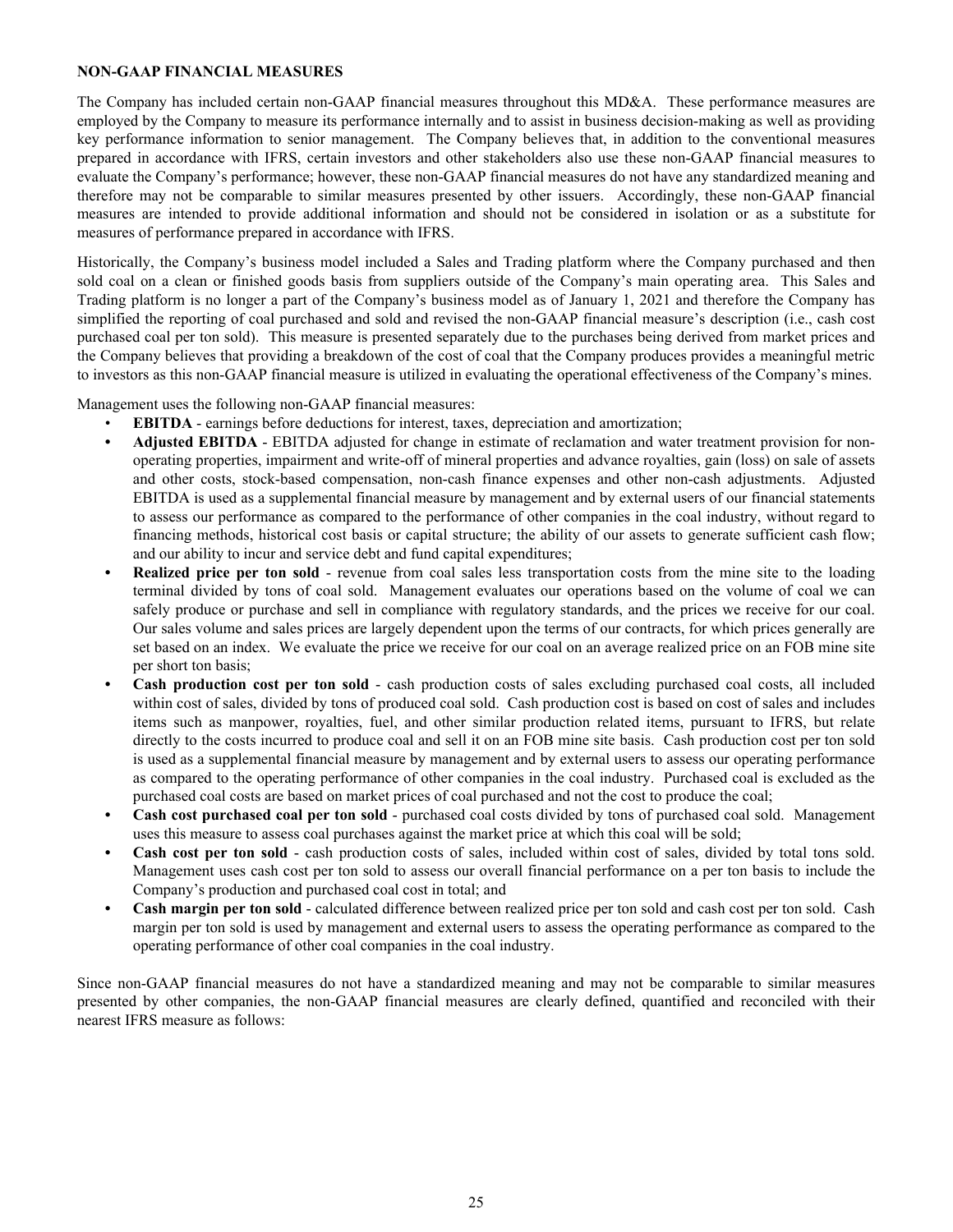# **EBITDA and Adjusted EBITDA for the three months ended December 31, 2021 and 2020**

| For the three months ended                                          |    |         |              |                   |                          |         |    | For the three months ended |  |                   |              |          |  |  |  |  |
|---------------------------------------------------------------------|----|---------|--------------|-------------------|--------------------------|---------|----|----------------------------|--|-------------------|--------------|----------|--|--|--|--|
|                                                                     |    |         |              | December 31, 2021 | <b>December 31, 2020</b> |         |    |                            |  |                   |              |          |  |  |  |  |
| (in thousands)                                                      |    | NAPP    |              | Corp.             | <b>Total</b>             |         |    | <b>NAPP</b>                |  | Corp.             |              | Total    |  |  |  |  |
| Net and comprehensive income (loss) from continuing operations      | D. | 4,330   | $\mathbb{S}$ | $(1,574)$ \$      |                          | 2,756   | S. | $(11,631)$ \$              |  | (1, 411)          | <sup>S</sup> | (13,042) |  |  |  |  |
| Add (Deduct):                                                       |    |         |              |                   |                          |         |    |                            |  |                   |              |          |  |  |  |  |
| Amortization expense                                                |    | 3,682   |              | $\hspace{0.05cm}$ |                          | 3,682   |    | 3,335                      |  | $\hspace{0.05cm}$ |              | 3,335    |  |  |  |  |
| Interest expense                                                    |    | 264     |              | 335               |                          | 599     |    | 180                        |  | 278               |              | 458      |  |  |  |  |
| Income tax expense                                                  |    |         |              |                   |                          |         |    |                            |  | __                |              |          |  |  |  |  |
| <b>EBITDA</b>                                                       |    | 8,276   |              | (1,239)           |                          | 7,037   |    | (8,116)                    |  | (1, 133)          |              | (9,249)  |  |  |  |  |
|                                                                     |    |         |              |                   |                          |         |    |                            |  |                   |              |          |  |  |  |  |
| Add (Deduct):                                                       |    |         |              |                   |                          |         |    |                            |  |                   |              |          |  |  |  |  |
| Change in estimate of reclamation and water treatment provision (a) |    | (3,310) |              |                   |                          | (3,310) |    | 7,513                      |  |                   |              | 7,513    |  |  |  |  |
| Stock-based compensation (b)                                        |    |         |              | 29                |                          | 29      |    |                            |  | (14)              |              | (14)     |  |  |  |  |
| Net finance (income) expense, excluding interest expense (c)        |    | (771)   |              | 86                |                          | (685)   |    | (171)                      |  | 21                |              | (150)    |  |  |  |  |
| Gain on disposal of assets (d)                                      |    | (1,750) |              |                   |                          | (1,750) |    | (37)                       |  |                   |              | (37)     |  |  |  |  |
| Other (income) costs (e)                                            |    | 536     |              | 139               |                          | 675     |    | 36                         |  | 470               |              | 506      |  |  |  |  |
| Adjusted EBITDA                                                     |    | 2,981   |              | (985)             |                          | 1,996   |    | (775)                      |  | (656)             |              | (1, 431) |  |  |  |  |

(a) A component of cost of sales and results from changes in the estimated undiscounted cash flows and risk-free discount rate used in calculating the present value of the reclamation and water treatment provision for properties where mining has ceased.

(b) Reflects the non-cash expense related to the vesting of stock options.

(c) Components of finance expense and income excluding interest expense.

(d) Reflects the amounts included in other income related to the disposal of assets not utilized in the Company's mining operations.

(e) Reflects various adjustments, none of which were individually material, related to adjusting the Company's workers' compensation liability, costs incurred for the Company's internal investigation of the sales agent matter and legal settlements.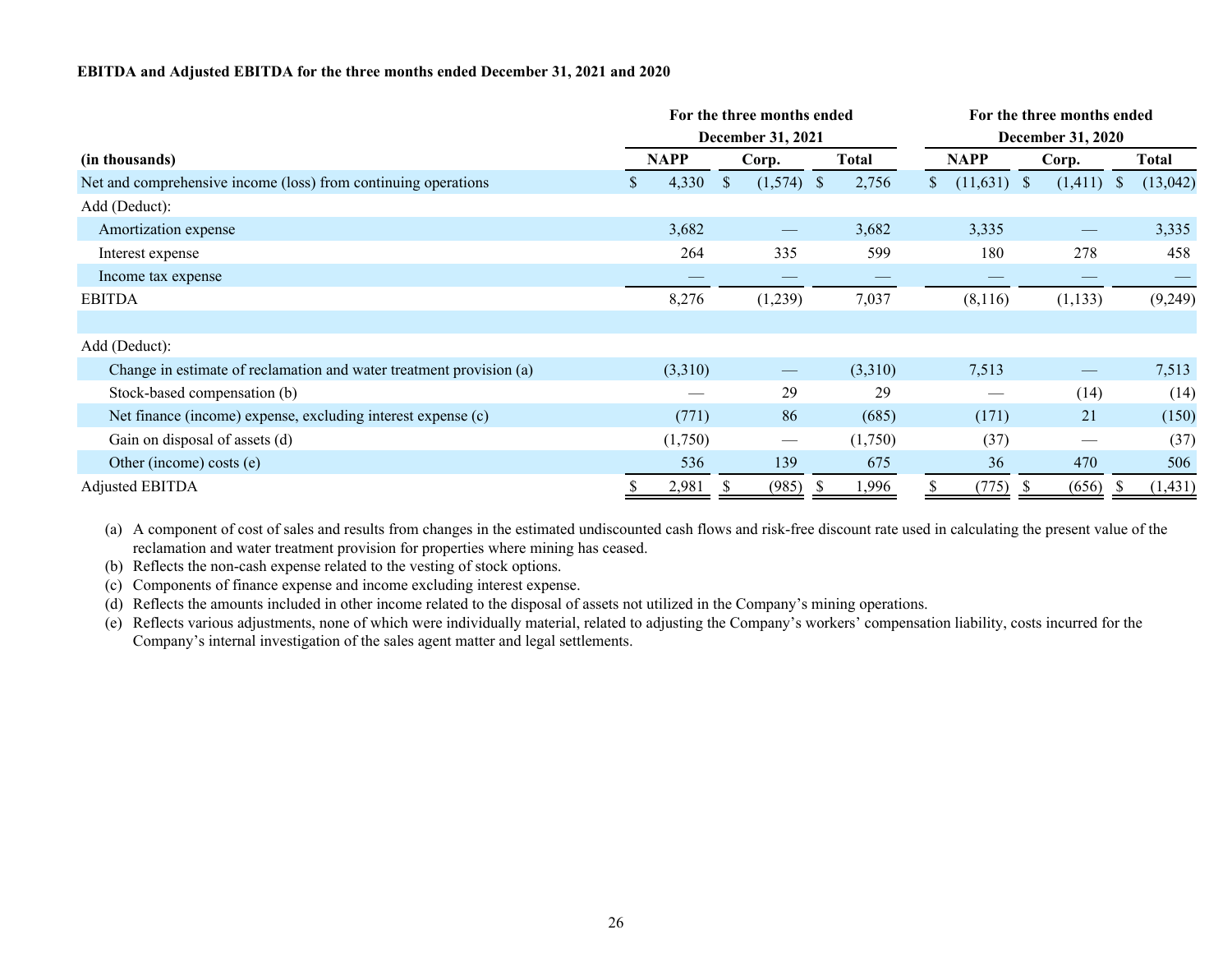#### **EBITDA and Adjusted EBITDA for the years ended December 31, 2021 and 2020**

| For the year ended                                                  |    |             |               |                                 |      |              |                   | For the year ended |               |                          |               |              |  |  |  |  |  |
|---------------------------------------------------------------------|----|-------------|---------------|---------------------------------|------|--------------|-------------------|--------------------|---------------|--------------------------|---------------|--------------|--|--|--|--|--|
|                                                                     |    |             |               | December 31, 2021               |      |              | December 31, 2020 |                    |               |                          |               |              |  |  |  |  |  |
| (in thousands)                                                      |    | <b>NAPP</b> |               | Corp.                           |      | <b>Total</b> |                   | <b>NAPP</b>        | Corp.         |                          |               | <b>Total</b> |  |  |  |  |  |
| Net and comprehensive income (loss) from continuing operations      | S. | 7,048       | $\mathbb{S}$  | $(5,639)$ \$                    |      | 1,409        | \$                | $(58,804)$ \$      |               | (4,919)                  | $\mathcal{S}$ | (63, 723)    |  |  |  |  |  |
| Add (Deduct):                                                       |    |             |               |                                 |      |              |                   |                    |               |                          |               |              |  |  |  |  |  |
| Amortization expense                                                |    | 16,408      |               | $\overline{\phantom{0}}$        |      | 16,408       |                   | 19,825             |               | $\hspace{0.05cm}$        |               | 19,825       |  |  |  |  |  |
| Interest expense                                                    |    | 1,061       |               | 1,469                           |      | 2,530        |                   | 723                |               | 1,274                    |               | 1,997        |  |  |  |  |  |
| Income tax expense                                                  |    |             |               |                                 |      |              |                   |                    |               | 89                       |               | 89           |  |  |  |  |  |
| <b>EBITDA</b>                                                       |    | 24,517      |               | (4,170)                         |      | 20,347       |                   | (38, 256)          |               | (3,556)                  |               | (41, 812)    |  |  |  |  |  |
|                                                                     |    |             |               |                                 |      |              |                   |                    |               |                          |               |              |  |  |  |  |  |
| Add (Deduct):                                                       |    |             |               |                                 |      |              |                   |                    |               |                          |               |              |  |  |  |  |  |
| Asset impairment (a)                                                |    |             |               |                                 |      |              |                   | 41,684             |               | $\overline{\phantom{0}}$ |               | 41,684       |  |  |  |  |  |
| Write-off of advance royalties and other assets (b)                 |    |             |               |                                 |      |              |                   | 484                |               |                          |               | 484          |  |  |  |  |  |
| Change in estimate of reclamation and water treatment provision (c) |    | (3,310)     |               |                                 |      | (3,310)      |                   | 7,791              |               | $\hspace{0.05cm}$        |               | 7,791        |  |  |  |  |  |
| Stock-based compensation (d)                                        |    |             |               | 155                             |      | 155          |                   |                    |               | 282                      |               | 282          |  |  |  |  |  |
| Net finance (income) expense, excluding interest expense (e)        |    | (47)        |               | 360                             |      | 313          |                   | 2,169              |               | 192                      |               | 2,361        |  |  |  |  |  |
| Gain on disposal of assets (f)                                      |    | (1,982)     |               | $\hspace{0.1mm}-\hspace{0.1mm}$ |      | (1,982)      |                   | (60)               |               | $\hspace{0.05cm}$        |               | (60)         |  |  |  |  |  |
| Employee retention credit (g)                                       |    | (6,769)     |               | (98)                            |      | (6, 867)     |                   |                    |               |                          |               |              |  |  |  |  |  |
| PPP loan grant income (h)                                           |    | (1, 126)    |               |                                 |      | (1, 126)     |                   | (6,978)            |               | (249)                    |               | (7,227)      |  |  |  |  |  |
| Other (income) costs (i)                                            |    | 845         |               | 588                             |      | 1,433        |                   | 120                |               | 767                      |               | 887          |  |  |  |  |  |
| <b>Adjusted EBITDA</b>                                              | \$ | 12,128      | <sup>\$</sup> | (3,165)                         | - \$ | 8,963        | \$                | 6,954              | <sup>\$</sup> | (2, 564)                 | - S           | 4,390        |  |  |  |  |  |

(a) Reflects the non-cash adjustment to reduce the carrying values of mineral properties and plant and equipment.

(b) A component of cost of sales and results from the termination of various lease agreements which the Company does not intend to mine.

(c) A component of cost of sales and results from changes in the estimated undiscounted cash flows and risk-free discount rate used in calculating the present value of the reclamation and water treatment provision for properties where mining has ceased.

- (d) Reflects the non-cash expense related to the vesting of stock options.
- (e) Components of finance expense and income excluding interest expense.
- (f) Reflects the amounts included in other income related to the disposal of assets not utilized in the Company's mining operations.
- (g) A component of other income which reflects the amounts the Company is expected to receive related to a refundable tax credit.
- (h) Reflects the amounts forgiven associated with loans received by the Company.
- (i) Reflects various adjustments, none of which were individually material, related to adjusting the Company's workers' compensation liability, costs incurred for the Company's internal investigation of the sales agent matter and legal settlements.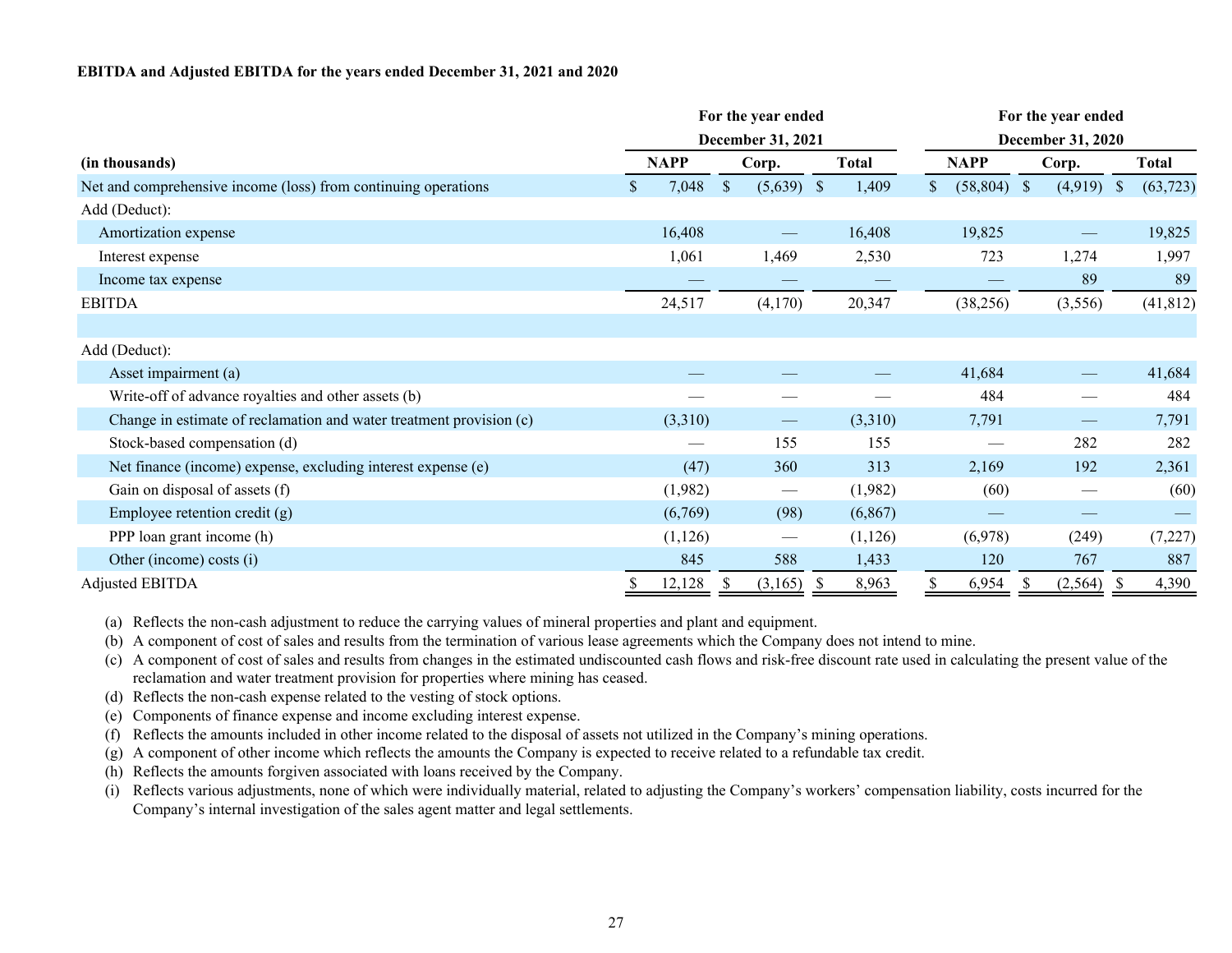# **Realized price per ton sold for the three months ended December 31, 2021 and 2020**

| For the three months ended |         |                |       |               |                   |                          | For the three months ended |                |                          |    |              |  |  |  |  |
|----------------------------|---------|----------------|-------|---------------|-------------------|--------------------------|----------------------------|----------------|--------------------------|----|--------------|--|--|--|--|
|                            |         |                |       |               |                   | <b>December 31, 2020</b> |                            |                |                          |    |              |  |  |  |  |
| <b>NAPP</b>                |         | <b>NAPP</b>    |       |               |                   | <b>NAPP</b>              |                            | <b>NAPP</b>    |                          |    |              |  |  |  |  |
|                            | Met     | <b>Thermal</b> |       | <b>Total</b>  |                   |                          | Met                        | <b>Thermal</b> |                          |    | <b>Total</b> |  |  |  |  |
|                            | 39,838  | <sup>S</sup>   | 212   | <sup>\$</sup> | 40,050            | S.                       | 16,589                     | <sup>S</sup>   | 246                      |    | 16,835       |  |  |  |  |
|                            |         |                |       |               |                   |                          |                            |                |                          |    |              |  |  |  |  |
|                            | (594)   |                |       |               | (594)             |                          | (95)                       |                |                          |    | (95)         |  |  |  |  |
|                            | (2,356) |                |       |               | (2,356)           |                          | (382)                      |                | (19)                     |    | (401)        |  |  |  |  |
|                            | (292)   |                |       |               | (292)             |                          | (198)                      |                | $\overline{\phantom{a}}$ |    | (198)        |  |  |  |  |
| ъ                          | 36,596  | <sup>S</sup>   | 212   | -S            | 36,808            |                          | 15,914                     | <sup>S</sup>   | 227                      | -S | 16,141       |  |  |  |  |
|                            |         |                |       |               |                   |                          |                            |                |                          |    |              |  |  |  |  |
|                            | 278     |                | 3     |               | 281               |                          | 194                        |                | 5                        |    | 199          |  |  |  |  |
|                            |         |                |       |               |                   |                          |                            |                |                          |    |              |  |  |  |  |
|                            | 131.64  | ъ              | 70.67 |               | 130.99            |                          | 82.03                      | -S             | 45.40                    |    | 81.11        |  |  |  |  |
|                            |         |                |       |               | December 31, 2021 |                          |                            |                |                          |    |              |  |  |  |  |

# **Realized price per ton sold for the years ended December 31, 2021 and 2020**

|                                                         | For the year ended<br><b>December 31, 2021</b> |             |              |                   |              |              | For the year ended<br><b>December 31, 2020</b> |             |              |                   |     |              |  |
|---------------------------------------------------------|------------------------------------------------|-------------|--------------|-------------------|--------------|--------------|------------------------------------------------|-------------|--------------|-------------------|-----|--------------|--|
|                                                         |                                                |             |              |                   |              |              |                                                |             |              |                   |     |              |  |
|                                                         |                                                | <b>NAPP</b> |              | <b>NAPP</b>       |              |              |                                                | <b>NAPP</b> |              | <b>NAPP</b>       |     |              |  |
| (in thousands except per ton amounts)                   |                                                | Met         |              | <b>Thermal</b>    |              | <b>Total</b> |                                                | Met         |              | <b>Thermal</b>    |     | <b>Total</b> |  |
| Revenue                                                 |                                                | 129,669     | <sup>S</sup> | 1,806             | <sup>S</sup> | 131,475      | $\mathbb{S}^-$                                 | 127,535     | <sup>S</sup> | 951               | \$  | 128,486      |  |
| Add (Deduct):                                           |                                                |             |              |                   |              |              |                                                |             |              |                   |     |              |  |
| Tolling revenue                                         |                                                | (1, 543)    |              | $\hspace{0.05cm}$ |              | (1, 543)     |                                                | (1,345)     |              | $\hspace{0.05cm}$ |     | (1, 345)     |  |
| Transportation costs from preparation plant to customer |                                                | (6,647)     |              | (3)               |              | (6,650)      |                                                | (13, 101)   |              | (135)             |     | (13,236)     |  |
| Limestone revenue                                       |                                                | (1,070)     |              |                   |              | (1,070)      |                                                | (898)       |              |                   |     | (898)        |  |
| Net coal sales (at preparation plant)                   | S.                                             | 120,409     | <sup>S</sup> | 1,803             | S            | 122,212      | S.                                             | 112,191     | <sup>S</sup> | 816               | \$. | 113,007      |  |
|                                                         |                                                |             |              |                   |              |              |                                                |             |              |                   |     |              |  |
| Coal sold - tons                                        |                                                | 1,138       |              | 47                |              | 1,185        |                                                | 1,372       |              | 25                |     | 1,397        |  |
|                                                         |                                                |             |              |                   |              |              |                                                |             |              |                   |     |              |  |
| Realized price per ton sold (at preparation plant)      |                                                | 105.81      | S            | 38.36             | -S           | 103.13       |                                                | 81.77       | <b>S</b>     | 32.64             |     | 80.89        |  |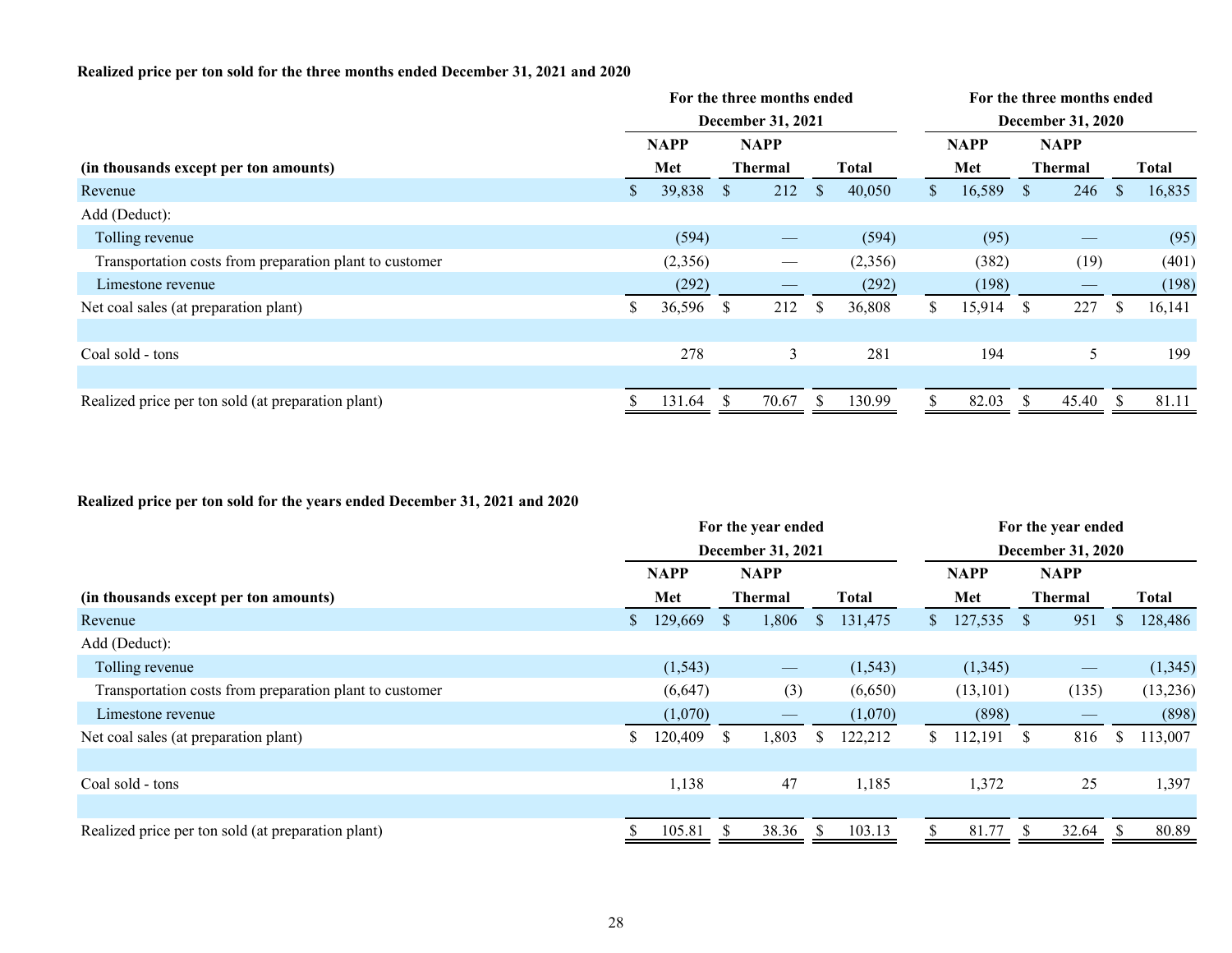**Cash cost per ton sold, cash production cost per ton sold, and cash cost per sales and trading purchased coal per ton sold for the three months ended December 31, 2021 and 2020**

|                                                              | For the three months ended |             |               |                                 |               |         | For the three months ended |             |               |                   |               |              |  |
|--------------------------------------------------------------|----------------------------|-------------|---------------|---------------------------------|---------------|---------|----------------------------|-------------|---------------|-------------------|---------------|--------------|--|
|                                                              | <b>December 31, 2021</b>   |             |               |                                 |               |         | <b>December 31, 2020</b>   |             |               |                   |               |              |  |
|                                                              |                            | <b>NAPP</b> |               | <b>NAPP</b>                     |               |         |                            | <b>NAPP</b> |               | <b>NAPP</b>       |               |              |  |
| (in thousands except per ton amounts)                        |                            | Met         |               | <b>Thermal</b>                  |               | Total   |                            | Met         |               | <b>Thermal</b>    |               | <b>Total</b> |  |
| Cost of Sales:                                               |                            |             |               |                                 |               |         |                            |             |               |                   |               |              |  |
| Mining and processing costs                                  | \$                         | 21,846      | $\mathbb{S}$  | 197                             | $\mathcal{S}$ | 22,043  | S.                         | 13,706      | <sup>S</sup>  | 227               | \$            | 13,933       |  |
| Purchased coal costs                                         |                            | 8,102       |               | 14                              |               | 8,116   |                            | 243         |               |                   |               | 243          |  |
| Royalty expense                                              |                            | 1,636       |               | $\overbrace{\qquad \qquad }^{}$ |               | 1,636   |                            | 945         |               |                   |               | 945          |  |
| Total cash costs of tons sold                                | \$                         | 31,584      | $\mathbb{S}$  | 211                             | $\mathbb{S}$  | 31,795  | $\mathbb{S}$               | 14,894      | $\mathcal{S}$ | 227               | $\mathcal{S}$ | 15,121       |  |
| Total tons sold                                              |                            | 278         |               | 3                               |               | 281     |                            | 194         |               | 5                 |               | 199          |  |
| Cash cost per ton sold (at preparation plant)                |                            | 113.61      | $\mathcal{S}$ | 70.33                           | $\mathcal{S}$ | 113.15  |                            | 76.77       | $\mathcal{S}$ | 45.40             | <sup>S</sup>  | 75.98        |  |
|                                                              |                            |             |               |                                 |               |         |                            |             |               |                   |               |              |  |
| Total cash costs of tons sold                                | \$                         | 31,584      | $\sqrt{3}$    | 211                             | $\mathcal{S}$ | 31,795  | $\mathbb{S}^-$             | 14,894      | $\mathcal{S}$ | 227               | $\mathbb{S}$  | 15,121       |  |
| Less: purchased coal                                         |                            | (8,102)     |               |                                 |               | (8,102) |                            | (243)       |               |                   |               | (243)        |  |
| Cash cost of produced coal sold                              | \$                         | 23,482      | $\mathbb{S}$  | 211                             | <sup>\$</sup> | 23,693  | $\mathcal{S}$              | 14,651      | <sup>S</sup>  | 227               |               | 14,878       |  |
| Tons sold - produced                                         |                            | 231         |               | $\mathcal{E}$                   |               | 234     |                            | 190         |               | 5                 | <sup>S</sup>  | 195          |  |
| Cash production cost per ton sold (at preparation plant)     |                            | 101.65      |               | 70.33                           | <sup>\$</sup> | 101.25  |                            | 77.11       |               | 45.40             |               | 76.30        |  |
|                                                              |                            |             |               |                                 |               |         |                            |             |               |                   |               |              |  |
| Purchased coal                                               | \$                         | 8,102       | <sup>S</sup>  |                                 | $\mathbf{s}$  | 8,102   | $\mathbb{S}$               | 243         | <sup>S</sup>  |                   | <sup>S</sup>  | 243          |  |
| Tons sold - purchased coal                                   |                            | 47          |               |                                 |               | 47      |                            | 4           |               |                   |               |              |  |
| Cash cost purchased coal per ton sold (at preparation plant) |                            | 172.38      | <sup>S</sup>  | $\hspace{0.05cm}$               |               | 172.38  |                            | 60.75       | S             | $\hspace{0.05cm}$ |               | 60.75        |  |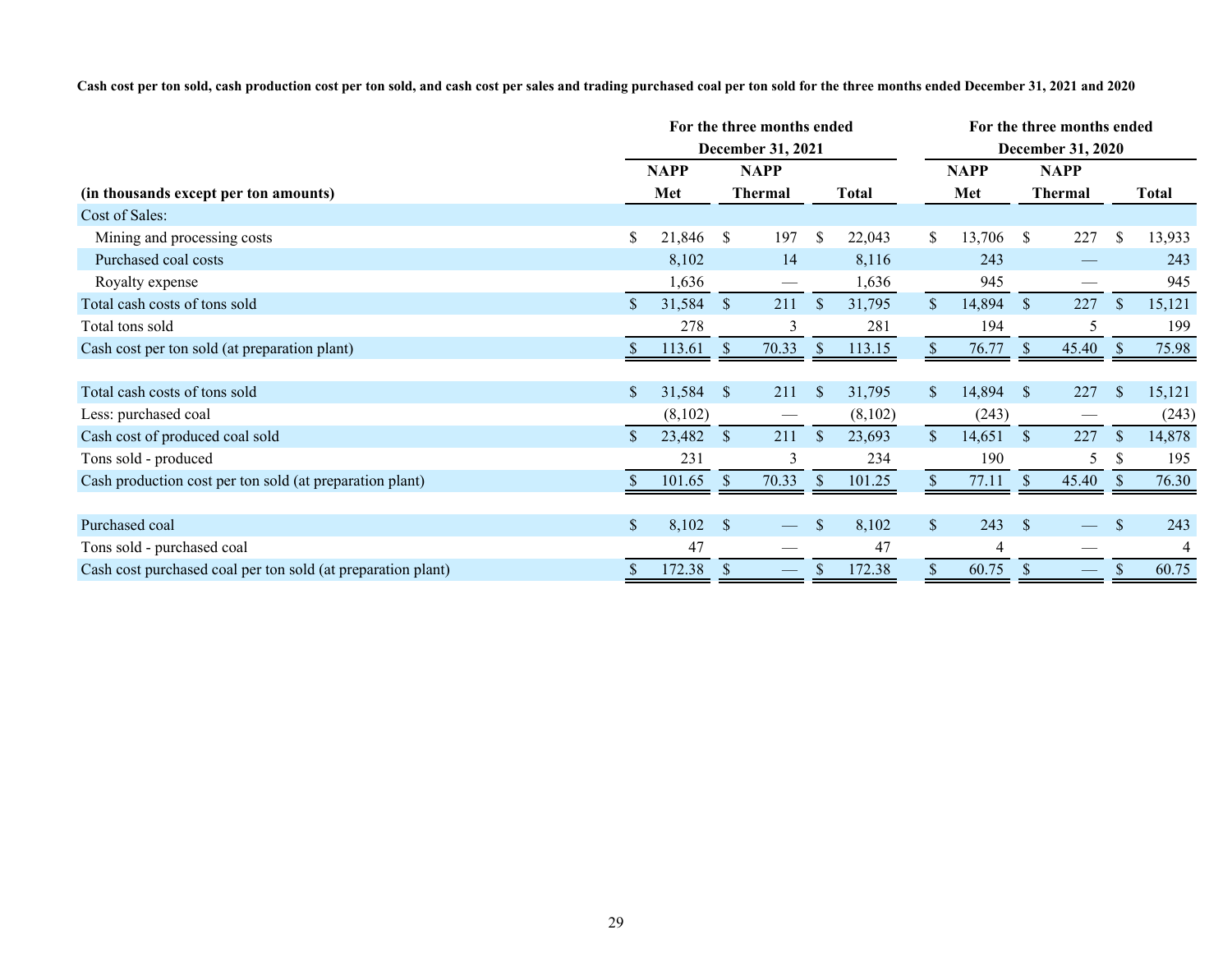**Cash cost per ton sold, cash production cost per ton sold, and cash cost per sales and trading purchased coal per ton sold for the years ended December 31, 2021 and 2020**

|                                                              | For the year ended       |             |               |                          |               |              | For the year ended |                   |               |                          |               |              |  |  |
|--------------------------------------------------------------|--------------------------|-------------|---------------|--------------------------|---------------|--------------|--------------------|-------------------|---------------|--------------------------|---------------|--------------|--|--|
|                                                              | <b>December 31, 2021</b> |             |               |                          |               |              |                    | December 31, 2020 |               |                          |               |              |  |  |
|                                                              |                          | <b>NAPP</b> |               | <b>NAPP</b>              |               |              |                    | <b>NAPP</b>       |               | <b>NAPP</b>              |               |              |  |  |
| (in thousands except per ton amounts)                        |                          | Met         |               | <b>Thermal</b>           |               | <b>Total</b> |                    | Met               |               | <b>Thermal</b>           |               | <b>Total</b> |  |  |
| Cost of Sales:                                               |                          |             |               |                          |               |              |                    |                   |               |                          |               |              |  |  |
| Mining and processing costs                                  | \$                       | 86,347      | <sup>S</sup>  | 381                      | \$            | 86,728       | S.                 | 79,267            | <sup>S</sup>  | 813                      | <sup>\$</sup> | 80,080       |  |  |
| Purchased coal costs                                         |                          | 10,781      |               | 1,337                    |               | 12,118       |                    | 13,853            |               | 3                        |               | 13,856       |  |  |
| Royalty expense                                              |                          | 5,858       |               |                          |               | 5,858        |                    | 6,149             |               | $\hspace{0.05cm}$        |               | 6,149        |  |  |
| Total cash costs of tons sold                                | $\mathbb{S}^-$           | 102,986     | $\mathcal{S}$ | 1,718                    | $\mathbb{S}$  | 104,704      | $\mathbb{S}$       | 99,269            | $\mathcal{S}$ | 816                      | $\mathcal{S}$ | 100,085      |  |  |
| Total tons sold                                              |                          | 1,138       |               | 47                       |               | 1,185        |                    | 1,372             |               | 25                       |               | 1,397        |  |  |
| Cash cost per ton sold (at preparation plant)                |                          | 90.50       | $\mathcal{S}$ | 36.55                    | <sup>S</sup>  | 88.36        |                    | 72.35             | <sup>S</sup>  | 32.64                    | -S            | 71.64        |  |  |
|                                                              |                          |             |               |                          |               |              |                    |                   |               |                          |               |              |  |  |
| Total cash costs of tons sold                                | \$                       | 102,986     | <sup>S</sup>  | 1,718                    | $\mathbf{\$}$ | 104,704      | $\mathbb{S}^-$     | 99,269            | <sup>S</sup>  | 816                      | \$            | 100,085      |  |  |
| Less: purchased coal                                         |                          | (10, 781)   |               |                          |               | (10,781)     |                    | (13, 853)         |               |                          |               | (13, 853)    |  |  |
| Cash cost of produced coal sold                              |                          | 92,205      | $\mathcal{S}$ | 1,718                    | $\mathbb{S}$  | 93,923       | $\mathbb{S}^-$     | 85,416            | <sup>S</sup>  | 816                      | <sup>S</sup>  | 86,232       |  |  |
| Tons sold - produced                                         |                          | 1,059       |               | 47                       |               | 1,106        |                    | 1,199             |               | 25                       | <sup>S</sup>  | 1,224        |  |  |
| Cash production cost per ton sold (at preparation plant)     |                          | 87.07       | <sup>\$</sup> | 36.55                    | <sup>S</sup>  | 84.92        |                    | 71.24             |               | 32.64                    |               | 70.45        |  |  |
|                                                              |                          |             |               |                          |               |              |                    |                   |               |                          |               |              |  |  |
| Purchased coal                                               |                          | 10,781      | <sup>S</sup>  |                          | <sup>\$</sup> | 10,781       | $\mathbb{S}$       | 13,853            | <sup>S</sup>  |                          | <sup>\$</sup> | 13,853       |  |  |
| Tons sold - purchased coal                                   |                          | 79          |               |                          |               | 79           |                    | 173               |               |                          |               | 173          |  |  |
| Cash cost purchased coal per ton sold (at preparation plant) |                          | 136.47      | $\mathcal{S}$ | $\overline{\phantom{0}}$ |               | 136.47       | \$                 | 80.08             | <sup>S</sup>  | $\overline{\phantom{0}}$ |               | 80.08        |  |  |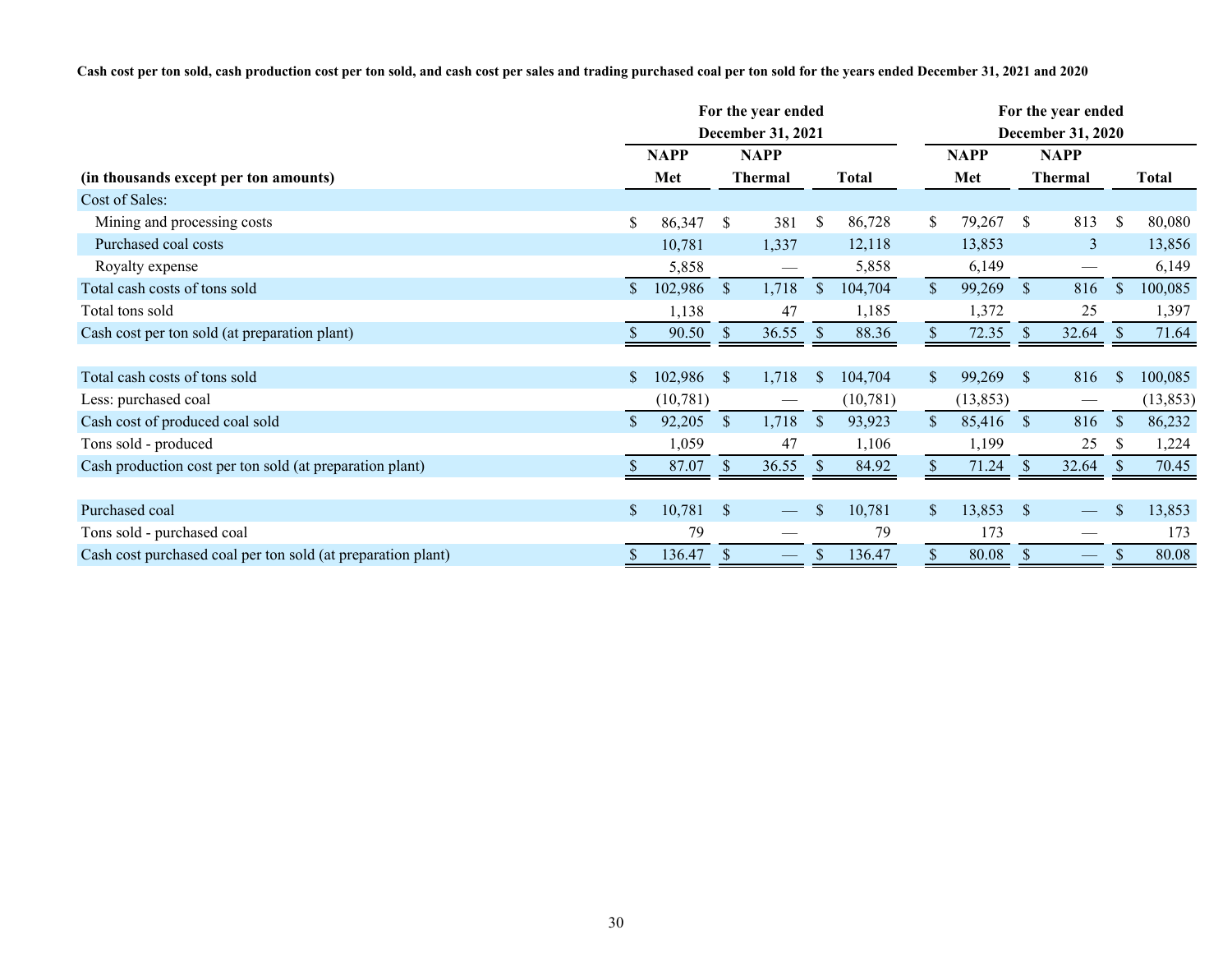# **Cash margin per ton sold for the three months ended December 31, 2021 and 2020**

|                                                    | For the three months ended |        |  |                |  |                          | For the three months ended |  |                                |  |             |  |  |
|----------------------------------------------------|----------------------------|--------|--|----------------|--|--------------------------|----------------------------|--|--------------------------------|--|-------------|--|--|
|                                                    | <b>December 31, 2021</b>   |        |  |                |  | <b>December 31, 2020</b> |                            |  |                                |  |             |  |  |
|                                                    | <b>NAPP</b>                |        |  | <b>NAPP</b>    |  |                          | <b>NAPP</b>                |  | <b>NAPP</b>                    |  | Total       |  |  |
|                                                    |                            | Met    |  | <b>Thermal</b> |  | <b>Total</b>             | Met                        |  | <b>Thermal</b>                 |  | <b>NAPP</b> |  |  |
| Realized price per ton sold (at preparation plant) |                            | 131.64 |  | 70.67          |  | 130.99                   | 82.03                      |  | 45.40                          |  | 81.11       |  |  |
| Cash cost per ton sold (at preparation plant)      |                            | 13.61  |  | 70.33          |  | 113.15                   | 76.77                      |  | 45.40                          |  | 75.98       |  |  |
| Cash margin per ton sold                           |                            | 18.03  |  | 0.34           |  | 17.84                    | 5.26                       |  | $\overbrace{\hspace{25mm}}^{}$ |  | 5.13        |  |  |

# **Cash margin per ton sold for the years ended December 31, 2021 and 2020**

|                                                    | For the year ended |  |                |  |              |             | For the year ended |                          |                          |  |             |  |  |
|----------------------------------------------------|--------------------|--|----------------|--|--------------|-------------|--------------------|--------------------------|--------------------------|--|-------------|--|--|
|                                                    | December 31, 2021  |  |                |  |              |             |                    | <b>December 31, 2020</b> |                          |  |             |  |  |
|                                                    | <b>NAPP</b>        |  | <b>NAPP</b>    |  |              | <b>NAPP</b> | <b>NAPP</b>        |                          | <b>Total</b>             |  |             |  |  |
|                                                    | Met                |  | <b>Thermal</b> |  | <b>Total</b> |             | Met                |                          | <b>Thermal</b>           |  | <b>NAPP</b> |  |  |
| Realized price per ton sold (at preparation plant) | 105.81             |  | 38.36          |  | 103.13       |             | 81.77              |                          | 32.64                    |  | 80.89       |  |  |
| Cash cost per ton sold (at preparation plant)      | 90.50              |  | 36.55          |  | 88.36        |             | 72.35              |                          | 32.64                    |  | 71.64       |  |  |
| Cash margin per ton sold                           | 15.31              |  | 1.81           |  | 14.77        |             | 9.42               |                          | $\qquad \qquad - \qquad$ |  | 9.25        |  |  |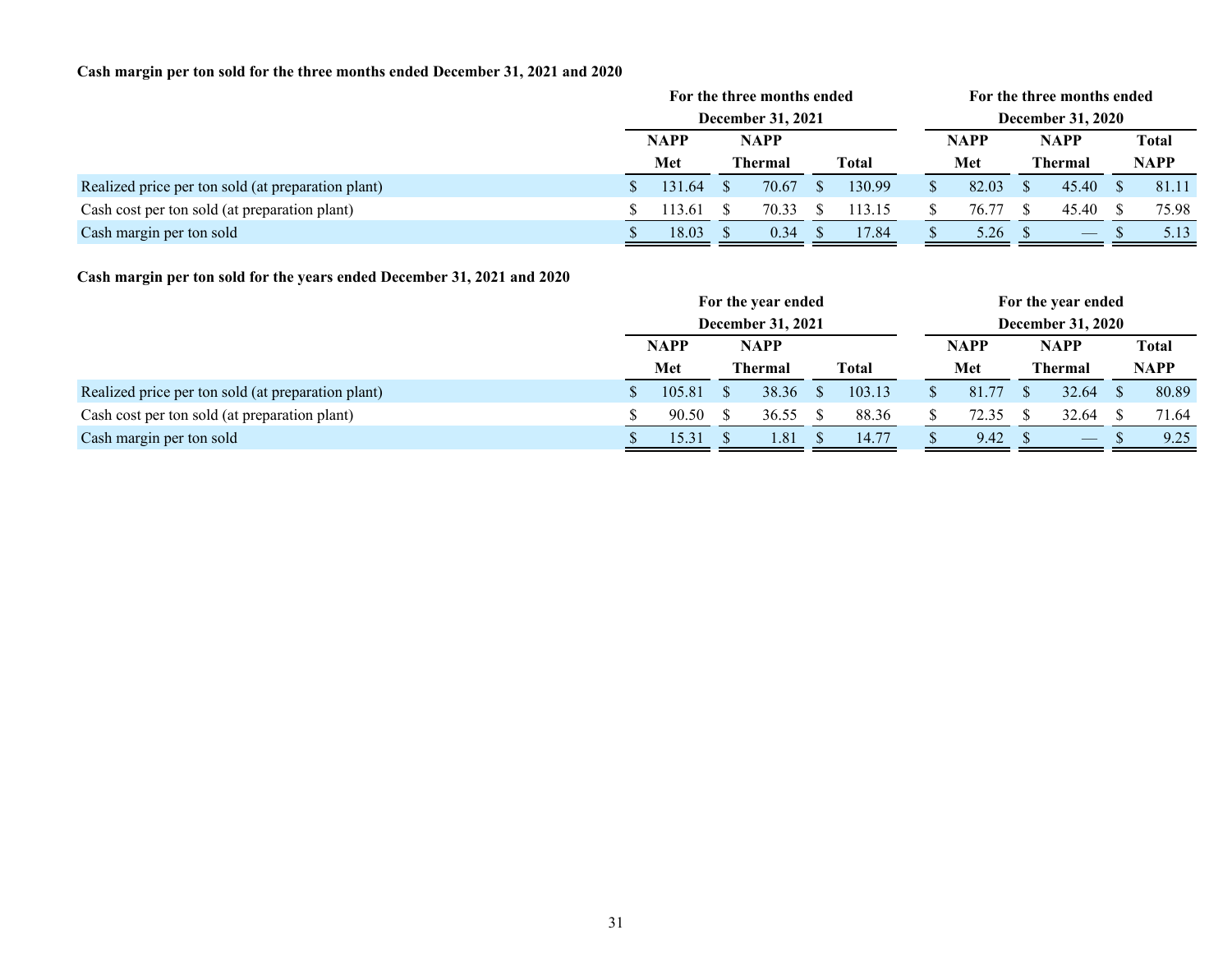#### <span id="page-31-0"></span>**OUTSTANDING SHARE DATA**

The following table sets forth the particulars of Corsa's fully diluted share capital as of the date of this MD&A.

|                                                        | Number of            |
|--------------------------------------------------------|----------------------|
|                                                        | <b>Common Shares</b> |
| Common Shares issued and outstanding                   | 103,275,076          |
| Common Shares is suable upon exercise of stock options | 4,250,500            |
| Total                                                  | 107,525,576          |

On May 31, 2021, QKGI Legacy Holdings, LP ("Legacy QKGI") redeemed 170,316,639 common membership units of WCE which entitled Legacy QKGI to a 19% non-controlling interest in the net assets, income and expenses of WCE. The Company elected to satisfy the redemption by issuing 8,515,831 Common Shares to Legacy QKGI and Legacy QKGI no longer has a minority interest in the net assets, income and expenses of WCE.

#### **SUMMARY OF QUARTERLY RESULTS**

The following table sets out certain information derived from Corsa's audited consolidated financial statements or unaudited condensed interim consolidated financial statements for each of the eight most recently completed quarters. Numbers presented in the table were prepared in accordance with IFRS and interpretations approved by the IASB.

|                                         | <b>Ouarter Ended</b> |              |      |               |    |                 |    |           |  |      |  |
|-----------------------------------------|----------------------|--------------|------|---------------|----|-----------------|----|-----------|--|------|--|
|                                         |                      | December 31, |      | September 30, |    | <b>June 30,</b> |    | March 31, |  |      |  |
| (in thousands except per share amounts) |                      | 2021         | 2021 |               |    |                 |    | 2021      |  | 2021 |  |
| Revenue from continuing operations      | \$                   | 40,050       | S    | 36,380        | \$ | 30,426          | S  | 24,619    |  |      |  |
|                                         |                      |              |      |               |    |                 |    |           |  |      |  |
| Net and comprehensive income (loss)     | \$                   | 2,756        | S    | 933           | \$ | 2,153           | \$ | (4, 433)  |  |      |  |
|                                         |                      |              |      |               |    |                 |    |           |  |      |  |
| Earnings (loss) per share:              |                      |              |      |               |    |                 |    |           |  |      |  |
| Basic                                   |                      | 0.03         |      | 0.01          |    | 0.02            |    | (0.05)    |  |      |  |
| Diluted                                 |                      | 0.03         |      | 0.01          |    | 0.02            |    | (0.05)    |  |      |  |
|                                         |                      |              |      |               |    |                 |    |           |  |      |  |

|                                         | <b>Quarter Ended</b> |              |      |               |    |                 |   |           |  |  |  |
|-----------------------------------------|----------------------|--------------|------|---------------|----|-----------------|---|-----------|--|--|--|
|                                         |                      | December 31, |      | September 30, |    | <b>June 30,</b> |   | March 31, |  |  |  |
| (in thousands except per share amounts) |                      | 2020         | 2020 |               |    | 2020            |   | 2020      |  |  |  |
| Revenue from continuing operations      | \$                   | 16,835       | \$   | 23,586        | \$ | 41,224          | S | 46,841    |  |  |  |
|                                         |                      |              |      |               |    |                 |   |           |  |  |  |
| Net and comprehensive (loss) income     | \$                   | (13, 042)    | S    | (3,579)       | \$ | (41,313)        |   | (5,789)   |  |  |  |
|                                         |                      |              |      |               |    |                 |   |           |  |  |  |
| Earnings (loss) per share:              |                      |              |      |               |    |                 |   |           |  |  |  |
| Basic                                   |                      | (0.13)       |      | (0.04)        |    | (0.36)          |   | (0.06)    |  |  |  |
| Diluted                                 |                      | (0.13)       |      | (0.04)        |    | (0.36)          |   | (0.06)    |  |  |  |

The calendar year 2020 reflected the weakening of the metallurgical coal market and price environment which was significantly impacted by the COVID-19 pandemic. In the three months ended June 30, 2020, the Company recognized an asset impairment due to the identification of a triggering event as a result of this market weakness. As a result, the Company took steps to reduce general and administrative expenses and implemented additional operational changes to reduce coal production. The metallurgical coal market started to improve in the second quarter of 2021, a trend which continued through the end of the 2021 year. The Company implemented several measures to return coal production to pre-pandemic levels following the decline caused by the continued impacts of COVID-19 as well as a lack of skilled labor.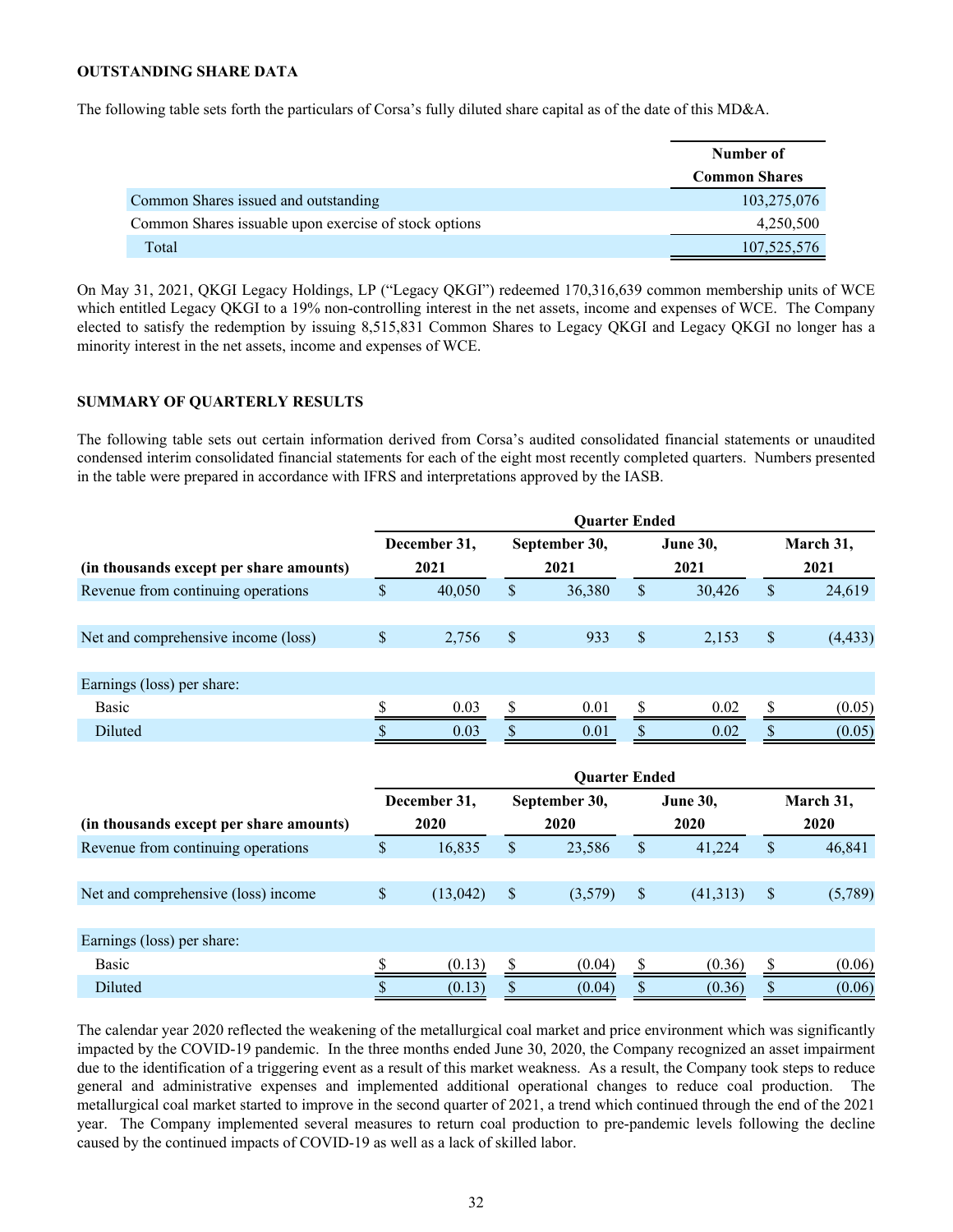#### <span id="page-32-0"></span>**RELATED PARTY TRANSACTIONS**

Related party transactions include any transactions with employees, other than amounts earned as a result of their employment, transactions with companies that employees or directors either control or have significant influence over, transactions with companies who are under common control with the Company's controlling shareholder until December 15, 2021, Quintana Energy Partners L.P. ("QEP"), transactions with companies who are under common control of the Company's minority shareholder, Sev.en Met Coal Corp. ("Sev.en") and transactions with close family members of key management personnel. Sev.en ceased being a related party in January 2022.

Transactions with related parties included in the consolidated statement of operations and comprehensive income (loss) and consolidated balance sheets of the Company are summarized below:

|                        | For the three months ended |  | For the years ended |              |       |  |       |  |
|------------------------|----------------------------|--|---------------------|--------------|-------|--|-------|--|
|                        | December 31,               |  |                     | December 31, |       |  |       |  |
|                        | 2021                       |  | 2020                |              | 2021  |  | 2020  |  |
| Coal sales (a)         |                            |  | 667                 |              | 2.275 |  | 2,049 |  |
| Supplies purchased (b) | (45)                       |  | (56)                |              | (150) |  | (184) |  |
|                        | (45)                       |  | 611                 |              | 2,125 |  | 1,865 |  |

- (a) During the year ended December 31, 2021 and the three months and year ended December 31, 2020, the Company sold coal to Blackhawk Coal Sales, LLC, which is considered a related party as this entity was acquired by the Company's minority shareholder, Sev.en, on June 1, 2020. These amounts were included in revenue in the consolidated financial statements of operations and comprehensive income (loss).
- (b) During the three months and year ended December 31, 2021 and 2020, the Company purchased supplies used in the coal separation process from Quality Magnetite, which is significantly influenced by key management personnel of QEP. These amounts were included in cost of sales in the consolidated statements of operations and comprehensive income (loss).

Included in accounts payable and accrued liabilities at December 31, 2021 and 2020 was \$22 and \$18, respectively, due to related parties. Included in accounts receivable at December 31, 2020 was \$166 related to coal sales to Blackhawk Coal Sales, LLC. At December 31, 2020, \$10 was included in accounts receivable related to tax withholdings paid by the Company on behalf of QEP, which were reimbursed in the year ended December 31, 2021. These amounts are unsecured and non-interest bearing.

## **CRITICAL ACCOUNTING ESTIMATES**

The preparation of the consolidated financial statements in conformity with IFRS requires management to make estimates and assumptions that affect the reported amounts of assets and liabilities and disclosure of contingent assets and liabilities at the dates of the consolidated financial statements and the reported amounts of revenues and expenses during the reported periods. Actual outcomes may differ from those estimates should different assumptions or conditions arise. Significant areas of estimation uncertainty that could cause a material adjustment to the carrying amounts of assets and liabilities within one year are presented below.

## Property, plant and equipment

The useful life of property, plant and equipment is based on management's best estimate of the useful life at the time of acquisition. The useful lives are reviewed at least annually or when other changes or circumstances warrant this review. The useful lives impact the amortization expense recorded in the consolidated statements of operations and comprehensive income (loss) and the carrying value of the items of property, plant and equipment. Accordingly, a significant departure from management's expectation, including the impact of any changes in economic, technological or regulatory circumstances beyond management's control, may impact the carrying value of items of property, plant and equipment.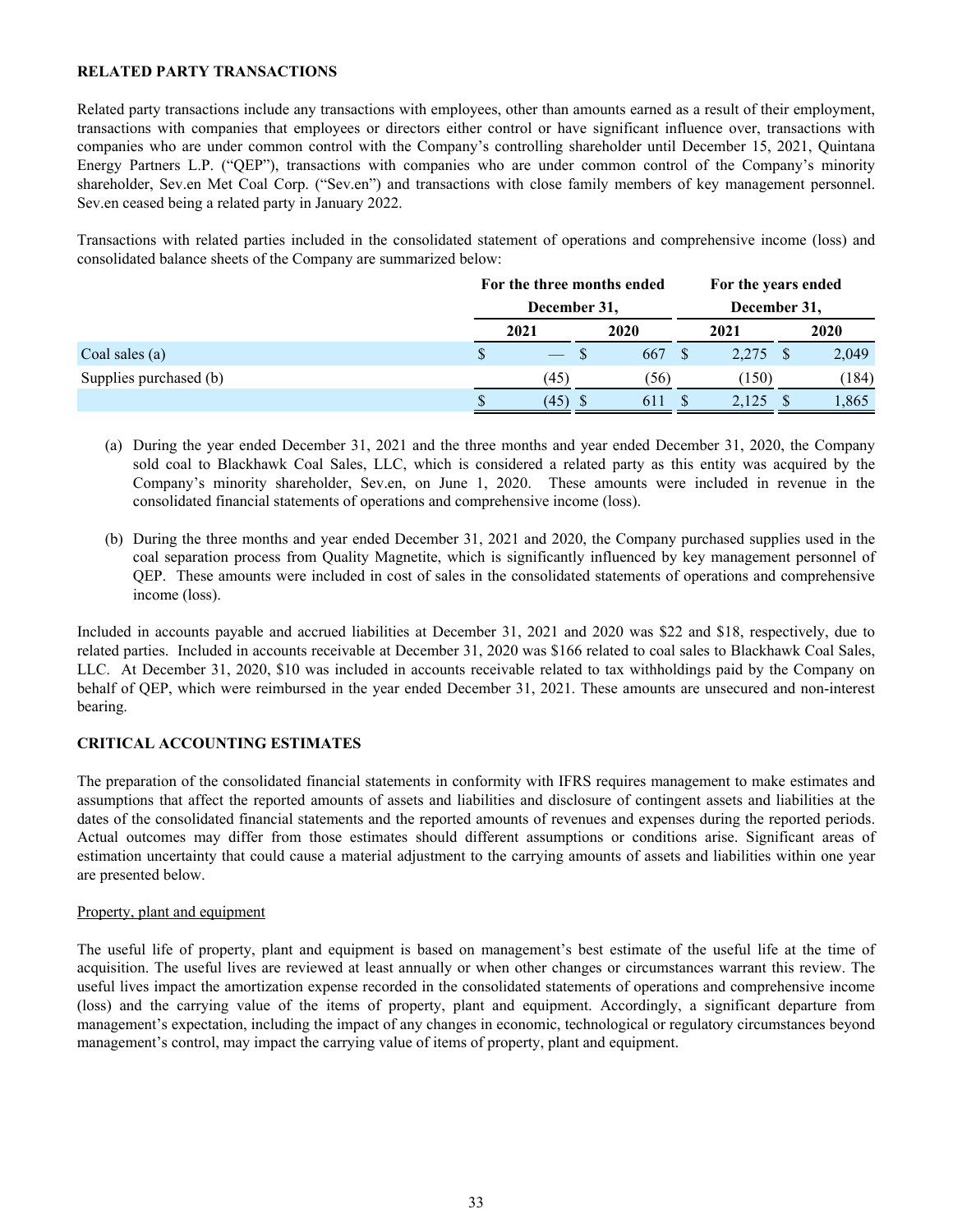#### Reserve and resource estimates

Coal reserve and resource estimates indicate the amount of coal that can be feasibly extracted from the Company's mineral properties. These estimates involve the inclusion of various complex inputs requiring interpretation by qualified geological personnel such as the size, shape and depth of the mineral deposit and other geological assumptions. Other estimates include commodity prices, production costs and capital expenditure requirements. Significant departures from the estimates utilized in management's calculations may impact the carrying value of the mineral properties, reclamation provisions and amortization expense.

## Reclamation provision estimates

Reclamation provisions are recognized by Corsa for the estimated costs to reclaim the site at the end of mine life. The carrying amount of the reclamation provision in the consolidated financial statements is subject to various estimates including mine life, undiscounted cash flows to reclaim mineral properties, inflation and discount rates. The provision at the balance sheet date represents management's best estimate but significant departures from management's expectation, including the impact of any changes in economic, technological or regulatory circumstances, may impact the carrying value of the reclamation provision and associated reclamation cost asset included in property, plant and equipment.

#### Water treatment provision estimates

The Company has signed certain agreements with U.S. environmental and regulatory agencies which require the perpetual monitoring and treatment of water in areas where the Company is operating or has operated in the past. The Company has the obligation to fund such water treatment activities and has recorded a provision for the total expected costs of such water treatment. The water treatment provision is estimated based on a determination of the estimated costs of treatment using assumptions effective as of the end of the reporting period discounted using a pre-tax risk-free discount rate consistent with the expected timing of the cash flows. The provision at the balance sheet date represents management's best estimate as of such date but may result in significant departures from management's expectation, including the impact of any changes in economic, technological or regulatory circumstances may impact the carrying value of the water treatment provision.

#### Impairment of long-term assets

The Company reviews and tests the carrying amounts of long-lived assets when an indicator of impairment is considered to exist. The Company considers both external and internal sources of information in assessing whether there are any indications that long-lived assets are impaired. External sources of information that the Company considers include changes in the market, economic and legal environment in which the Company operates that are not within its control and affect the recoverable amounts of long-lived assets. Internal sources of information that the Company considers include the manner in which longlived assets are being used or are expected to be used and indications of economic performance of the assets.

For the purposes of determining whether an impairment of a long-lived asset has occurred, and the amount of any impairment or its reversal, management uses key assumptions in estimating the recoverable value of a cash generating unit ("CGU") which is calculated as the higher of the CGU's value in-use and fair value less costs of disposal.

Changes in these estimates which decrease the estimated recoverable amount of the CGU could affect the carrying amounts of the long-lived assets and result in an impairment charge.

## Evaluation of exploration and evaluation costs

Management makes estimates as to when a known mineral deposit would provide future benefit sufficient enough to begin capitalization of exploration and evaluation costs. Actual results as to when a project provides future benefit may vary from management's estimate.

#### Deferred income tax assets

The carrying amount of deferred income tax assets is reviewed at each balance sheet date and reduced to the extent that it is no longer probable that sufficient taxable profit will be available to allow all or part of the deferred income tax asset to be utilized. Unrecognized deferred income tax assets are reassessed at each balance sheet date and are recognized to the extent that it has become probable that future taxable profit will be available to allow the deferred tax asset to be recovered. There is no certainty that income tax rates will be consistent with current estimates. Changes in tax rates increase the volatility of the Company's earnings.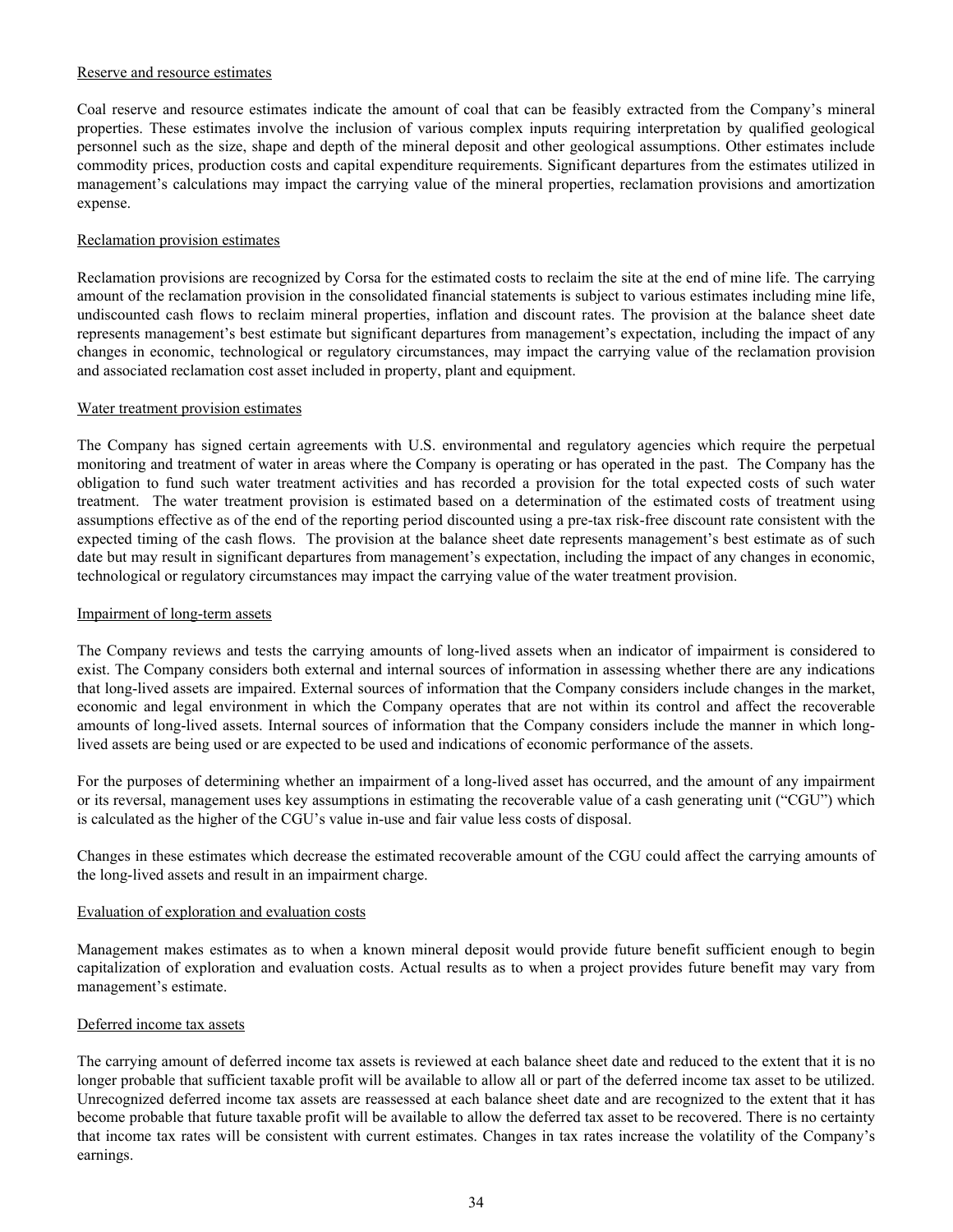# <span id="page-34-0"></span>**CHANGES IN ACCOUNTING POLICIES**

#### *Future accounting pronouncements*

Certain amendments to existing standards issued by the IASB will impact the Company's financial statements and are mandatory for accounting periods after January 1, 2022. Updates that are not applicable or are not consequential to the Company have been excluded.

In May 2020, the IASB amended International Accounting Standard 16 – Property, Plant and Equipment ("IAS 16"), to prohibit a company from deducting, from the cost of property, plant and equipment, amounts received from selling items produced while the company is preparing the asset for its intended use. Instead, a company will recognize such sales proceeds and related cost in profit or loss. The amendment to this standard is effective for annual reporting periods beginning on or after January 1, 2022 and the Company intends to implement this amendment in its consolidated financial statements for the annual period beginning January 1, 2022. The impact of adopting the amendment to IAS 16 will not be material.

# **FINANCIAL INSTRUMENTS AND OTHER INSTRUMENTS**

The Company's financial instruments consist of cash, restricted cash and investments, accounts receivable, accounts payable and accrued liabilities, lease liabilities, Revolving Credit Facility, loans payable in connection with the Main Street Facility, the 36<sup>th</sup> Street Facility and the Paycheck Protection Program, and other liabilities.

## *Financial risk management*

The Company is exposed, in varying degrees, to a variety of financial instrument related risks as described below.

## *Credit Risk*

Credit risk is the risk that one party to a financial instrument will fail to discharge an obligation and cause the other party to incur a financial loss. The Company is exposed to credit risk from its operating activities (primarily trade receivables) and from its financing activities, including deposits with banks and financial institutions. These deposit accounts are held with high credit quality institutions in Canada and the United States. Restricted cash consists of cash, money market accounts and certificates of deposit. Restricted investments consist of interest-bearing securities invested with highly rated financial institutions.

Customer credit risk is managed by the Company's established policy, procedures and control relating to customer credit risk management. The Company trades only with recognized creditworthy third parties who are subject to credit verification procedures, and often times are backed by letters of credit or trade credit insurance. In addition, outstanding receivable balances are regularly monitored on an ongoing basis. The Company has not recorded any allowance for credit losses for the years ended December 31, 2021 and 2020.

At December 31, 2021 and 2020, the Company had four and two customers, respectively, that owed the Company more than \$1,000 each and accounted for approximately 66% and 56%, respectively, of total accounts receivable. At December 31, 2021, 58% of the Company's accounts receivables were covered by letters of credit or other forms of credit insurance. There were no receivables covered by letters of credit or other forms of credit insurance at December 31, 2020.

## *Market Risk*

Market risk is the risk that the fair value or future cash flows of a financial instrument will fluctuate because of changes in market prices. Market risk comprises three types of risk: interest rate risk, currency risk, and other price risk, such as equity price risk and commodity risk. Financial instruments affected by market risk include the Main Street Facility, the Revolving Credit Facility and restricted cash and investments.

## *Commodity Risk*

The value of the Company's mineral properties is related to the price of metallurgical coal and the outlook for this commodity, which is beyond the control of the Company.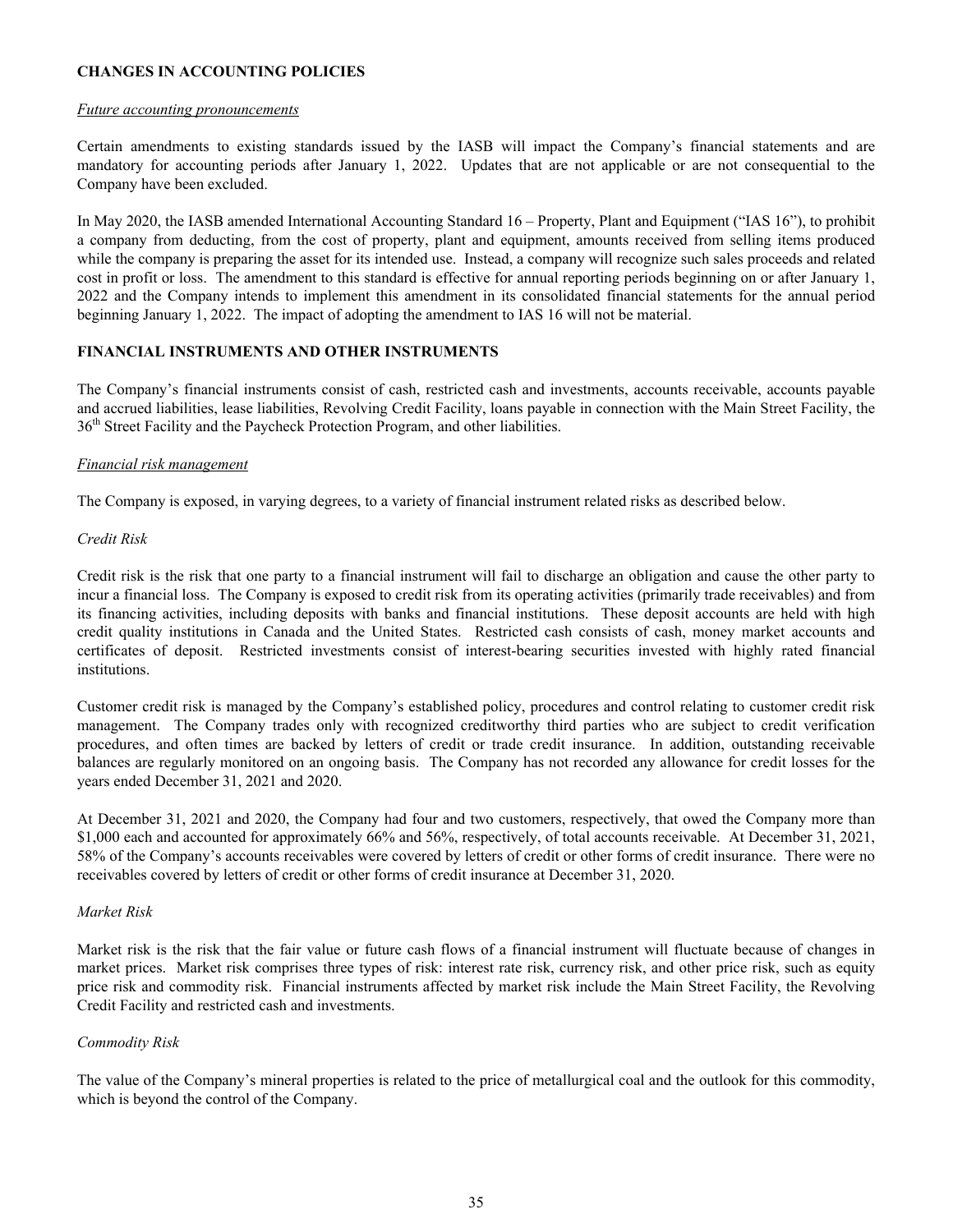# *Liquidity Risk*

Liquidity risk is the risk that the Company will not be able to meet its financial obligations as they become due. At December 31, 2021, the Company had a consolidated cash balance of \$12,714, consolidated working capital of \$14,226 and availability under the Revolving Credit Facility of \$4,110. The future operations of the Company are dependent on the continued generation of positive cash flows from operations which in turn is dependent on the future demand and price for metallurgical coal. The Company plans to utilize expected operating cash flows to service the Company's debt obligations.

If cash flows from operations are less than required, the Company may need to incur additional debt or issue additional equity. From time-to-time, the Company may need to access the long-term and short-term capital markets to obtain financing. Although the Company believes it can currently finance its operations on acceptable terms and conditions, the Company's access to, and the availability of, financing on acceptable terms and conditions in the future will be affected by many factors, including the liquidity of the overall capital markets, the current state of the global economy and restrictions in the Company's existing debt agreements and any other future debt agreements. There can be no assurance that the Company will have or continue to have access to the capital markets on acceptable terms.

## Fair Value

The estimated fair values of all financial instruments approximate their respective carrying values except for the loans payable in connection with the Main Street Facility, the 36<sup>th</sup> Street Facility and the Paycheck Protection Program. The loans payable are carried at amortized cost and the carrying amount and fair value is presented below:

|                                          |   | December 31, 2021           |   |        |  |          | <b>December 31, 2020</b> |                   |  |  |
|------------------------------------------|---|-----------------------------|---|--------|--|----------|--------------------------|-------------------|--|--|
|                                          |   | Carrying                    |   |        |  | Carrying |                          |                   |  |  |
|                                          |   | <b>Fair Value</b><br>Amount |   |        |  | Amount   |                          | <b>Fair Value</b> |  |  |
| Loan payable - Main Street Facility      | S | 25.249                      | S | 17,686 |  | 24.306   | <sup>S</sup>             | 14,126            |  |  |
| Loan payable - $36th$ Street Facility    |   | 4.142                       |   | 4.255  |  | 8.282    |                          | 8,183             |  |  |
| Paycheck Protection Program loan payable |   |                             |   |        |  | 1,126    |                          | 1,003             |  |  |
|                                          |   | 29.391                      | S | 21.941 |  | 33,714   |                          | 23,312            |  |  |

The fair value of the loans payable were determined by discounting the future contractual cash flows at a discount rate that represents an approximation of the borrowing rates presently available to the Company. At December 31, 2021, the discount rates were 11.3% and 9.0%, for the Main Street Facility and the 36<sup>th</sup> Street Facility, respectively. At December 31, 2020, the discount rate for each loan was 13.5%. Management's estimate of the fair value of the loans payable are classified as level 2 in the fair value hierarchy, as explained below.

## *Fair value hierarchy*

Fair value is the price that would be received to sell an asset or paid to transfer a liability in an ordinary transaction between market participants at the measurement date.

The fair value hierarchy categorizes into three levels the inputs in valuation techniques used to measure fair value. The fair value hierarchy gives the highest priority to quoted prices (unadjusted) in active markets for identical assets or liabilities (Level 1 inputs) and the lowest priority to unobservable inputs (Level 3 inputs).

Level 1 inputs are quoted market prices (unadjusted) in active markets for identical assets or liabilities that the entity can access at the measurement date.

Level 2 inputs are those other than quoted market prices in active markets, which are observable for the asset or liability, either directly or indirectly, such as inputs derived from market prices.

Level 3 inputs are unobservable inputs for the asset or liability.